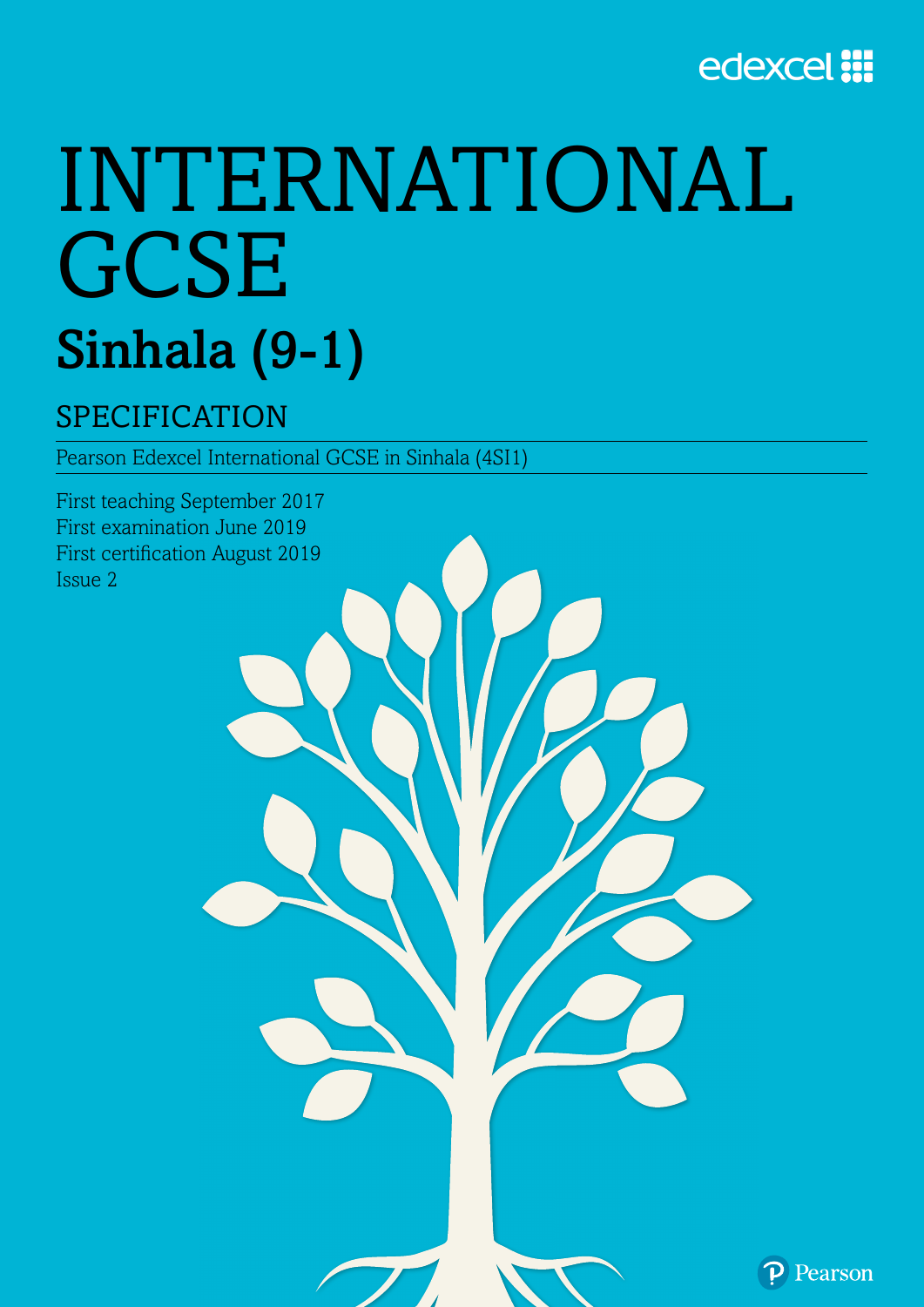#### **Edexcel, BTEC and LCCI qualifications**

Edexcel, BTEC and LCCI qualifications are awarded by Pearson, the UK's largest awarding body offering academic and vocational qualifications that are globally recognised and benchmarked. For further information, please visit our qualification website at qualifications.pearson.com. Alternatively, you can get in touch with us using the details on our contact us page at qualifications.pearson.com/contactus

#### **About Pearson**

Pearson is the world's leading learning company, with 35,000 employees in more than 70 countries working to help people of all ages to make measurable progress in their lives through learning. We put the learner at the centre of everything we do, because wherever learning flourishes, so do people. Find out more about how we can help you and your learners at qualifications.pearson.com

This specification is Issue 2. We will inform centres of any changes to this issue. The latest issue can be found on the Pearson website: qualifications.pearson.com

#### *Acknowledgements*

This specification has been produced by Pearson on the basis of consultation with teachers, examiners, consultants and other interested parties. Pearson would like to thank all those who contributed their time and expertise to the specification's development.

*References to third party material made in this specification are made in good faith. Pearson does not endorse, approve or accept responsibility for the content of materials, which may be subject to change, or any opinions expressed therein. (Material may include textbooks, journals, magazines and other publications and websites.)* 

*All information in this specification is correct at time of going to publication.*

#### ISBN 978 1 446 95149 1

All the material in this publication is copyright © Pearson Education Limited 2017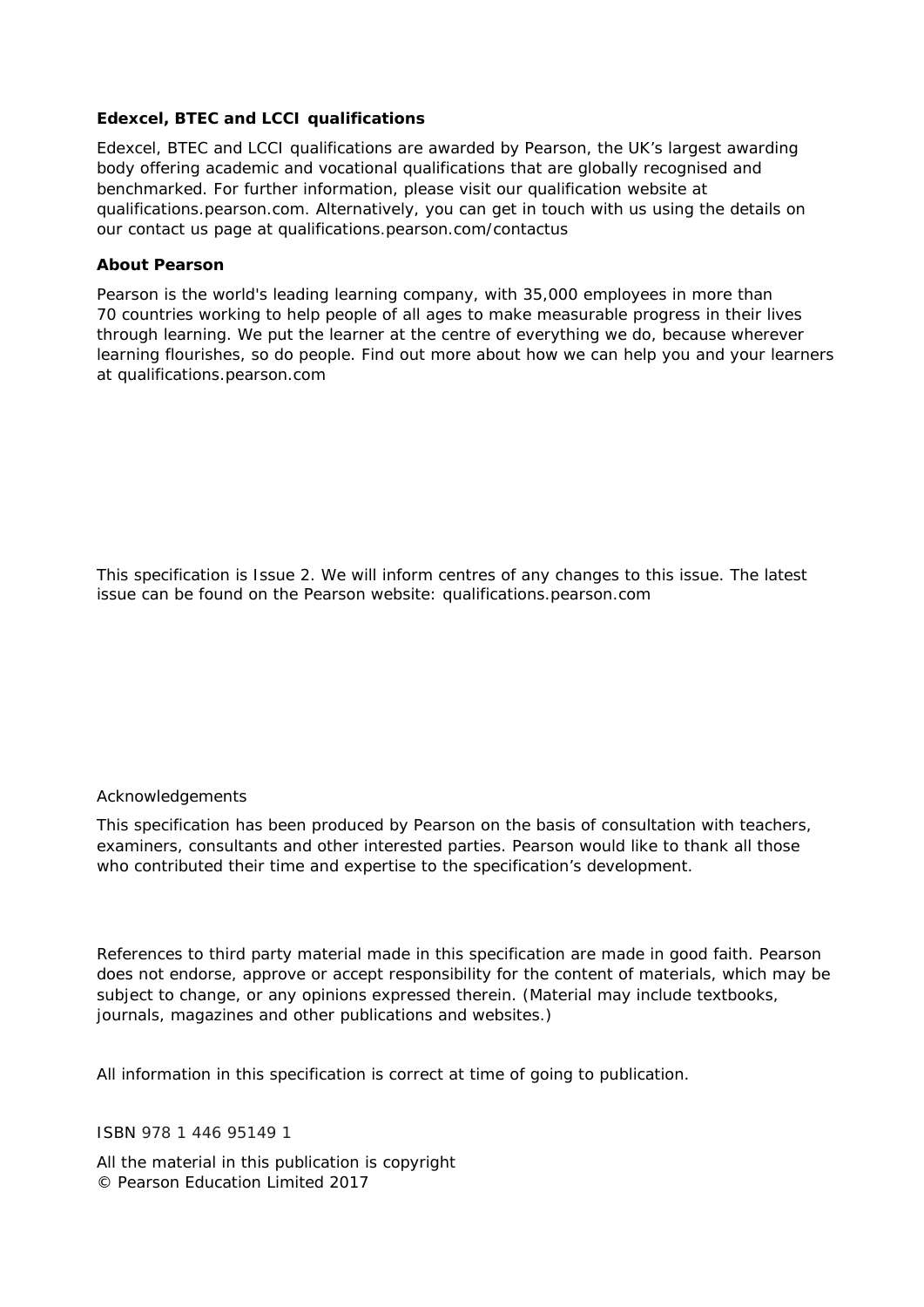# **Summary of International GCSE Sinhala specification Issue 2 changes**

| Summary of changes made between previous issue and this | Page                     |
|---------------------------------------------------------|--------------------------|
| current issue                                           | number                   |
| Vocabulary list has been updated                        | Throughout<br>appendix 6 |

If you need further information on these changes or what they mean, contact us via our website at: qualifications.pearson.com/en/support/contact-us.html.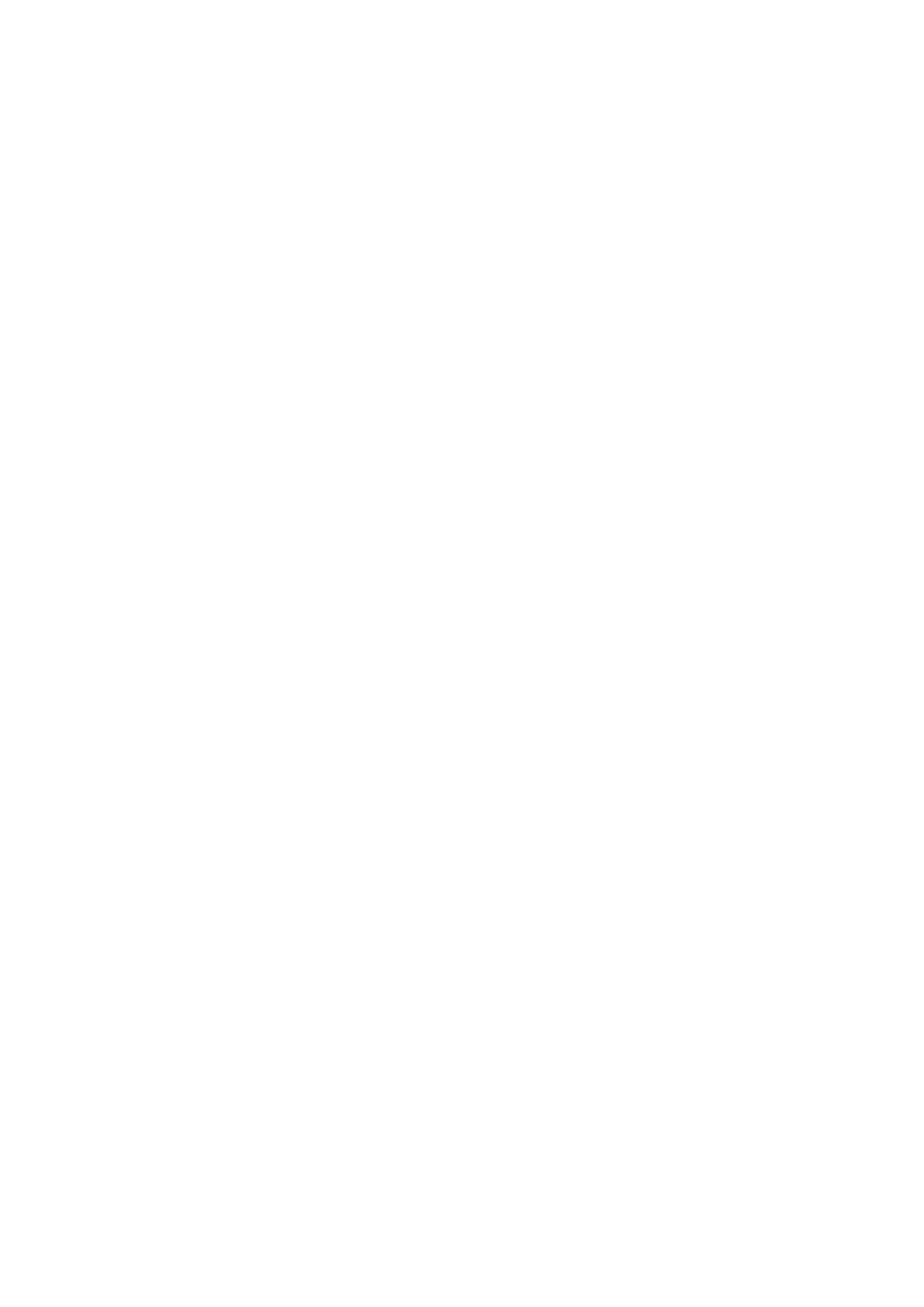# **Contents**

| About this specification                                                              | 2              |
|---------------------------------------------------------------------------------------|----------------|
| Why choose Edexcel qualifications?                                                    | $\overline{4}$ |
| Why choose the Pearson Edexcel International GCSE in Sinhala?                         | 5              |
| Supporting you in planning and implementing this qualification                        | 6              |
| Qualification at a glance                                                             | $\overline{7}$ |
| Themes and topics                                                                     | 8              |
| Paper 1: Reading, Writing and Translation                                             | 10             |
| <b>Assessment information</b>                                                         | 13             |
| Administration and general information                                                | 15             |
| <b>Entries</b>                                                                        | 15             |
| Access arrangements, reasonable adjustments, special<br>consideration and malpractice | 15             |
| Awarding and reporting                                                                | 17             |
| Student recruitment and progression                                                   | 17             |
| <b>Appendices</b>                                                                     | 19             |
| Appendix 1: Codes                                                                     | 21             |
| Appendix 2: Pearson World Class Qualification design principles                       | 22             |
| Appendix 3: Transferable skills                                                       | 24             |
| Appendix 4: Glossary                                                                  | 26             |
| Appendix 5: Grammar list                                                              | 27             |
| Appendix 6: Vocabulary list                                                           | 30             |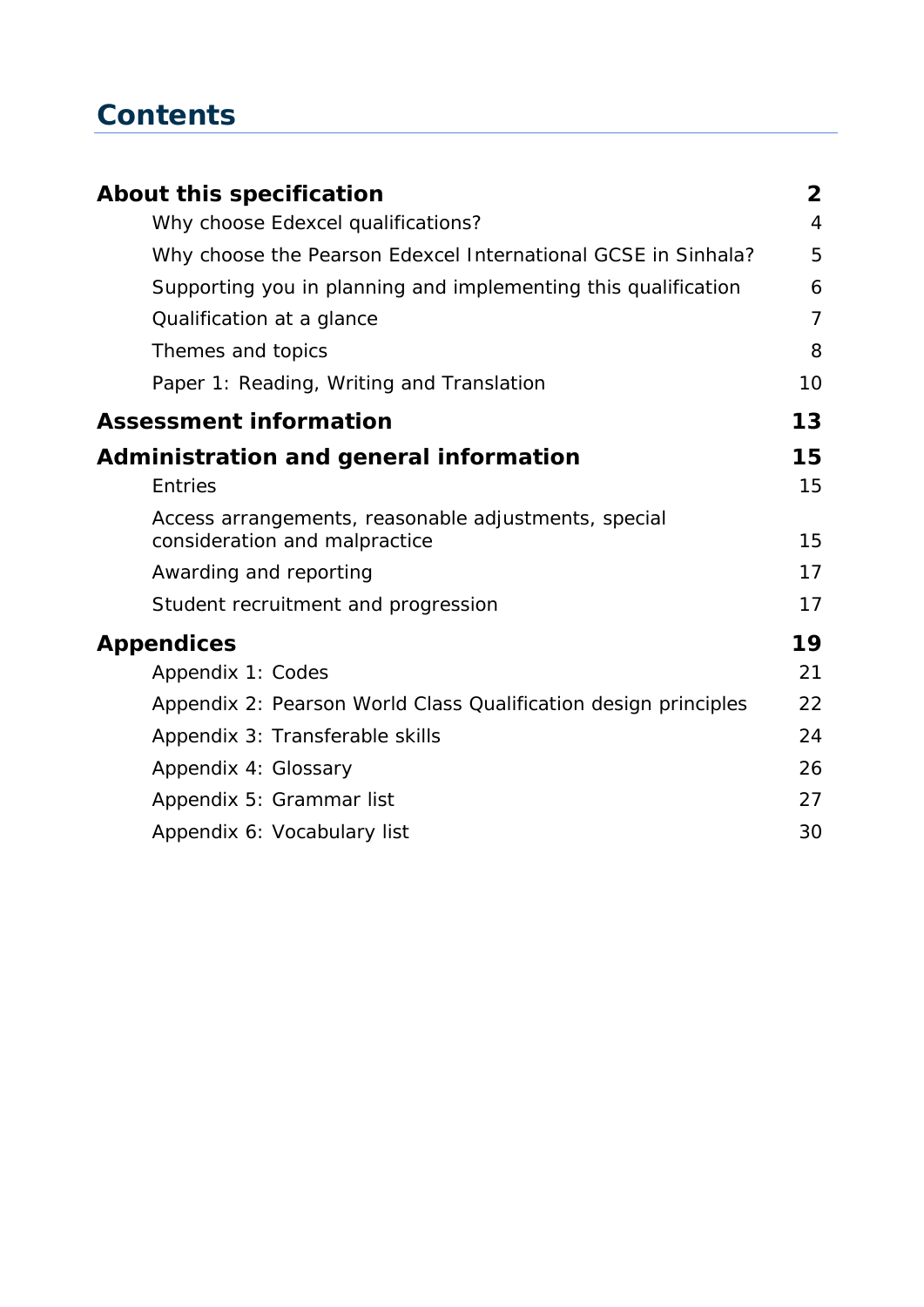# **About this specification**

The Pearson Edexcel International GCSE in Sinhala is part of a suite of International GCSE qualifications offered by Pearson.

This qualification is not accredited or regulated by any UK regulatory body.

# **Key features**

This specification includes the following key features.

### **Structure**

This qualification is assessed through one external assessment which must be taken at the end of the course of study.

### **Content**

The content is relevant and engaging. It covers five themes:

- Home and abroad
- Education and employment
- Personal life and relationships
- The world around us
- Social activities, fitness and Health.

#### **Assessment**

One external assessment, set and marked by Pearson.

#### **Approach**

The qualification focuses on reading, writing and translation skills. It is a suitable foundation for language speakers of Sinhala who wish to progress to further study of other comparable subjects at schools and colleges.

## **Specification updates**

This specification is Issue 1 and is valid for first teaching from September 2017, with first assessment in June 2019 and first certification in August 2019. If there are any significant changes to the specification, we will inform centres in writing. Changes will also be posted on our website.

For more information please visit qualifications.pearson.com.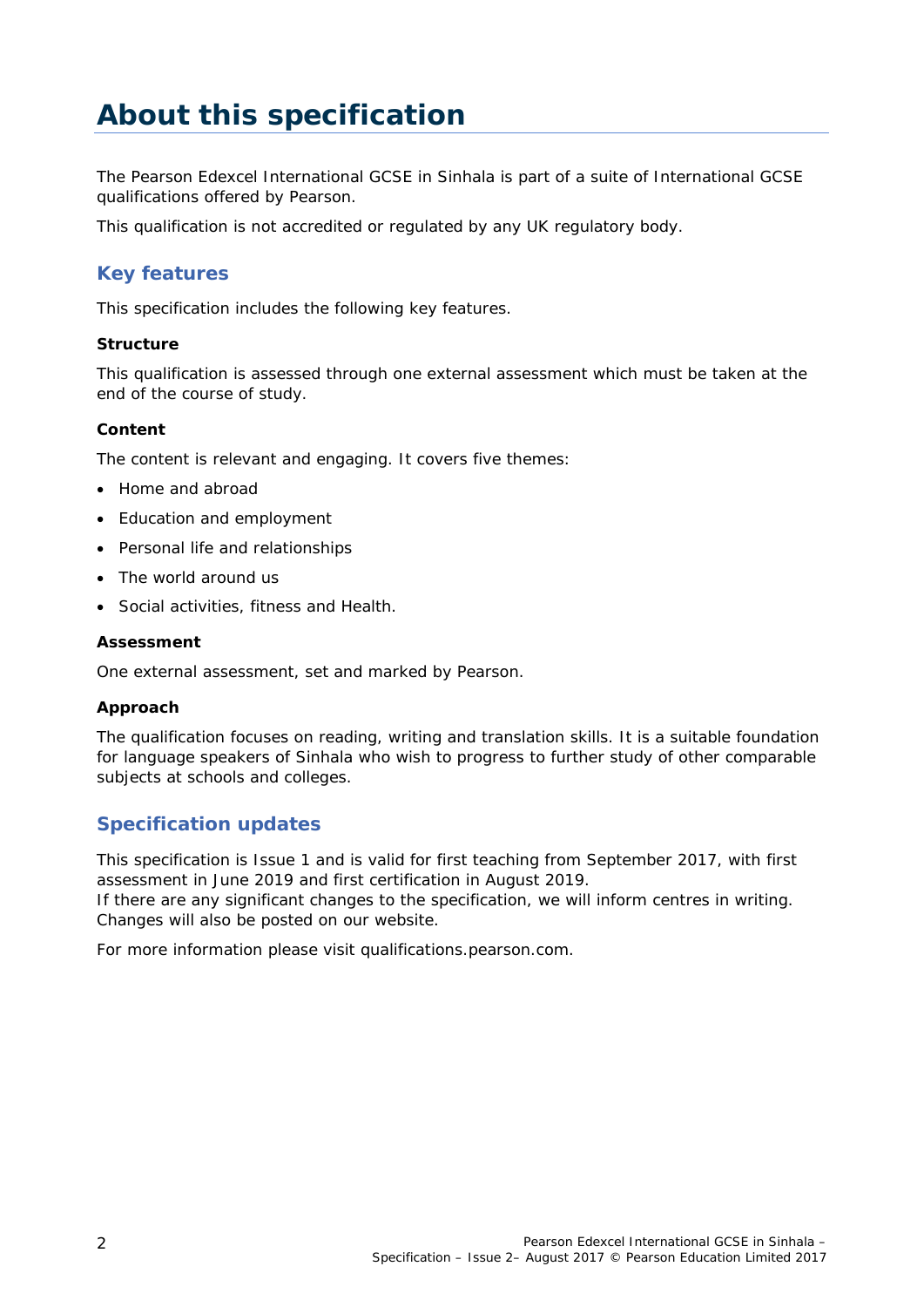# **Using this specification**

This specification gives teachers guidance and encourages effective delivery of the qualification. The following information will help you get the most out of the content and guidance.

**Content**: the specification lists the compulsory skills and themes/topics that will be assessed. The course has been designed to allow flexibility for centres.

**Assessments**: the assessment uses a range of materials. Teachers should deliver the qualification using a good range of examples to support the assessment of the content.

**Depth and breadth of content**: teachers should be familiar with the full range of content and all the assessment objectives given in the subject content section. Grammar and vocabulary lists are provided in Appendix 5 and 6, to facilitate the delivery of the qualification and assessment.

## **Qualification aims and objectives**

The aims and objectives of this qualification are to enable students to develop:

- their ability to read, understand and respond to material from a variety of sources
- their ability to communicate accurately in writing, matching style to audience and purpose
- their ability to translate from English into the target language
- their understanding of the structure and variety of language
- an understanding of themselves and the world around them
- an appreciation of the richness, beauty and diversity of the Sinhala language.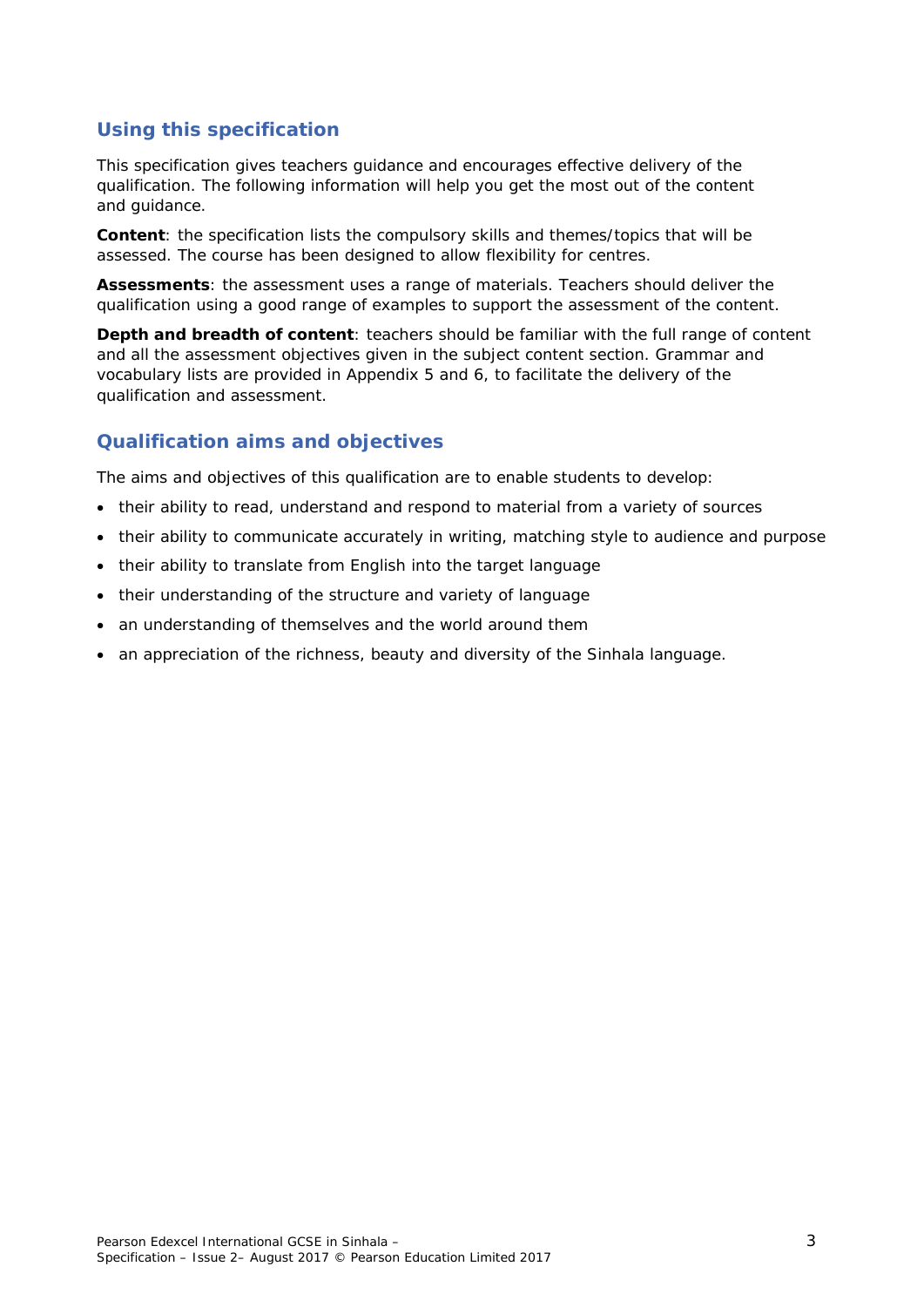# **Why choose Edexcel qualifications?**

## **Pearson – the world's largest education company**

Edexcel academic qualifications are from Pearson, the UK's largest awarding organisation. With over 3.4 million students studying our academic and vocational qualifications worldwide, we offer internationally recognised qualifications to schools, colleges and employers globally.

Pearson is recognised as the world's largest education company, allowing us to drive innovation and provide comprehensive support for Edexcel students in acquiring the knowledge and skills they need for progression in study, work and life.

## **A heritage you can trust**

The background to Pearson becoming the UK's largest awarding organisation began in 1836, when a royal charter gave the University of London its first powers to conduct exams and confer degrees on its students. With over 150 years of international education experience, Edexcel qualifications have a firm academic foundation, built on the traditions and rigour associated with Britain's educational system.

To find out more about our Edexcel heritage please visit our website: qualifications.pearson.com/en/about-us/about-pearson/our-history

### **Results you can trust**

Pearson's leading online marking technology has been shown to produce exceptionally reliable results, demonstrating that at every stage, Edexcel qualifications maintain the highest standards.

### **Developed to Pearson's world-class qualifications standards**

Pearson's world-class standards mean that all Edexcel qualifications are developed to be rigorous, demanding, inclusive and empowering. We work collaboratively with a panel of educational thought-leaders and assessment experts to ensure that Edexcel qualifications are globally relevant, represent world-class best practice and maintain a consistent standard.

For more information on the world-class qualification process and principles please go to *Appendix 2* or visit our website: uk.pearson.com/world-class-qualifications.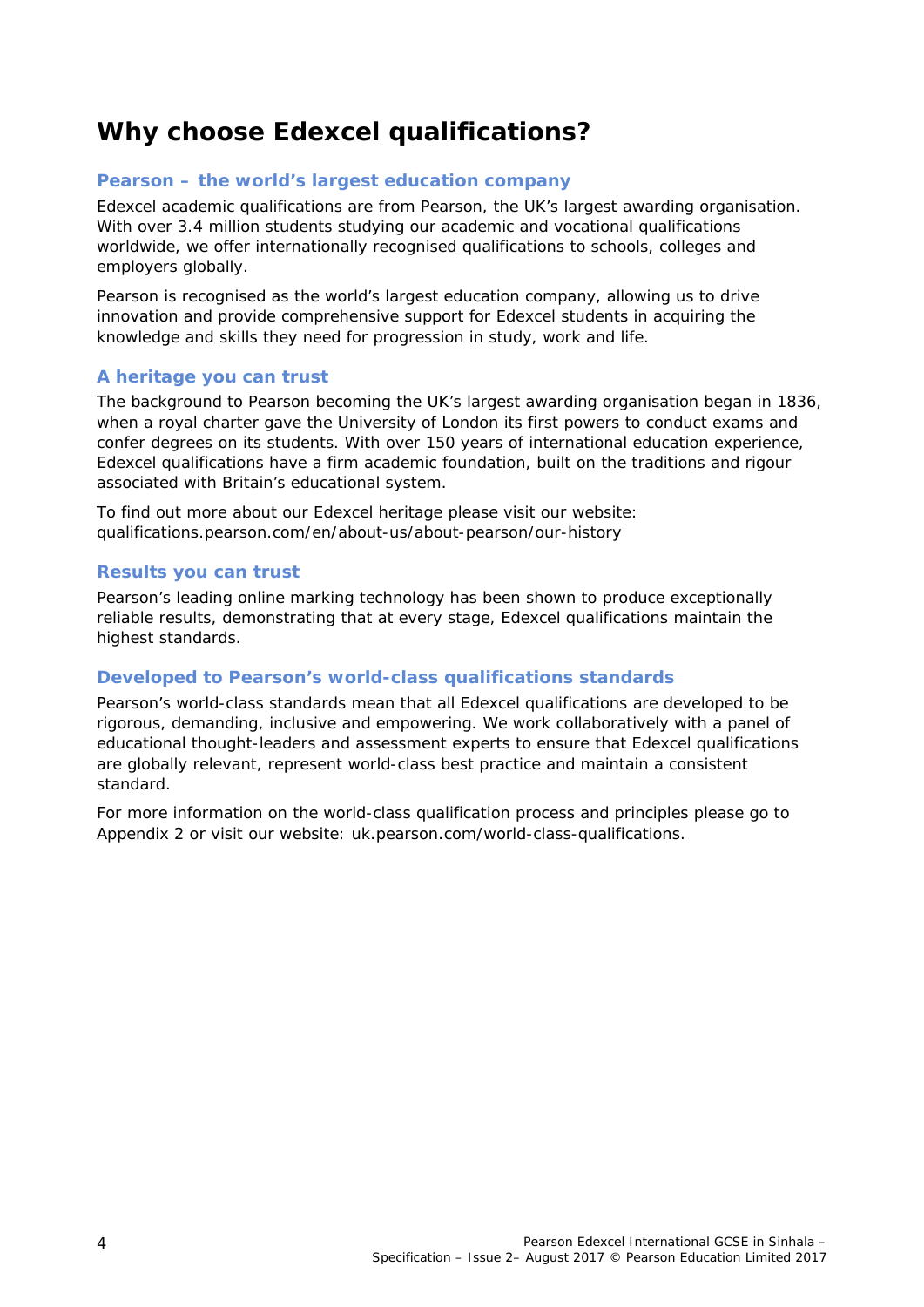# **Why choose the Pearson Edexcel International GCSE in Sinhala?**

We have listened to feedback from all parts of the international school subject community, including a large number of teachers. We have made changes that will engage international learners and give them skills that will support progression to further study of Sinhala and a wide range of other subjects.

**Themes and topics** – the themes and topics used in this qualification are engaging and suitable for all students. They are based on contexts that students are likely to encounter and are diverse in their content.

**Source material** – we have ensured that the reading materials in the paper consist of source materials which are culturally relevant, engaging and suitable for international students, and will encourage students to develop skills of analysis and synoptic thinking.

**Clear and straightforward question paper** – our question paper is clear and accessible for students of all ability ranges. The paper tests a distinct set of skills; reading and writing skills. Our mark scheme is straightforward, so that the assessment requirements are clear.

**Broad and deep development of learners' skills** – we designed the International GCSE to extend learners' knowledge by broadening and deepening skills, for example learners will:

- read and respond to material from a variety of sources
- respond to materials culturally relevant to where Sinhala is spoken
- construct and convey meaning in written language, matching style to audience and purpose.

**Progression** – International GCSE qualifications enable successful progression from lower secondary and onto Level 3 and beyond. Through our world-class qualification development process, we have consulted with a range of stakeholders to validate the appropriateness of this qualification, including content, skills and assessment structure.

More information about the qualifications can be found on our website (qualifications.pearson.com) on the Edexcel International GCSE pages.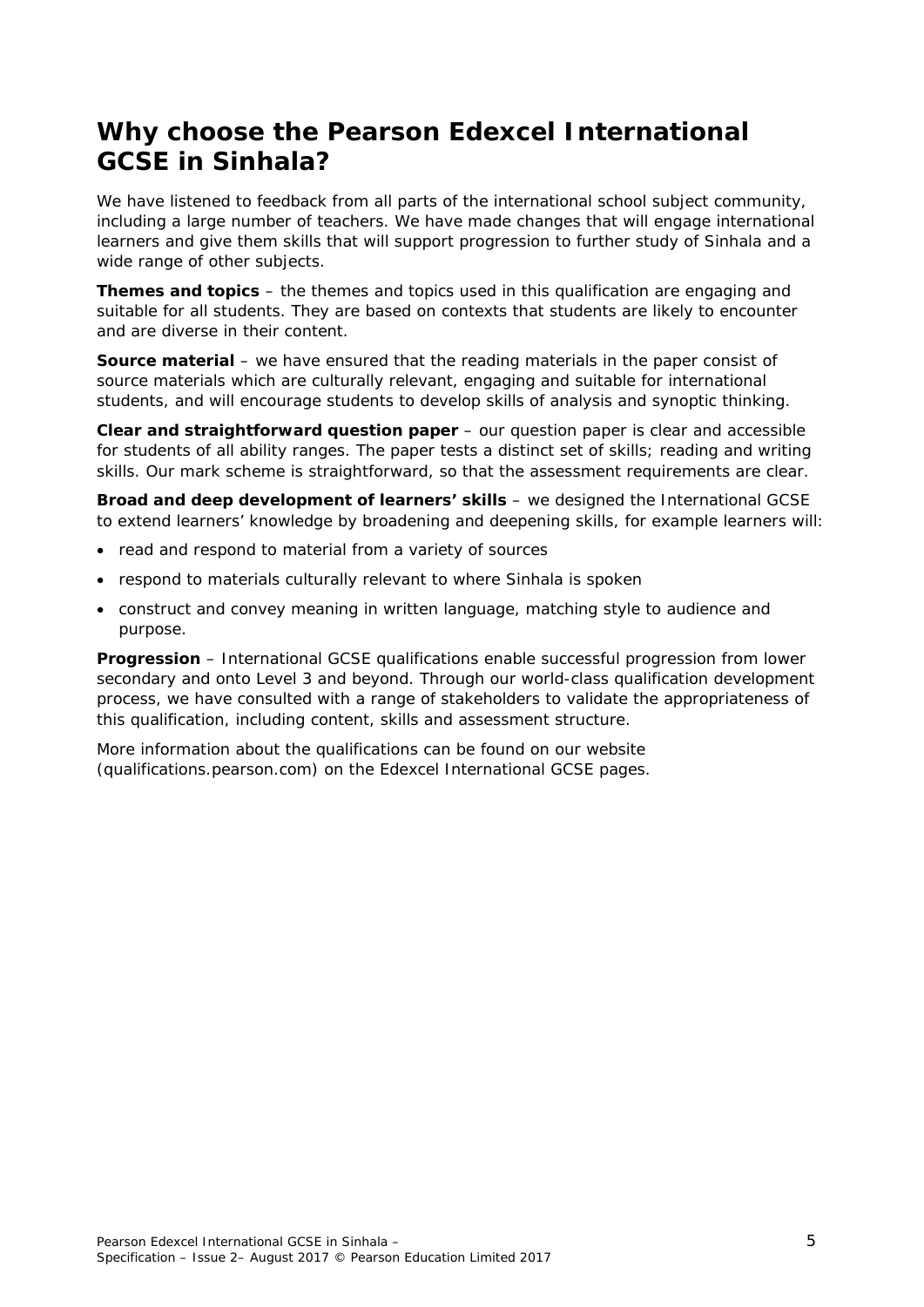# **Supporting you in planning and implementing this qualification**

## **Planning**

- Our *Getting Started Guide* gives you an overview of the Pearson Edexcel International GCSE in Sinhala to help you understand the changes to content and assessment, and what these changes mean for you and your students.
- We will provide you with an editable course planner and scheme of work.
- Our mapping documents highlight key differences between the new and legacy qualifications.

#### **Teaching and learning**

- Our skills maps will highlight opportunities for students to develop skills that are assessed, as well as skills that are not directly assessed.
- A range of teaching and learning resources which promote any time, any place learning to improve student motivation and encourage new ways of learning.

#### **Preparing for exams**

We will also provide a range of resources to help you prepare your students for the assessments, including:

- specimen papers to support formative assessments and mock exams
- examiner commentaries following each examination series.

#### **ResultsPlus**

ResultsPlus provides the most detailed analysis available of your students' exam performance. It can help you identify the topics and skills where further learning would benefit your students.

#### **Training events**

In addition to online training, for teachers to deepen their understanding of our qualifications, we host a series of training events each year.

#### **Get help and support**

Our subject advisor service will ensure that you receive help and guidance from us. You can sign up to receive the Edexcel languages e-updates for qualification updates and product and service news. You can email our subject advisor at: teachinglanguages@pearson.com.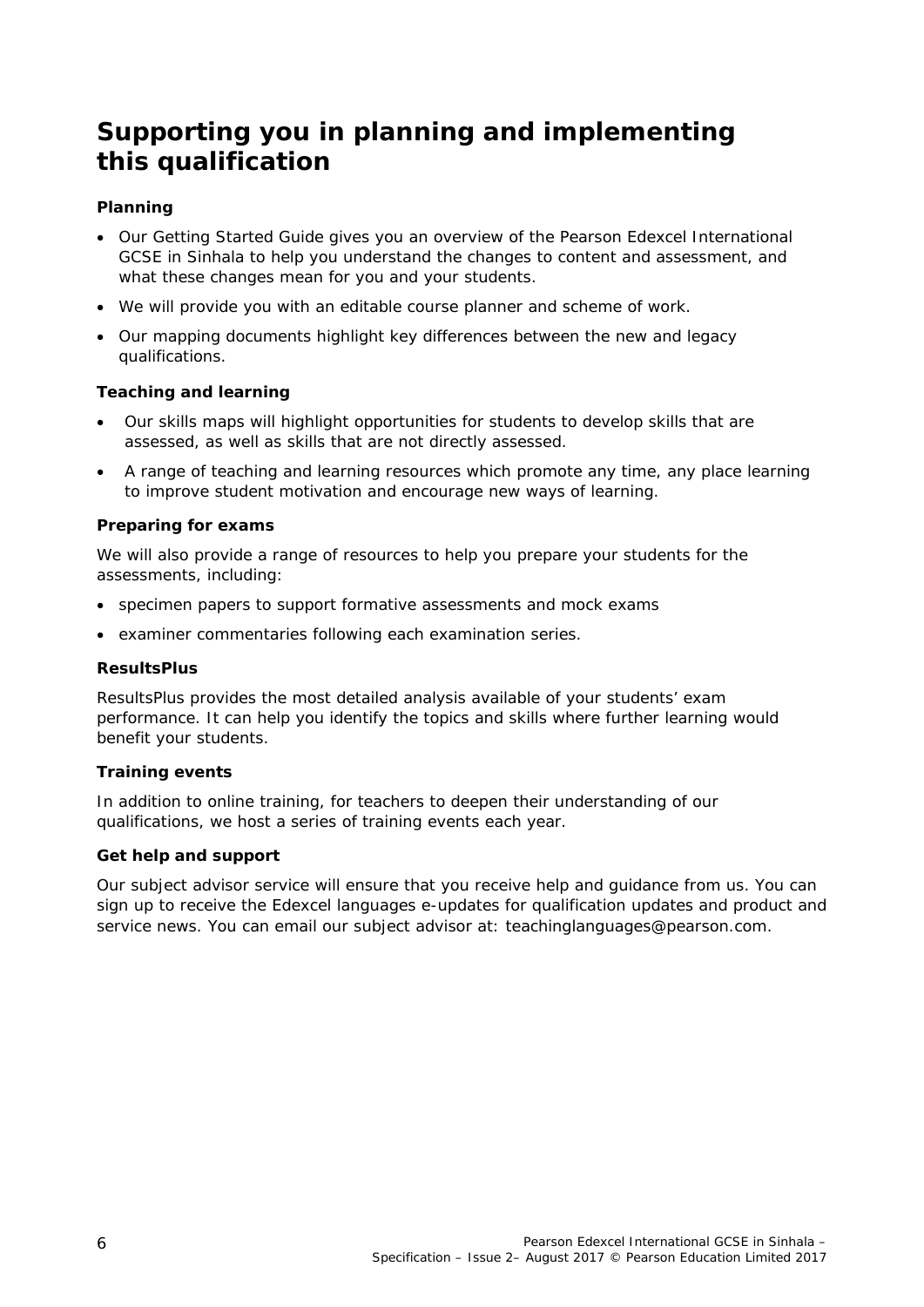# **Qualification at a glance**

# **Qualification overview**

The Pearson Edexcel International GCSE in Sinhala consists of one externally-examined paper.

The paper must be taken at the end of the course of study.

**The use of dictionaries is not permitted.** 

## **Content and assessment overview**

| Paper 1: Reading, Writing and Translation                                                                               | *Paper code:<br>4SI1/01 |  |
|-------------------------------------------------------------------------------------------------------------------------|-------------------------|--|
| <b>Externally assessed</b><br>100% of the                                                                               |                         |  |
| Written examination: 2 hours and 30 minutes                                                                             | qualification           |  |
| Availability: June                                                                                                      |                         |  |
| 100 marks                                                                                                               |                         |  |
| <b>Content overview</b>                                                                                                 |                         |  |
| This paper assesses reading, writing and translation skills across the following five<br>themes:                        |                         |  |
| Home and abroad                                                                                                         |                         |  |
| Education and employment<br>$\bullet$                                                                                   |                         |  |
| Personal life and relationships<br>$\bullet$                                                                            |                         |  |
| The world around us                                                                                                     |                         |  |
| Social activities, fitness and health<br>$\bullet$                                                                      |                         |  |
| <b>Assessment overview</b>                                                                                              |                         |  |
| This paper consists of three sections.                                                                                  |                         |  |
| <b>Section A: Reading</b>                                                                                               |                         |  |
| Multiple-choice questions (MCQ), short-response questions and open-response questions<br>set on any of the five themes. |                         |  |
| <b>Section B: Writing</b>                                                                                               |                         |  |
| Two extended writing tasks, set on any of the five themes.                                                              |                         |  |
| <b>Section C: Translation</b>                                                                                           |                         |  |
| Translation of one passage in English into Sinhala, linked to any of the five themes.                                   |                         |  |

\*See *Appendix 1: Codes* for a description of this code.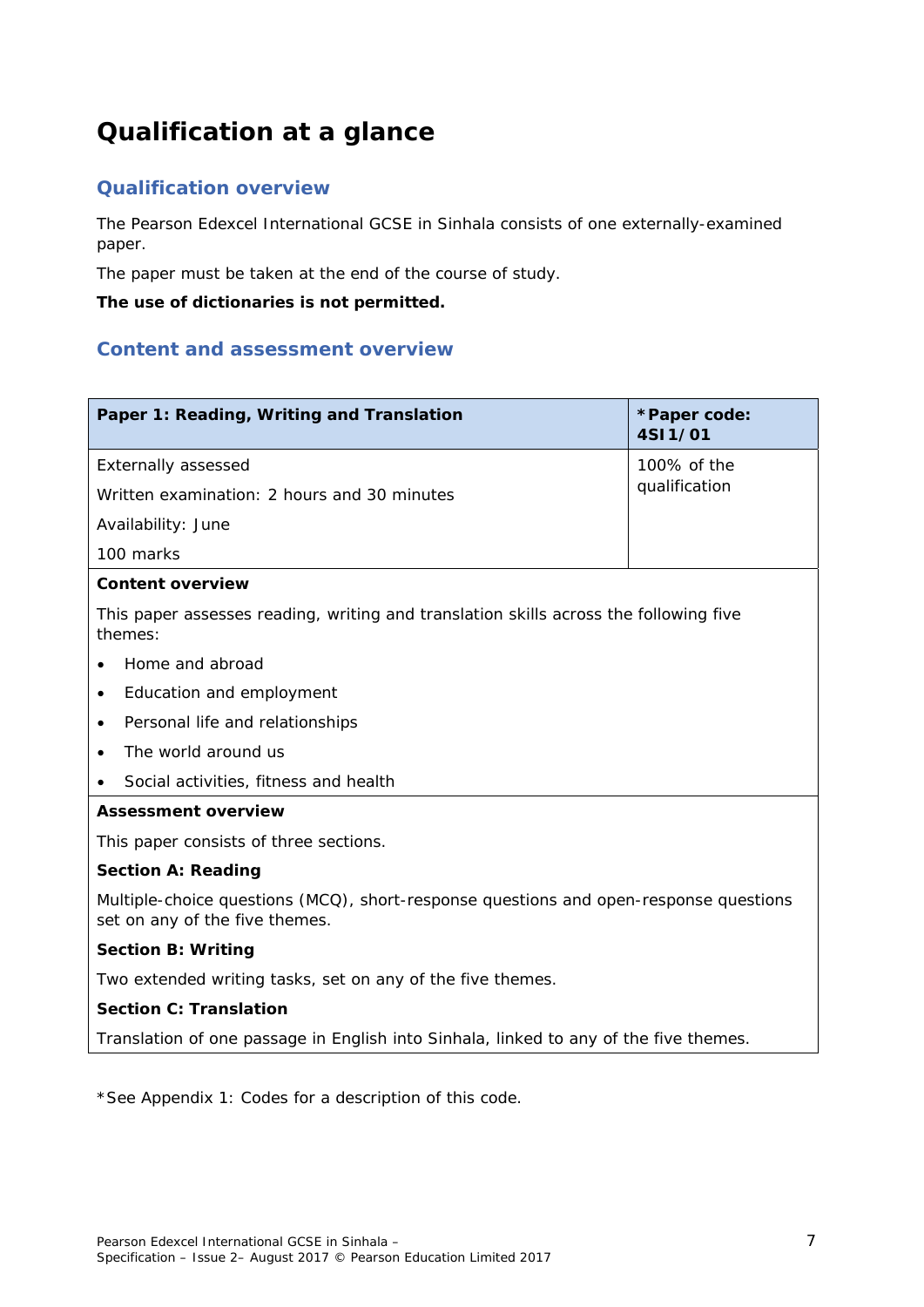# **Themes and topics**

This qualification covers the following themes. Each theme is broken down into topics. The examination paper will be based on these themes and topics.

## **Theme 1: Home and abroad**

- Life in the town and rural life
- Holidays, tourist information and directions
- Services (e.g. bank, post office)
- Customs
- Everyday life, traditions and communities

## **Theme 2: Education and employment**

- School life and routine
- School rules and pressures
- School trips, events and exchanges
- Work, careers and volunteering
- Future plans

## **Theme 3: Personal life and relationships**

- House and home
- Daily routines and helping at home
- Role models
- Relationships with family and friends
- Childhood

### **Theme 4: The world around us**

- Environmental issues
- Weather and climate
- Travel and transport
- The media
- Information and communication technology

### **Theme 5: Social activities, fitness and health**

- Special occasions
- Hobbies, interests, sports and exercise
- Shopping and money matters
- Accidents, injuries, common ailments and health issues
- Food and drink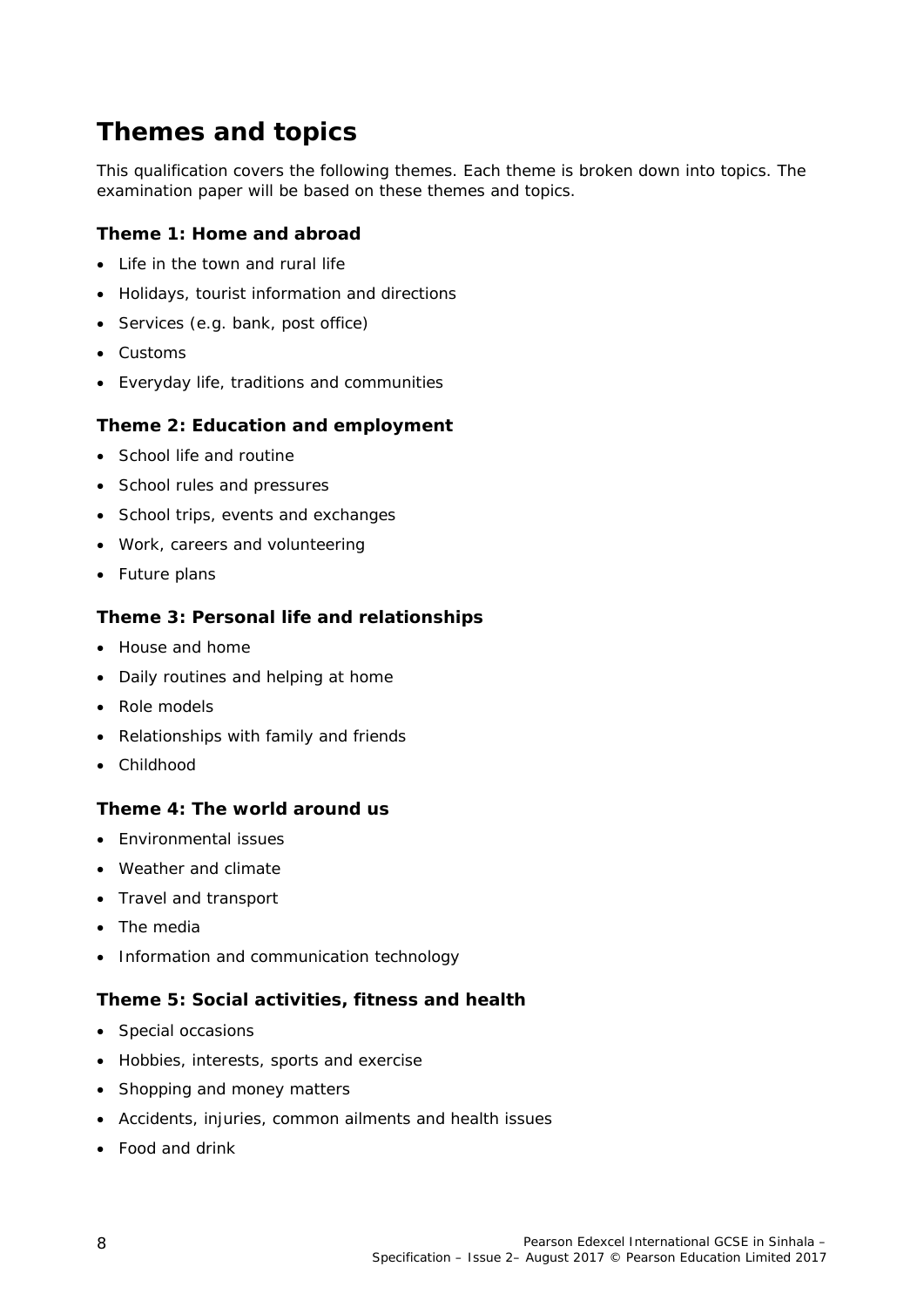**All themes and topics must be studied in the context of Sri Lanka, where Sinhala is spoken.** 

The majority of contexts in the paper will be based on the culture of the country where the assessed language is spoken. It is, therefore, important that students are exposed to materials relating to Sinhala throughout the course.

# **Grammar and vocabulary list**

*Appendix 5* and *6* list the grammar and vocabulary that students will need to know for this qualification.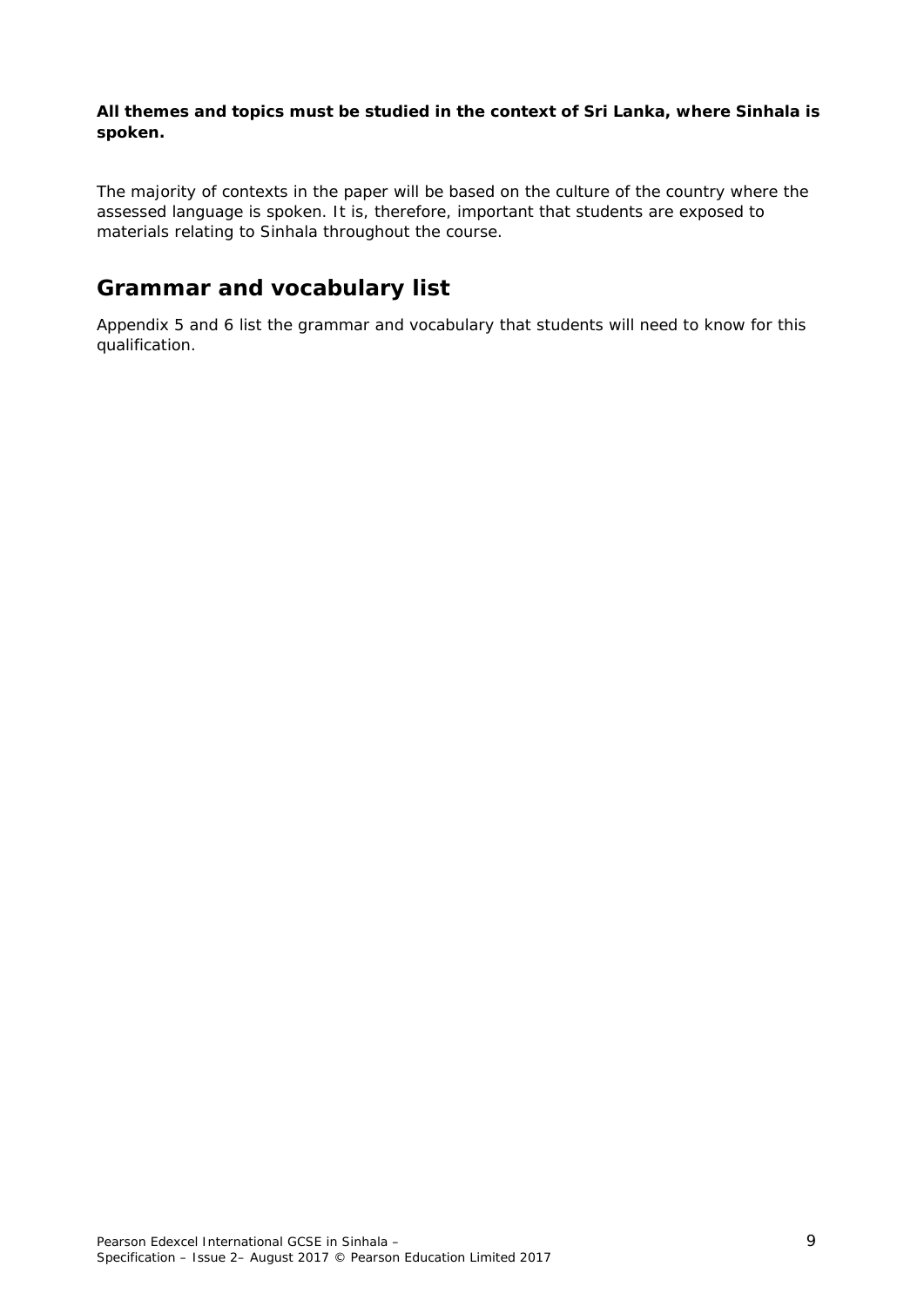# **Paper 1: Reading, Writing and Translation**

# **Externally assessed**

# **1.1 Content description**

### **1. Reading** Students will develop the skills of reading comprehension across a range of different types of texts.

Students must be able to:

- read and respond to material from a variety of sources
- demonstrate their ability to summarise a short text by writing the main points clearly
- interpret and infer implicit meaning, including writers' thoughts, feelings and ideas.

Students are required to convey their understanding of written Sinhala through a series of reading tasks.

Texts used in the tasks are:

- adapted or abridged from authentic sources to be appropriate for the level
- presented using a range of styles, registers and contexts
- appropriate to the age and level of understanding of the students
- set in the culture of the country where Sinhala is spoken, allowing students to develop appropriate cultural awareness and understanding
- designed using language which ranges from high frequency to more complex
- variable in length
- varied in content to include emails, letters, reviews, articles as well as literary texts, such as selections from novels, autobiographies and travel writing. This list is not exhaustive

#### **2. Writing Students are required to convey their understanding of written** Sinhala through two writing tasks.

Students must be able to:

- write for a variety of audiences, such as friends and acquaintances, teachers, family members, groups and professional bodies
- write using a wide range of grammatical forms and structures
- write using a wide range of relevant and appropriate vocabulary
- use accurate spelling
- structure their work effectively.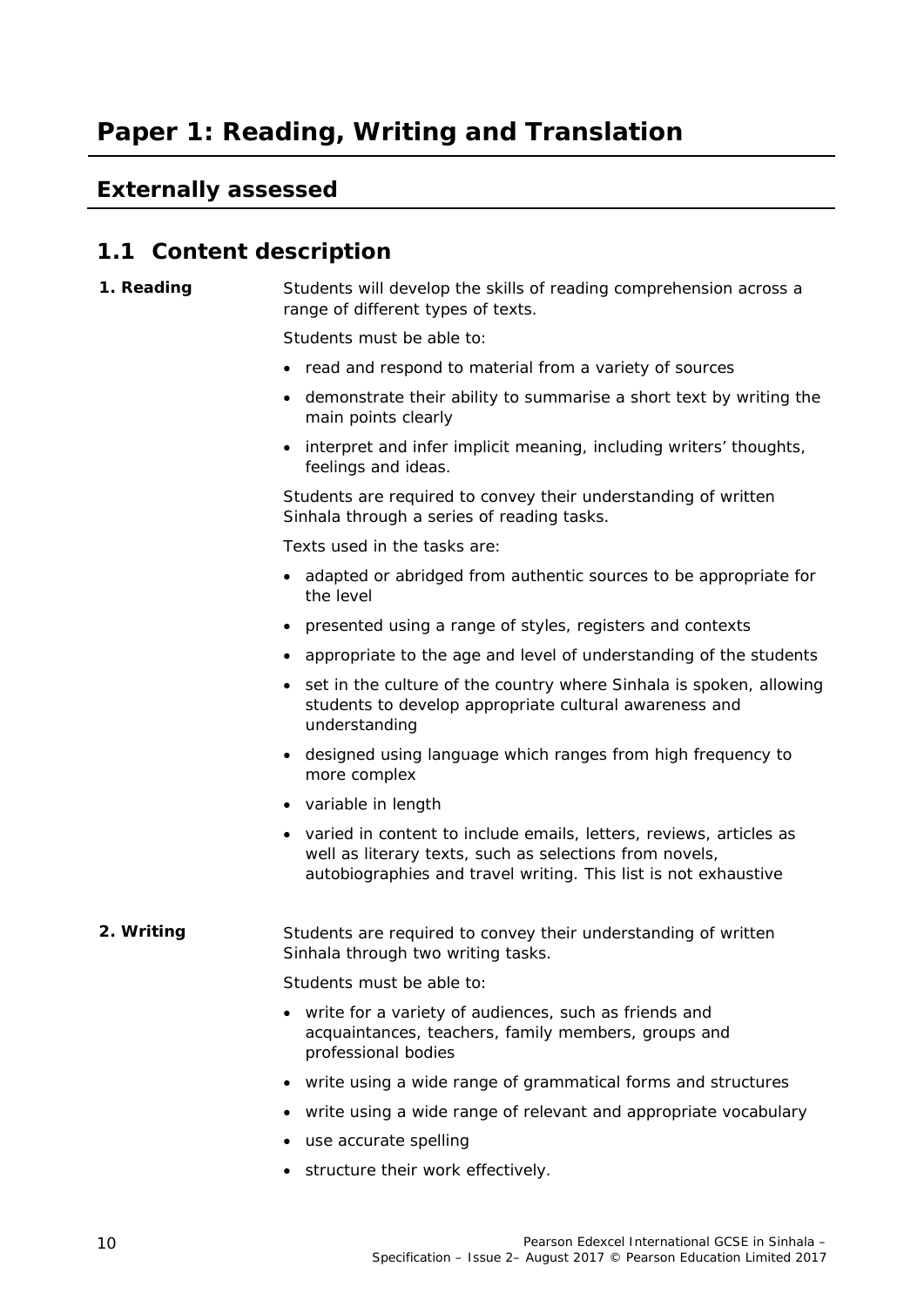| 3. Translation | Students are required to convey their understanding of written<br>English and translate it into Sinhala to demonstrate an ability to<br>transfer meaning accurately into Sinhala.                                                                  |
|----------------|----------------------------------------------------------------------------------------------------------------------------------------------------------------------------------------------------------------------------------------------------|
|                | Students must be able to apply the conventions of grammar in order<br>to produce meaningful and accurate content.                                                                                                                                  |
| 4. Vocabulary  | To prepare students adequately for this assessment, teachers should<br>present and exploit a range of vocabulary relevant to each theme<br>listed in Appendix 6. This paper draws on vocabulary and structures<br>across all five themes (page 8). |

# **1.2 Assessment information**

- This paper assesses reading, writing and translation skills.
- There are **three** sections in the paper. Students must answer:
	- Section A Questions 1-4
	- Section B Question 5 and **either** Question 6(a) **or** 6(b) **or** 6(c)
	- Section C Question 7.
- Questions are set on any of the five themes.
- The paper may include multiple-choice, short-response, openresponse and extended writing questions.
- Dictionaries are not permitted.
- The assessment is 2 hours and 30 minutes.
- The paper is worth 100 marks.
- The first assessment is in June 2019.

#### **1. Reading (Section A)**

- This section is worth 40 marks.
- Students will answer questions on five different texts/extracts.
- There will be multiple-choice, short-response, open-response question.
- Questions will test the following assessment objective: **AO1** 
	- Understand and respond, in writing, to written language.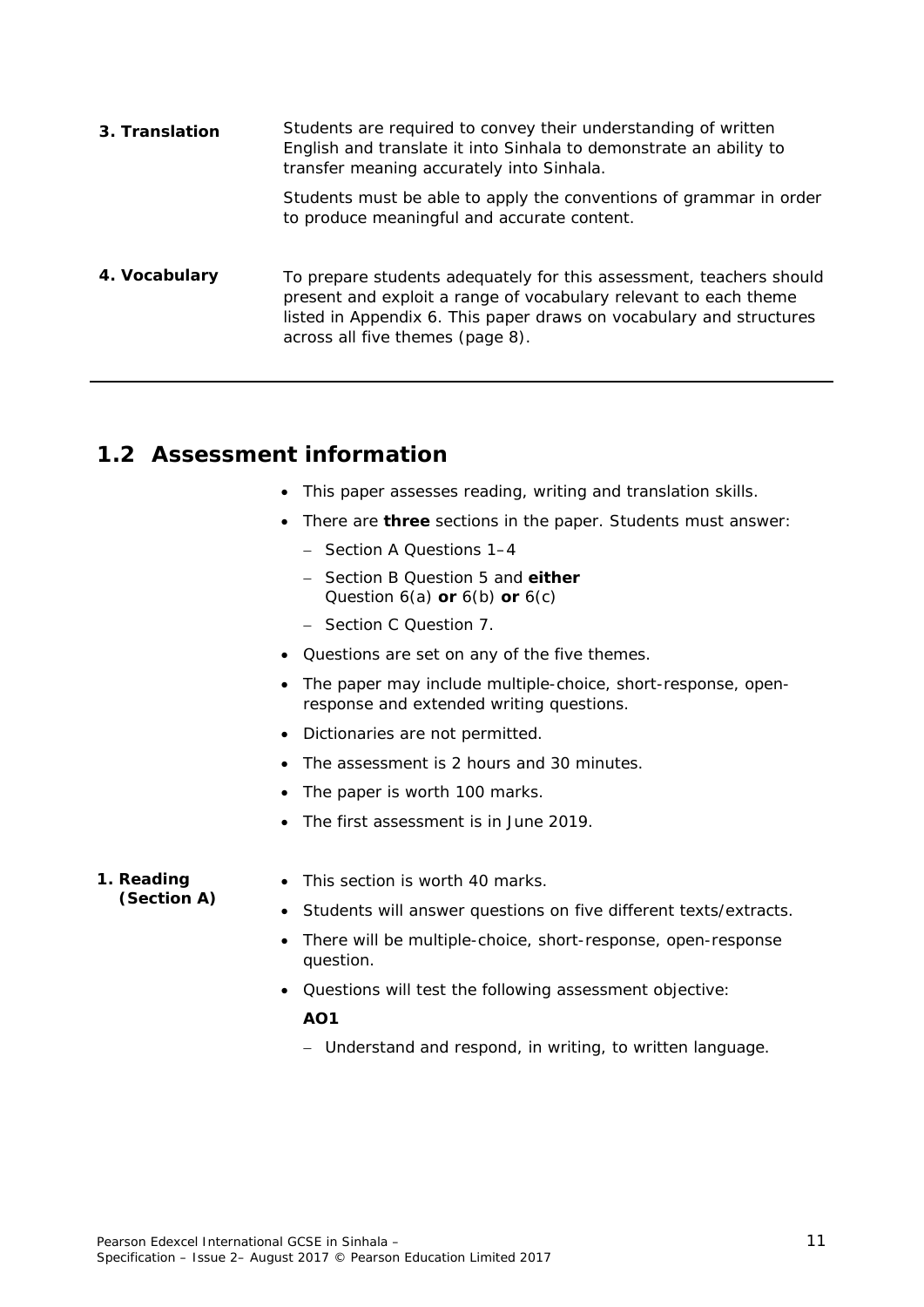- **2. Writing (Section B)**  • This section is worth 40 marks. • In this section, students are required to convey their understanding of Sinhala through two extended writing tasks: - Task 1 - students are required to write a short essay, based on four short prompts in the past, present and future - Task 2 – students are required to write a longer essay. Students choose one task from a choice of three. Questions will test the following assessment objective: **AO2**  - Communicate in writing, using a register appropriate to the situation, showing knowledge of a range of vocabulary in
	- common usage and of the grammar and structures prescribed in the specification, and using them accurately.
- **3. Translation (Section C)**
- This section is worth 20 marks.
- Students are required to translate one passage in English into Sinhala.
- Questions will test the following assessment objective:

#### **AO3**

- Understand written texts in English and translate them into Sinhala.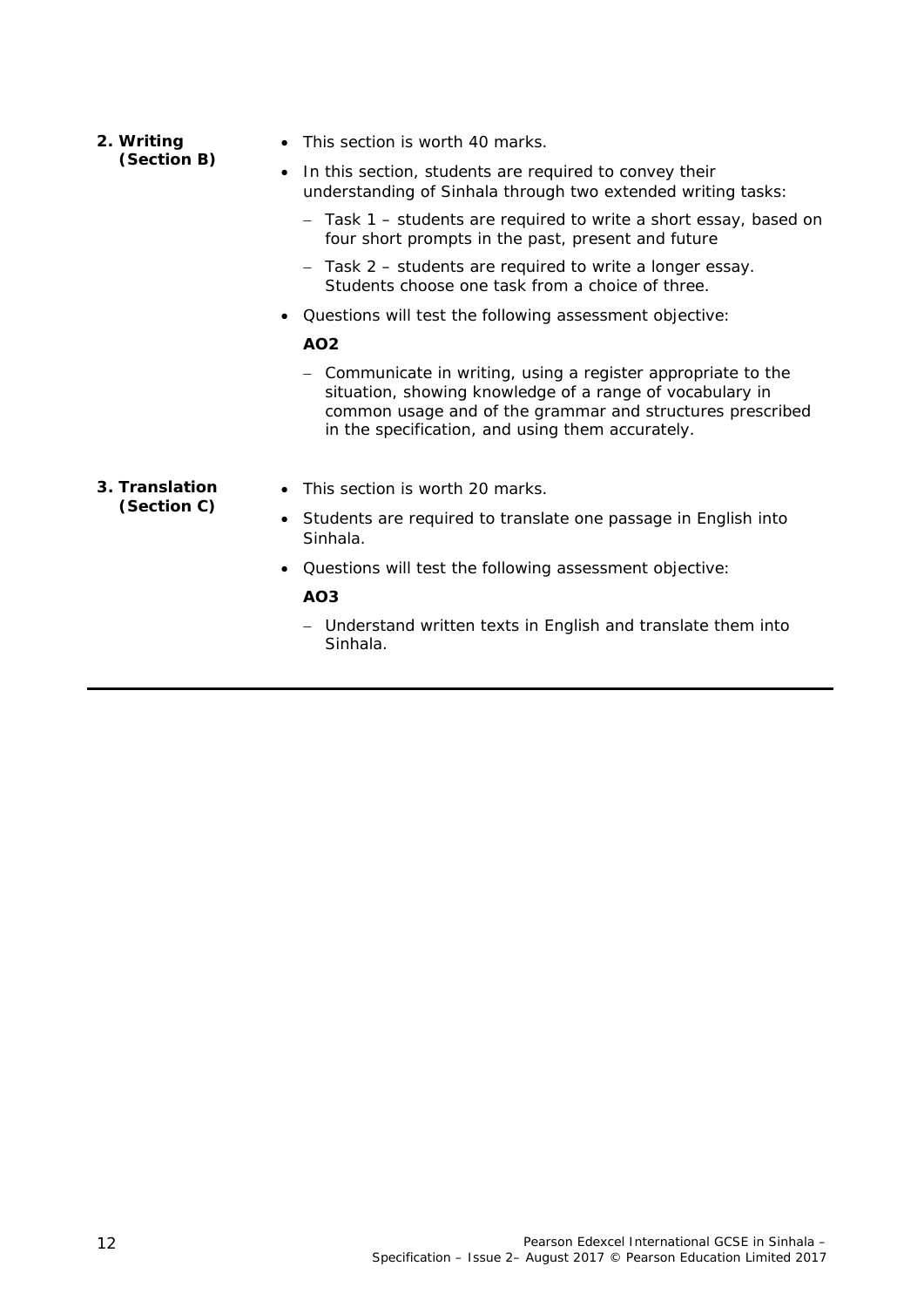# **Assessment information**

## **Assessment requirements**

The Pearson Edexcel International GCSE in Sinhala consists of one externally-examined paper.

The paper must be taken at the end of the course of study.

The paper will be available for assessment from June 2019.

The use of dictionaries is not permitted.

| Paper                | Assessment information                                                                            | Number of raw<br>marks<br>allocated in the<br>paper |
|----------------------|---------------------------------------------------------------------------------------------------|-----------------------------------------------------|
| Paper 1: Reading and | Set and externally assessed by Pearson.                                                           | 100 marks                                           |
| Writing              | Assesses reading, writing and translation in<br>three sections:                                   |                                                     |
|                      | Section A: Reading (40 marks)                                                                     |                                                     |
|                      | Multiple choice questions (MCQ) and short<br>response questions set on any of the five<br>themes. |                                                     |
|                      | Section B: Writing (40 marks)                                                                     |                                                     |
|                      | Two writing tasks, set on any of the five<br>themes.                                              |                                                     |
|                      | Section C: Translation (20 marks)                                                                 |                                                     |
|                      | Translation of one passage, linked to one of the<br>five themes.                                  |                                                     |
|                      | Written examination: 2 hours and 30 minutes.                                                      |                                                     |
|                      | Availability: June.                                                                               |                                                     |

## **Sample assessment materials**

Sample paper and mark scheme can be found in the *Pearson Edexcel International GCSE in Sinhala Sample Assessment Materials (SAMs)* document.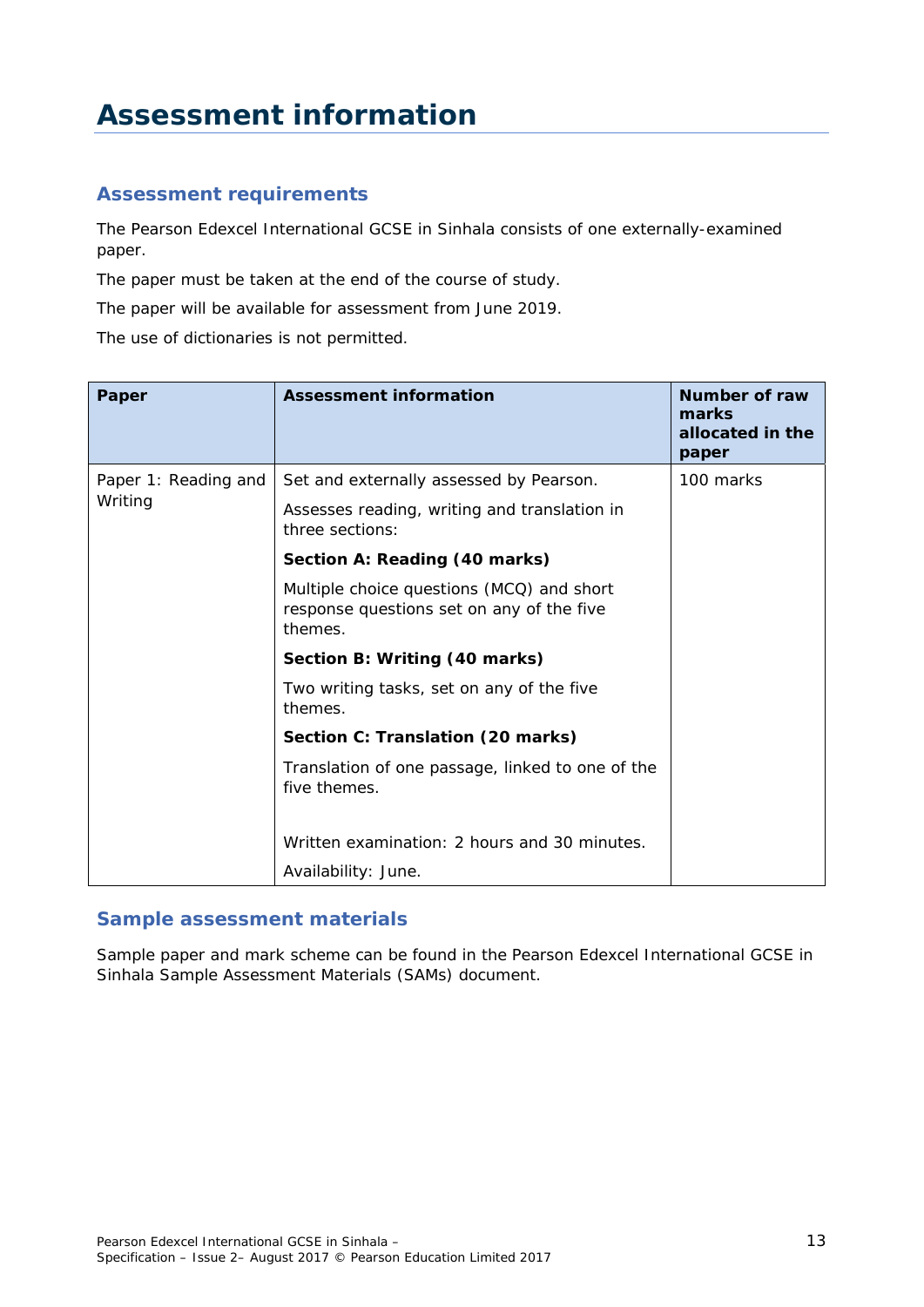# **Assessment objectives and weightings**

|                 |                                                                                                                                                                                                                                          | $%$ in<br><b>International</b><br><b>GCSE</b> |
|-----------------|------------------------------------------------------------------------------------------------------------------------------------------------------------------------------------------------------------------------------------------|-----------------------------------------------|
| AO <sub>1</sub> | Understand and respond, in writing, to written language.                                                                                                                                                                                 | 40                                            |
| AO <sub>2</sub> | Communicate in writing, using a register appropriate to the<br>situation, showing knowledge of a range of vocabulary in<br>common usage and of the grammar and structures<br>prescribed in the specification, and using them accurately. | 40                                            |
| AO <sub>3</sub> | Understand contemporary written texts in English and<br>translate them into Sinhala.                                                                                                                                                     | 20                                            |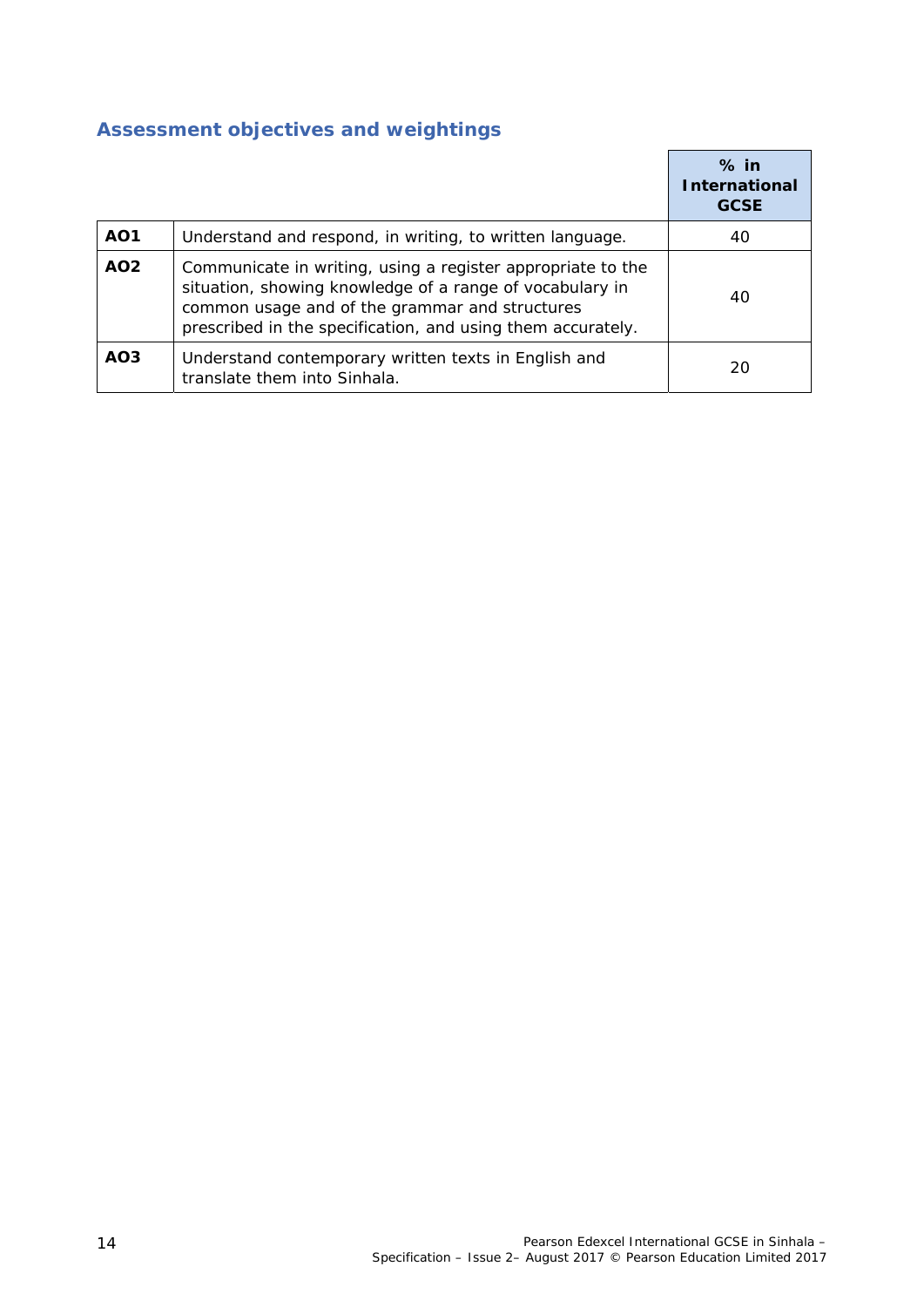# **Entries**

Details of how to enter students for the examinations for this qualification can be found in our *International Information Manual*. A copy is made available to all examinations officers and is available on our website.

Students should be advised that, if they take two qualifications in the same subject, colleges, universities and employers are very likely to take the view that they have achieved only one of the two GCSE /International GCSE qualifications. Students or their advisers who have any doubts about subject combinations should check with the institution to which they wish to progress before embarking on their programmes.

# **Access arrangements, reasonable adjustments, special consideration and malpractice**

Equality and fairness are central to our work. Our equality policy requires all students to have equal opportunity to access our qualifications and assessments, and our qualifications to be awarded in a way that is fair to every student.

We are committed to making sure that:

- students with a protected characteristic (as defined by the UK Equality Act 2010) are not, when they are undertaking one of our qualifications, disadvantaged in comparison to students who do not share that characteristic
- all students achieve the recognition they deserve for undertaking a qualification and that this achievement can be compared fairly to the achievement of their peers.

## **Language of assessment**

Assessment of this qualification will be available in Sinhala only. All student work must be in Sinhala.

We recommend that students are able to read in English at Level B2 of the Common European Framework of Reference for Languages.

## **Access arrangements**

Access arrangements are agreed before an assessment. They allow students with special educational needs, disabilities or temporary injuries to:

- access the assessment
- show what they know and can do without changing the demands of the assessment.

The intention behind an access arrangement is to meet the particular needs of an individual student with a disability without affecting the integrity of the assessment. Access arrangements are the principal way in which awarding bodies comply with the duty under the Equality Act 2010 to make 'reasonable adjustments'.

Access arrangements should always be processed at the start of the course. Students will then know what is available and have the access arrangement(s) in place for assessment.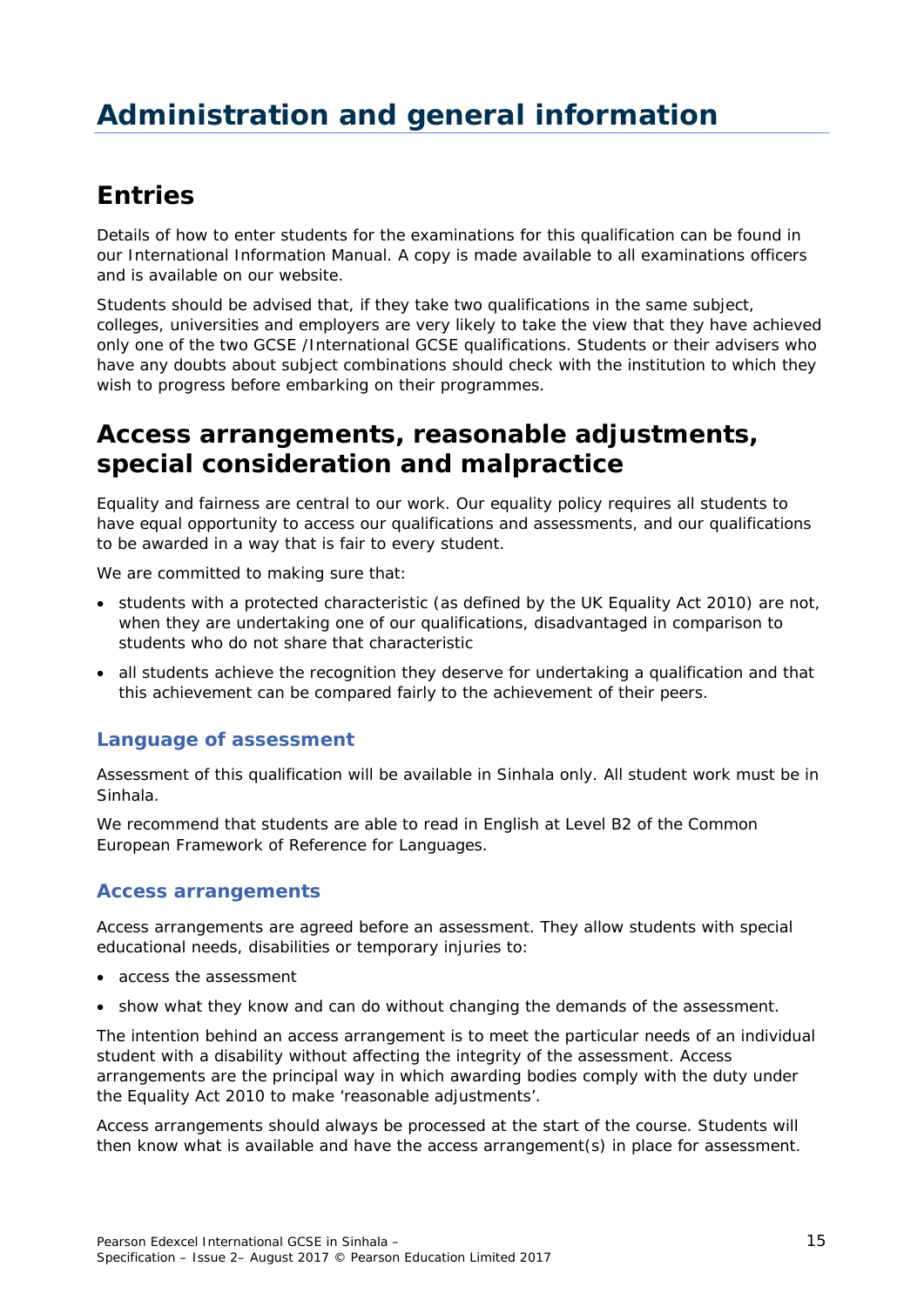# **Reasonable adjustments**

The Equality Act 2010 requires an awarding organisation to make reasonable adjustments where a student with a disability would be at a substantial disadvantage in undertaking an assessment. The awarding organisation is required to take reasonable steps to overcome that disadvantage.

A reasonable adjustment for a particular student may be unique to that individual and therefore might not be in the list of available access arrangements.

Whether an adjustment will be considered reasonable will depend on a number of factors, including:

- the needs of the student with the disability
- the effectiveness of the adjustment
- the cost of the adjustment; and
- the likely impact of the adjustment on the student with the disability and other students.

An adjustment will not be approved if it involves unreasonable costs to the awarding organisation, timeframes or affects the security or integrity of the assessment. This is because the adjustment is not 'reasonable'.

## **Special consideration**

Special consideration is a post-examination adjustment to a student's mark or grade to reflect temporary injury, illness or other indisposition at the time of the examination/assessment, which has had, or is reasonably likely to have had, a material effect on a candidate's ability to take an assessment or demonstrate their level of attainment in an assessment.

## **Further information**

Please see our website for further information about how to apply for access arrangements and special consideration.

For further information about access arrangements, reasonable adjustments and special consideration please refer to the JCQ website: www.jcq.org.uk.

## **Candidate malpractice**

Candidate malpractice refers to any act by a candidate that compromises or seeks to compromise the process of assessment or which undermines the integrity of the qualifications or the validity of results/certificates.

Candidate malpractice in examinations **must** be reported to Pearson using a *JCQ Form M1* (available at www.jcq.org.uk/exams-office/malpractice). The form can be emailed to pqsmalpractice@pearson.com or posted to: Investigations Team, Pearson, 190 High Holborn, London, WC1V 7BH. Please provide as much information and supporting documentation as possible. Note that the final decision regarding appropriate sanctions lies with Pearson.

Failure to report malpractice constitutes staff or centre malpractice.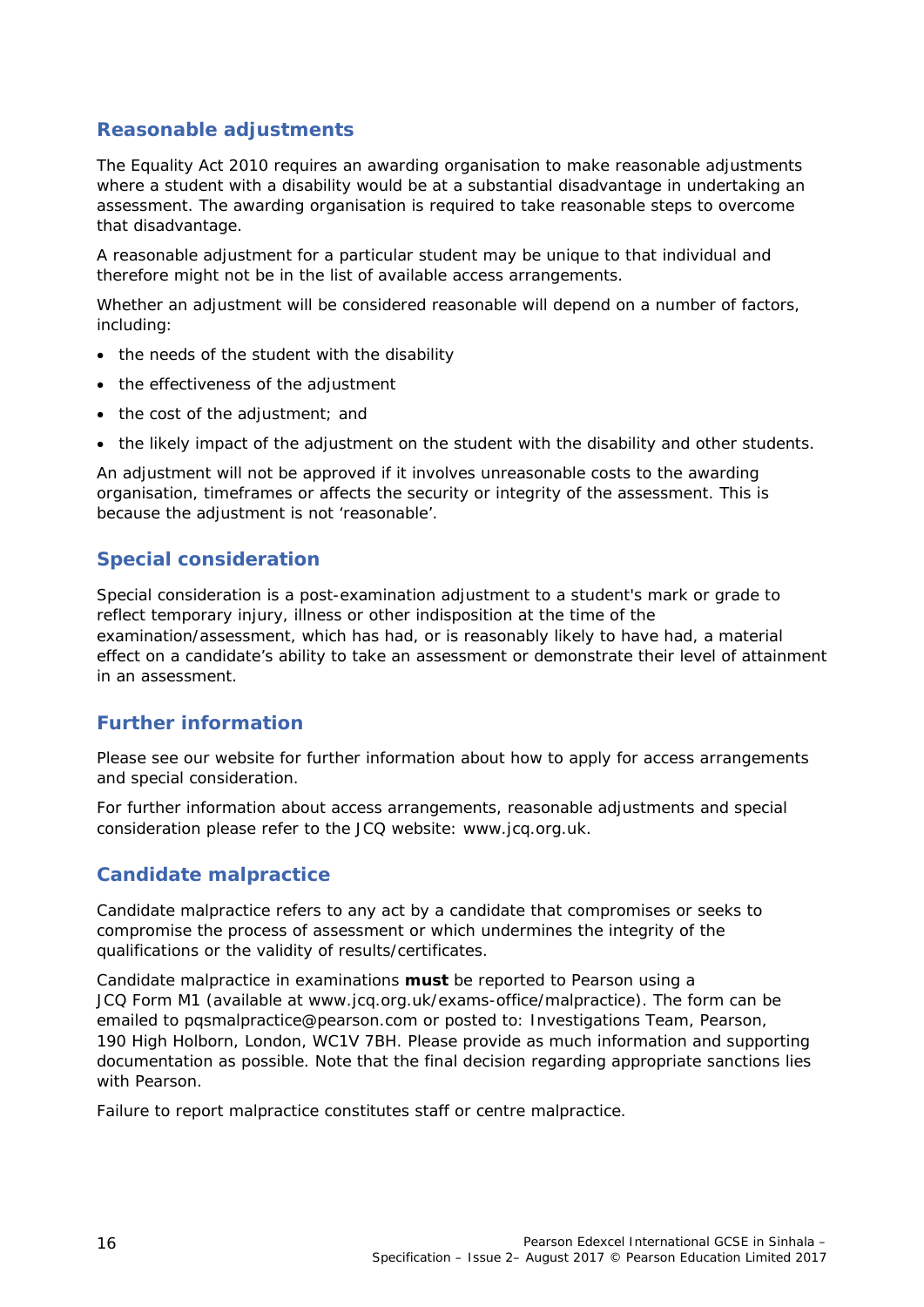## **Staff/centre malpractice**

Staff and centre malpractice includes both deliberate malpractice and maladministration of our qualifications. As with candidate malpractice, staff and centre malpractice is any act that compromises or seeks to compromise the process of assessment or which undermines the integrity of the qualifications or the validity of results/certificates.

All cases of suspected staff malpractice and maladministration **must** be reported immediately, before any investigation is undertaken by the centre, to Pearson on a *JCQ Form M2(a)* (available at www.jcq.org.uk/exams-office/malpractice).

The form, supporting documentation and as much information as possible can be emailed to pqsmalpractice@pearson.com or posted to: Investigations Team, Pearson, 190 High Holborn, London, WC1V 7BH. Note that the final decision regarding appropriate sanctions lies with Pearson.

Failure to report malpractice itself constitutes malpractice.

More-detailed guidance on malpractice can be found in the latest version of the document *JCQ General and vocational qualifications Suspected Malpractice in Examinations and Assessments,* available at www.jcq.org.uk/exams-office/malpractice.

# **Awarding and reporting**

The International GCSE qualification will be graded and certificated on a nine-grade scale from 9 to 1 using the total subject mark where 9 is the highest grade. The first certification opportunity for the Pearson Edexcel International GCSE in Sinhala will be in August 2019. Students whose level of achievement is below the minimum judged by Pearson to be of sufficient standard to be recorded on a certificate, will receive an unclassified U result.

# **Student recruitment and progression**

Pearson follows the JCQ policy concerning recruitment to our qualifications in that:

- they must be available to anyone who is capable of reaching the required standard
- they must be free from barriers that restrict access and progression
- equal opportunities exist for all students.

## **Prior learning and other requirements**

There are no prior learning or other requirements for this qualification.

## **Progression**

Students can progress from this qualification to International A Levels in comparable subjects.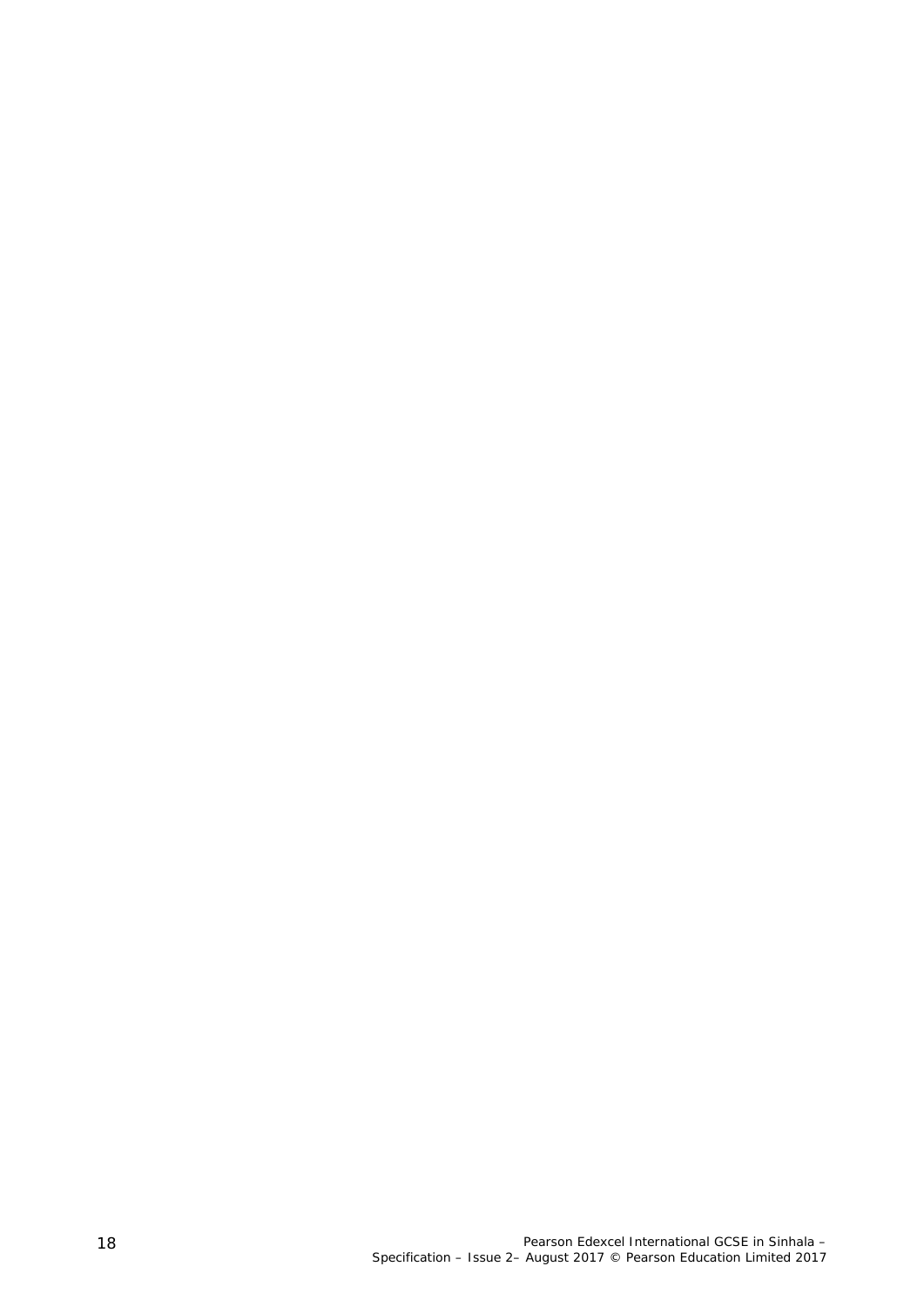# **Appendices**

| Appendix 1: Codes                                               | 21  |
|-----------------------------------------------------------------|-----|
| Appendix 2: Pearson World Class Qualification design principles | 22  |
| Appendix 3: Transferable skills                                 | 24  |
| Appendix 4: Glossary                                            | 26. |
| Appendix 5: Grammar list                                        | 27  |
| Appendix 6: Vocabulary list                                     | 30. |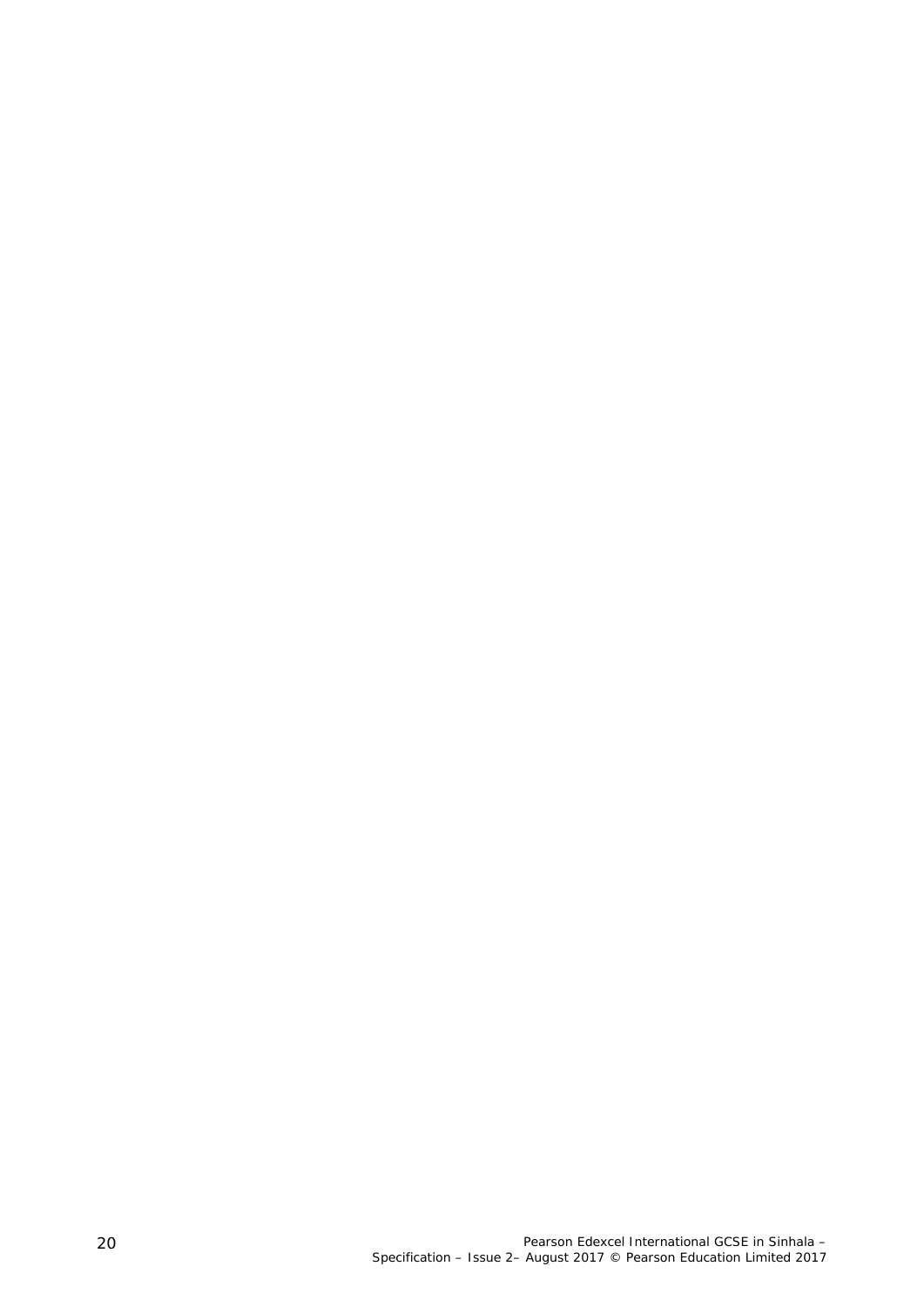# **Appendix 1: Codes**

| Type of code  | Use of code                                                                      | Code                         |
|---------------|----------------------------------------------------------------------------------|------------------------------|
| Subject codes | The subject code is used by centres to<br>cash-in the entry for a qualification. | International GCSE -<br>4S11 |
| Paper code    | This code is provided for information.                                           | Paper 1: 4SI1/01             |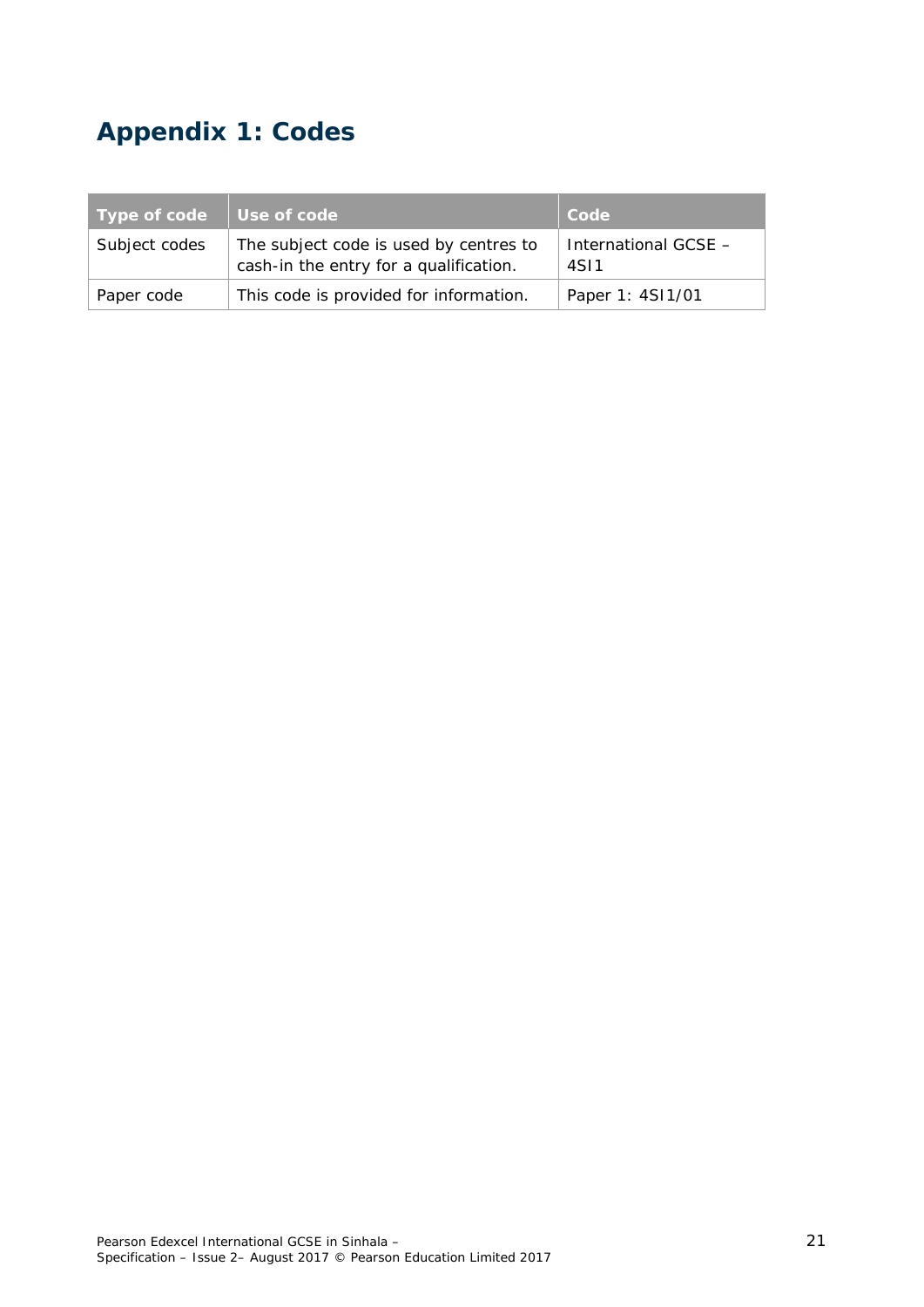# **Appendix 2: Pearson World Class Qualification design principles**

Pearson's World Class Qualification design principles mean that all Edexcel qualifications are developed to be **rigorous, demanding, inclusive and empowering**.



We work collaboratively to gain approval from an external panel of educational thought-leaders and assessment experts from across the globe. This is to ensure that Edexcel qualifications are globally relevant, represent world-class best practice in qualification and assessment design, maintain a consistent standard and support learner progression in today's fast-changing world.

Pearson's Expert Panel for World-Class Qualifications is chaired by Sir Michael Barber, a leading authority on education systems and reform. He is joined by a wide range of key influencers with expertise in education and employability.

*"I'm excited to be in a position to work with the global leaders in curriculum and assessment*  to take a fresh look at what young people need to know and be able to do in the 21st *century, and to consider how we can give them the opportunity to access that sort of education."* Sir Michael Barber.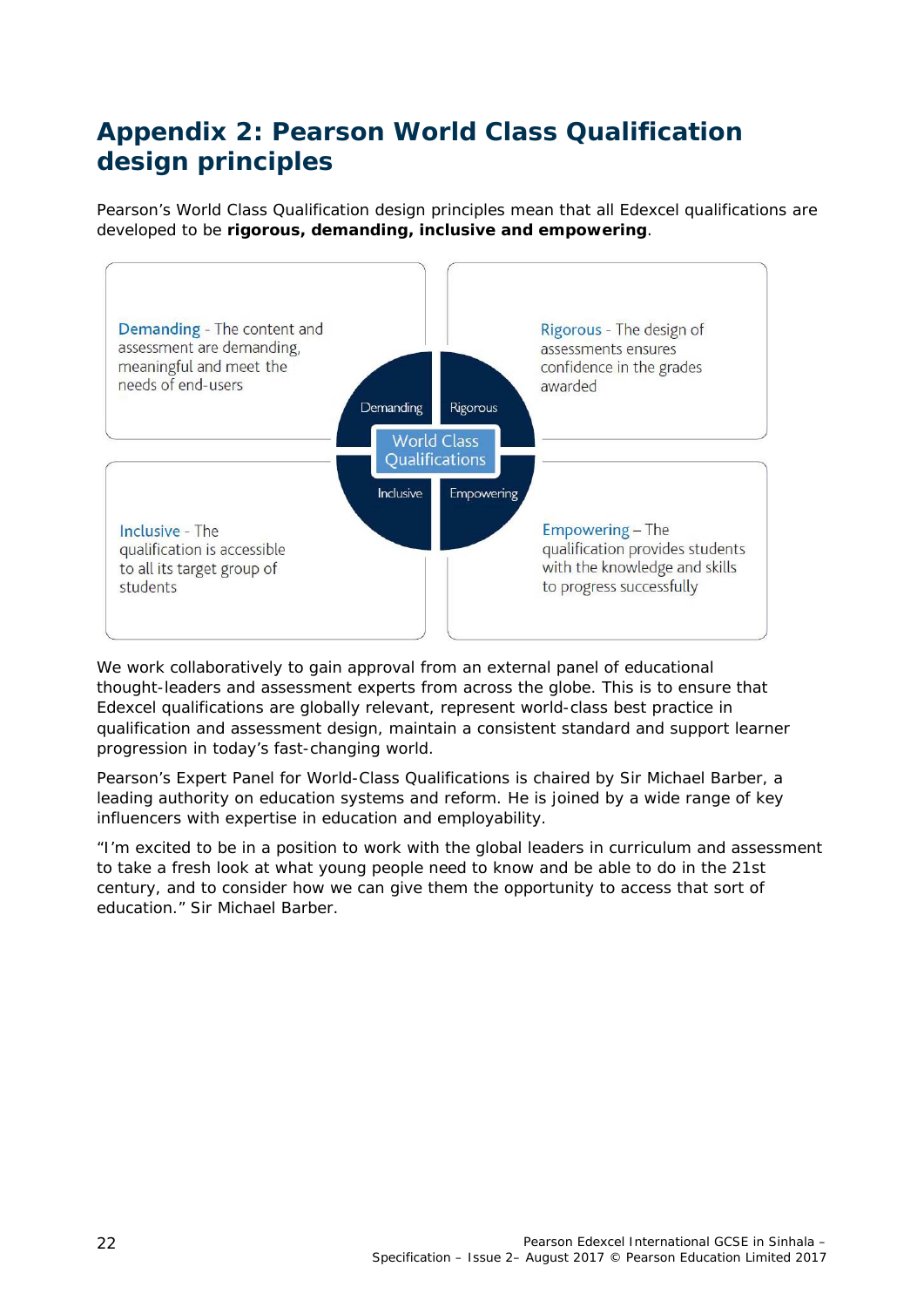## **Endorsement from Pearson's Expert Panel for World Class Qualifications for the International GCSE development process**

#### **December 2015**

"We were chosen, either because of our expertise in the UK education system, or because of our experience in reforming qualifications in other systems around the world as diverse as Singapore, Hong Kong, Australia and a number of countries across Europe.

We have guided Pearson through what we judge to be a rigorous world class qualification development process that has included, where appropriate:

- extensive international comparability of subject content against the highest-performing jurisdictions in the world
- benchmarking assessments against UK and overseas providers to ensure that they are at the right level of demand
- establishing External Subject Advisory Groups, drawing on independent subject-specific expertise to challenge and validate our qualifications.

Importantly, we have worked to ensure that the content and learning is future oriented, and that the design has been guided by Pearson's Efficacy Framework. This is a structured, evidenced process which means that learner outcomes have been at the heart of this development throughout.

We understand that ultimately it is excellent teaching that is the key factor to a learner's success in education but as a result of our work as a panel we are confident that we have supported the development of Edexcel International GCSE qualifications that are outstanding for their coherence, thoroughness and attention to detail and can be regarded as representing world-class best practice."

| Sir Michael Barber (Chair)<br>Chief Education Advisor, Pearson plc         | Professor Lee Sing Kong<br>Dean and Managing Director, National<br>Institute of Education International,<br>Singapore |
|----------------------------------------------------------------------------|-----------------------------------------------------------------------------------------------------------------------|
| Dr Peter Hill<br>Former Chief Executive ACARA                              | Bahram Bekhradnia<br>President, Higher Education Policy Institute                                                     |
| Professor Jonathan Osborne<br>Stanford University                          | Dame Sally Coates<br>Director of Academies (South), United<br>Learning Trust                                          |
| Professor Dr Ursula Renold<br>Federal Institute of Technology, Switzerland | Professor Bob Schwartz<br>Harvard Graduate School of Education                                                        |
| Professor Janice Kay<br>Provost, University of Exeter                      | Jane Beine<br>Head of Partner Development, John Lewis<br>Partnership                                                  |
| Jason Holt<br>CEO, Holts Group                                             |                                                                                                                       |

All titles correct as at December 2015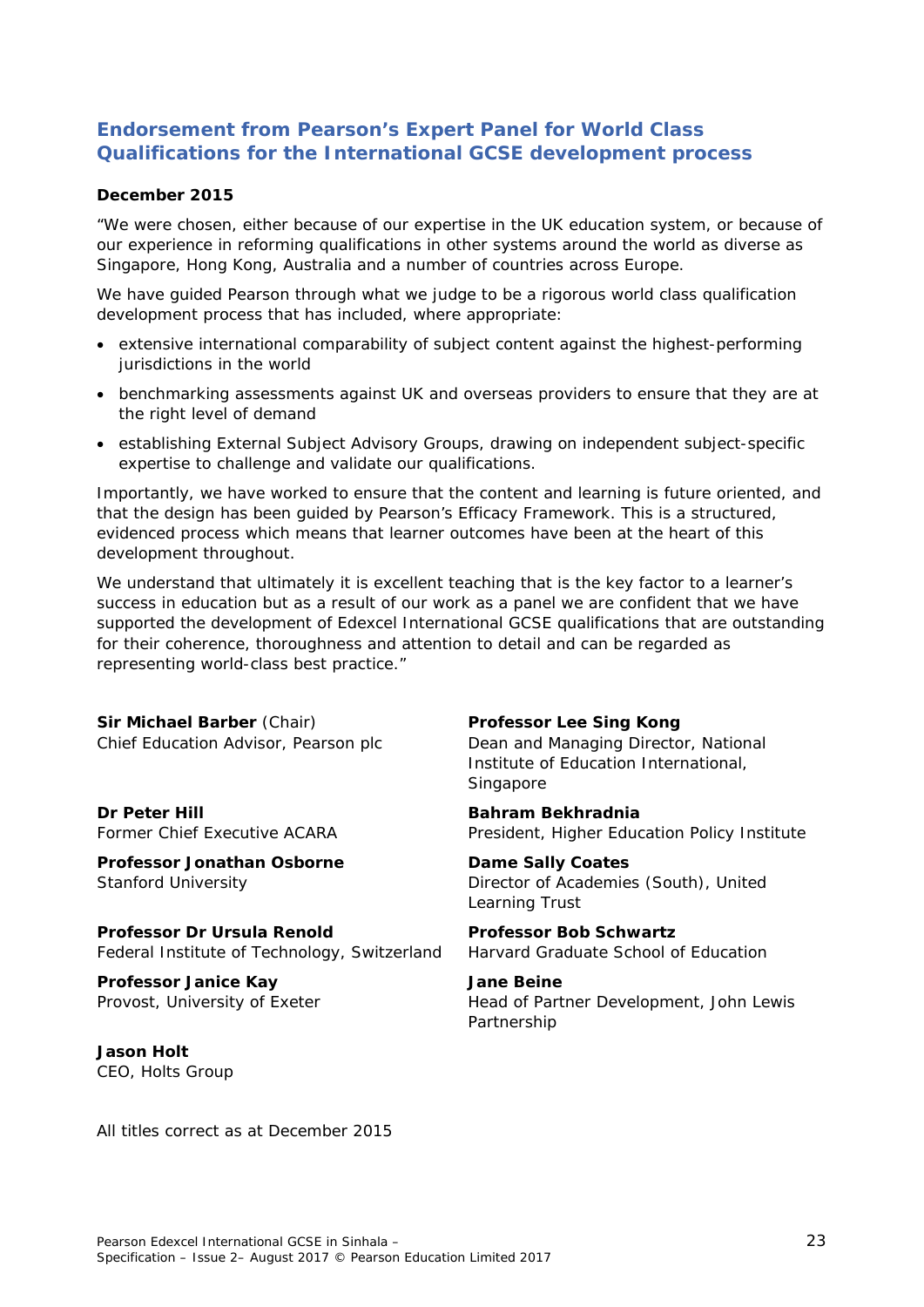# **Appendix 3: Transferable skills**

# **The need for transferable skills**

In recent years, higher-education institutions and employers have consistently flagged the need for students to develop a range of transferable skills to enable them to respond with confidence to the demands of undergraduate study and the world of work.

The Organisation for Economic Co-operation and Development (OECD) defines skills, or competencies, as 'the bundle of knowledge, attributes and capacities that can be learned and that enable individuals to successfully and consistently perform an activity or task and can be built upon and extended through learning.<sup>'[1]</sup>

To support the design of our qualifications, the Pearson Research Team selected and evaluated seven global 21st-century skills frameworks. Following on from this process, we identified the National Research Council's (NRC) framework <sup>[2]</sup> as the most evidence-based and robust skills framework, and have used this as a basis for our adapted skills framework.

The framework includes cognitive, intrapersonal skills and interpersonal skills. The NRC framework is included alongside literacy and numeracy skills.



The skills have been interpreted for this specification to ensure they are appropriate for the subject. All of the skills listed are evident or accessible in the teaching, learning and/or assessment of the qualification. Some skills are directly assessed. Pearson materials will support you in identifying these skills and developing these skills in students.

The table overleaf sets out the framework and gives an indication of the skills that can be found in International GCSE in Sinhala and indicates the interpretation of the skill in this area. A full subject interpretation of each skill, with mapping to show opportunities for student development is given on the subject pages of our website: qualifications.pearson.com

<sup>1</sup> OECD – *Better Skills, Better Jobs, Better Lives* (OECD Publishing, 2012)

<sup>2</sup> Koenig, J. A. (2011) *Assessing 21st Century Skills: Summary of a Workshop* (National Academies Press, 2011)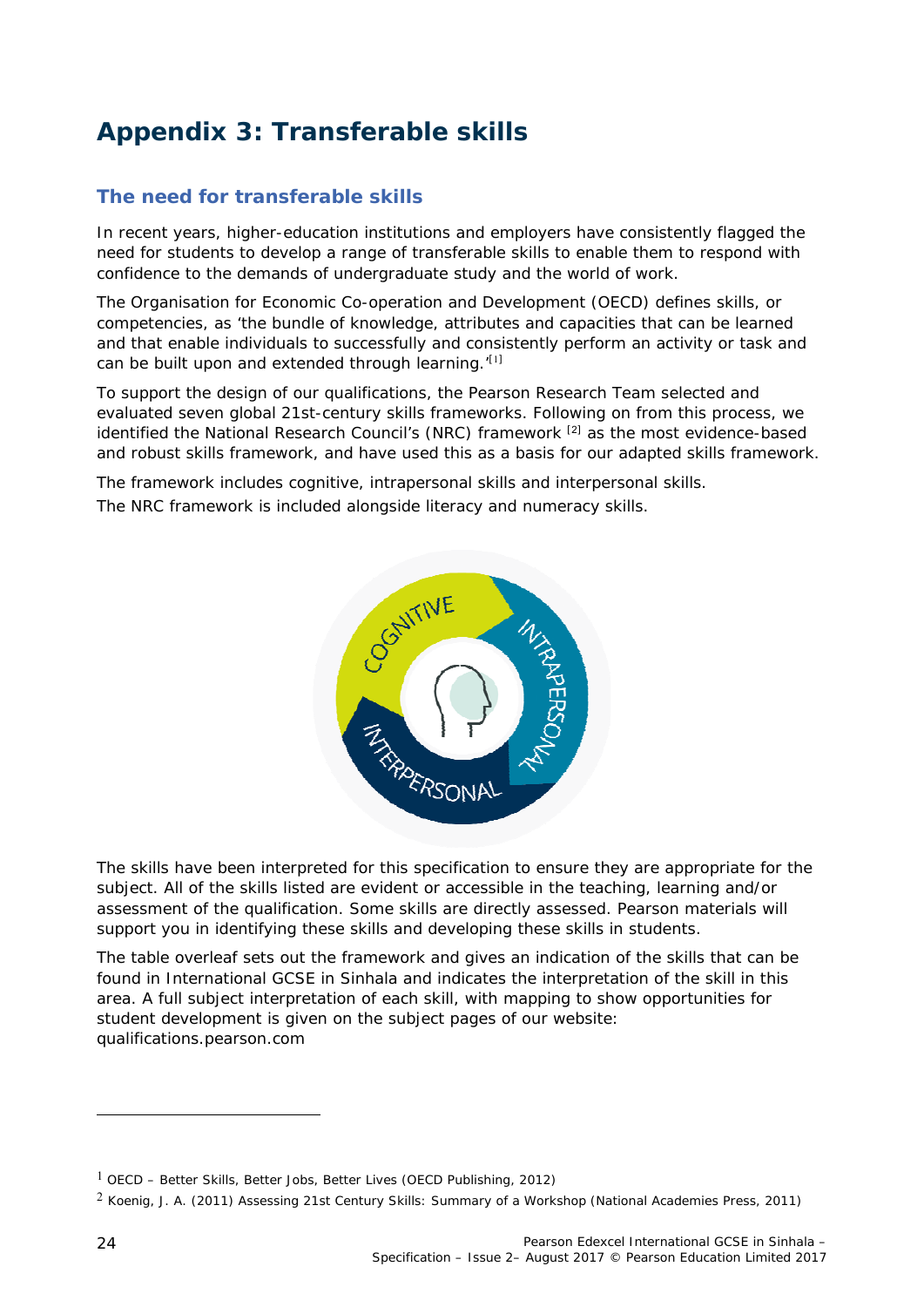| Cognitive skills     | Cognitive<br>processes and<br>strategies<br>Creativity       | Critical thinking<br>٠<br>Problem solving<br>$\bullet$<br>Analysis<br>Developing and applying repair<br>strategies for comprehending and<br>Reasoning/argumentation<br>$\bullet$<br>establishing successful<br>Interpretation<br>communication in writing.<br>$\bullet$<br>Decision making<br>$\bullet$<br>Adaptive learning<br>$\bullet$<br><b>Executive function</b><br>$\bullet$<br>Creativity<br>$\bullet$<br>Innovation                                                                                                                                                                                                                 |
|----------------------|--------------------------------------------------------------|----------------------------------------------------------------------------------------------------------------------------------------------------------------------------------------------------------------------------------------------------------------------------------------------------------------------------------------------------------------------------------------------------------------------------------------------------------------------------------------------------------------------------------------------------------------------------------------------------------------------------------------------|
| ntrapersonal skills  | Intellectual<br>openness<br>Work ethic/<br>conscientiousness | Adaptability<br>$\bullet$<br>Personal and social responsibility<br>$\bullet$<br>Continuous learning<br>$\bullet$<br>Intellectual interest and curiosity<br>$\bullet$<br>Initiative<br>$\bullet$<br>Self-direction<br>$\bullet$<br>Responsibility<br>$\bullet$<br>Perseverance<br>Developing and applying the<br>Productivity<br>ability to engage with the ethics<br>contained in the work under<br>Self-regulation (metacognition,<br>study as well as produce work<br>forethought, reflection)<br>that touches upon ethical issues,<br>Ethics<br>in a principled and morally<br>$\bullet$<br>accountable manner.<br>Integrity<br>$\bullet$ |
|                      | Positive core<br>self-evaluation                             | Self-monitoring/self-<br>$\bullet$<br>evaluation/self-reinforcement                                                                                                                                                                                                                                                                                                                                                                                                                                                                                                                                                                          |
| Interpersonal skills | Teamwork and<br>collaboration                                | Communication<br>$\bullet$<br>Collaboration<br>Teamwork<br>$\bullet$<br>Cooperation<br>Demonstrating the ability to<br>Empathy/perspective taking<br>٠<br>present one's position or work<br>Negotiation<br>clearly and convincingly.<br>$\bullet$                                                                                                                                                                                                                                                                                                                                                                                            |
|                      | Leadership                                                   | Responsibility<br>$\bullet$<br>Assertive communication<br>$\bullet$<br>Self-presentation                                                                                                                                                                                                                                                                                                                                                                                                                                                                                                                                                     |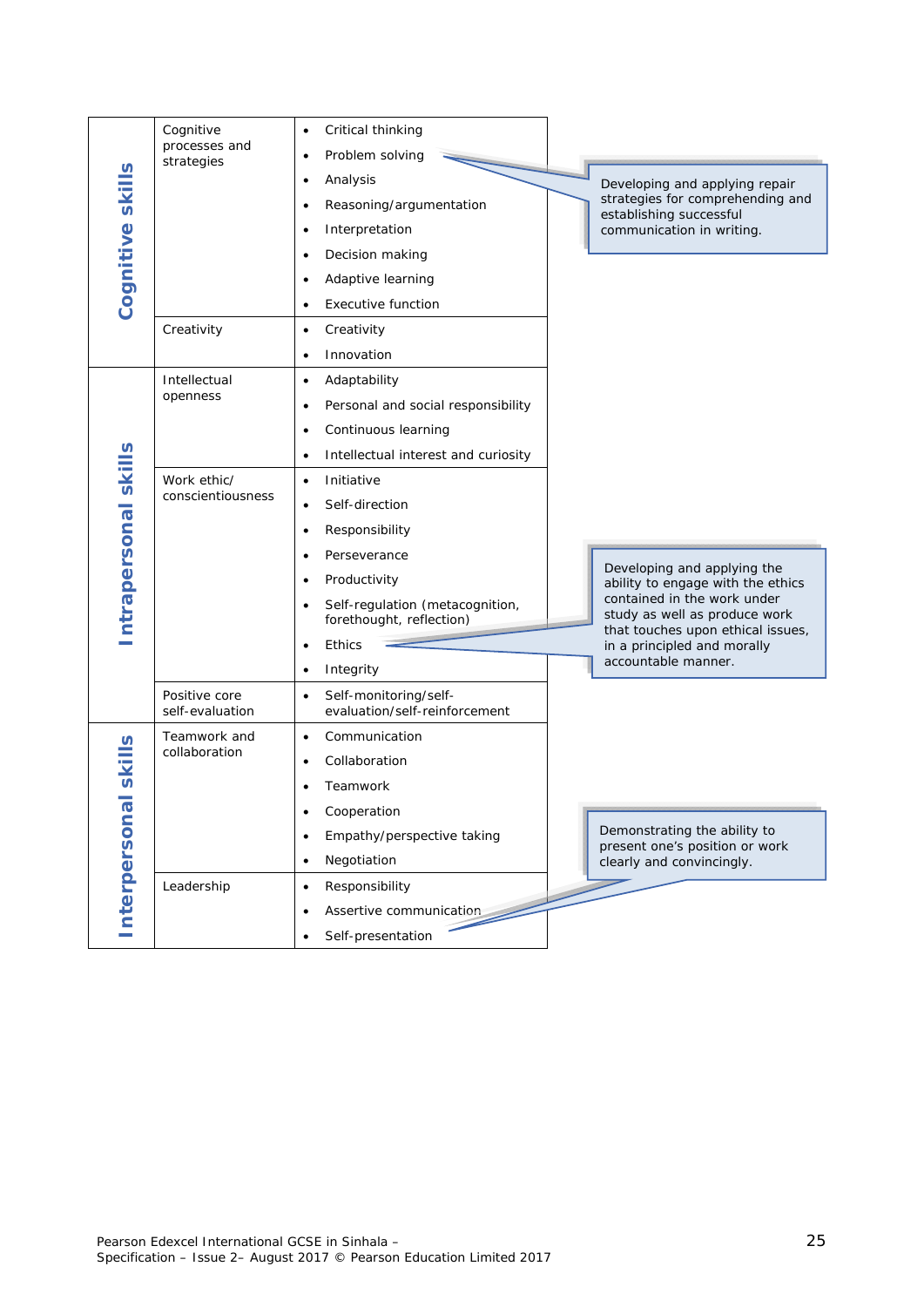# **Appendix 4: Glossary**

| <b>Term</b>              | <b>Definition</b>                                                                                                                                                                                                                                               |
|--------------------------|-----------------------------------------------------------------------------------------------------------------------------------------------------------------------------------------------------------------------------------------------------------------|
| Assessment<br>objectives | The requirements that students need to meet to succeed in the<br>qualification. Each assessment objective has a unique focus, which<br>is then targeted in examinations or coursework. Assessment<br>objectives may be assessed individually or in combination. |
| External<br>assessment   | An examination that is held at the same time and place in a<br>global region.                                                                                                                                                                                   |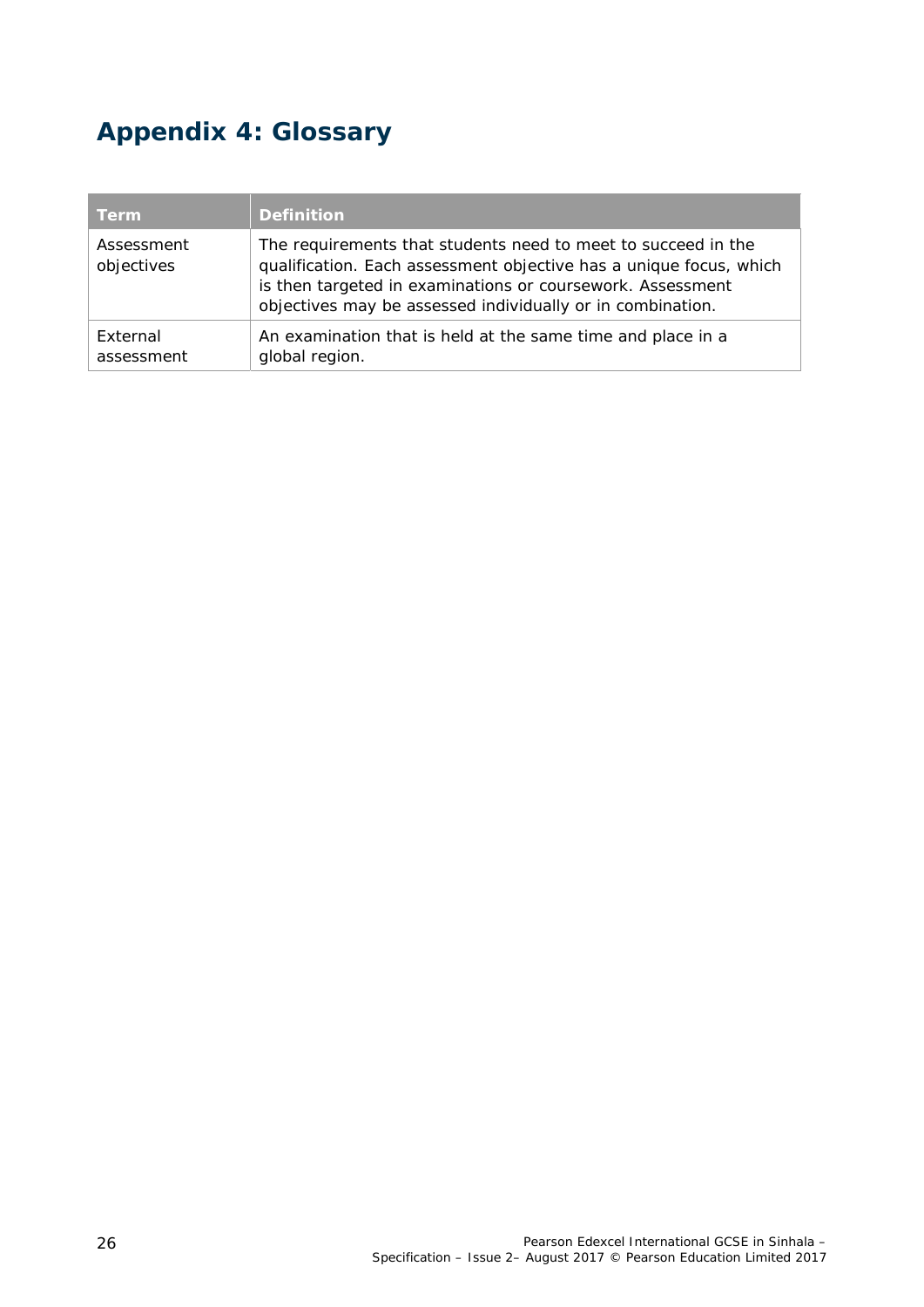# **Appendix 5: Grammar list**

Students are expected to have acquired knowledge and understanding of Sinhala grammar during their course. In the examination they will be required to apply their knowledge and understanding to various tasks, drawing from the following lists.

The examples in brackets are indicative, not exclusive.

**Nouns** Nouns of human beings singular-  $e@@$ , plural -  $e@@$ Nouns of other living beings Singular - @@w, plural - @@@oj Gender of nouns masculine-singular- භාත්තා, plural- භාත්තලා feminine-singular- @iw, plural - @i@@ neutral-singular- @@##, plural - @@# Common nouns living thing - moze, non-living thing - @d Material nouns Singular - @ cx, plural - @ cx Proper nouns living thing - දුටුගැමුණු රජ non-living thing - මහනුවර Abstract nouns - උගත්, උස Threefold person first person-singular -  $@@$ , plural -  $@@$ second person-singular - ppm, plural - ppm third person-singular - @g, plural - @gg Subjective and objective singular subject - @@, object - @ plural subject -  $eB$ , object -  $eB$ Definite and Indefinite nouns definite noun - ගරුවරයා indefinite noun - ගුරුවරයෙක් subject - gózවරයෙක්, object - gózවරයෙකු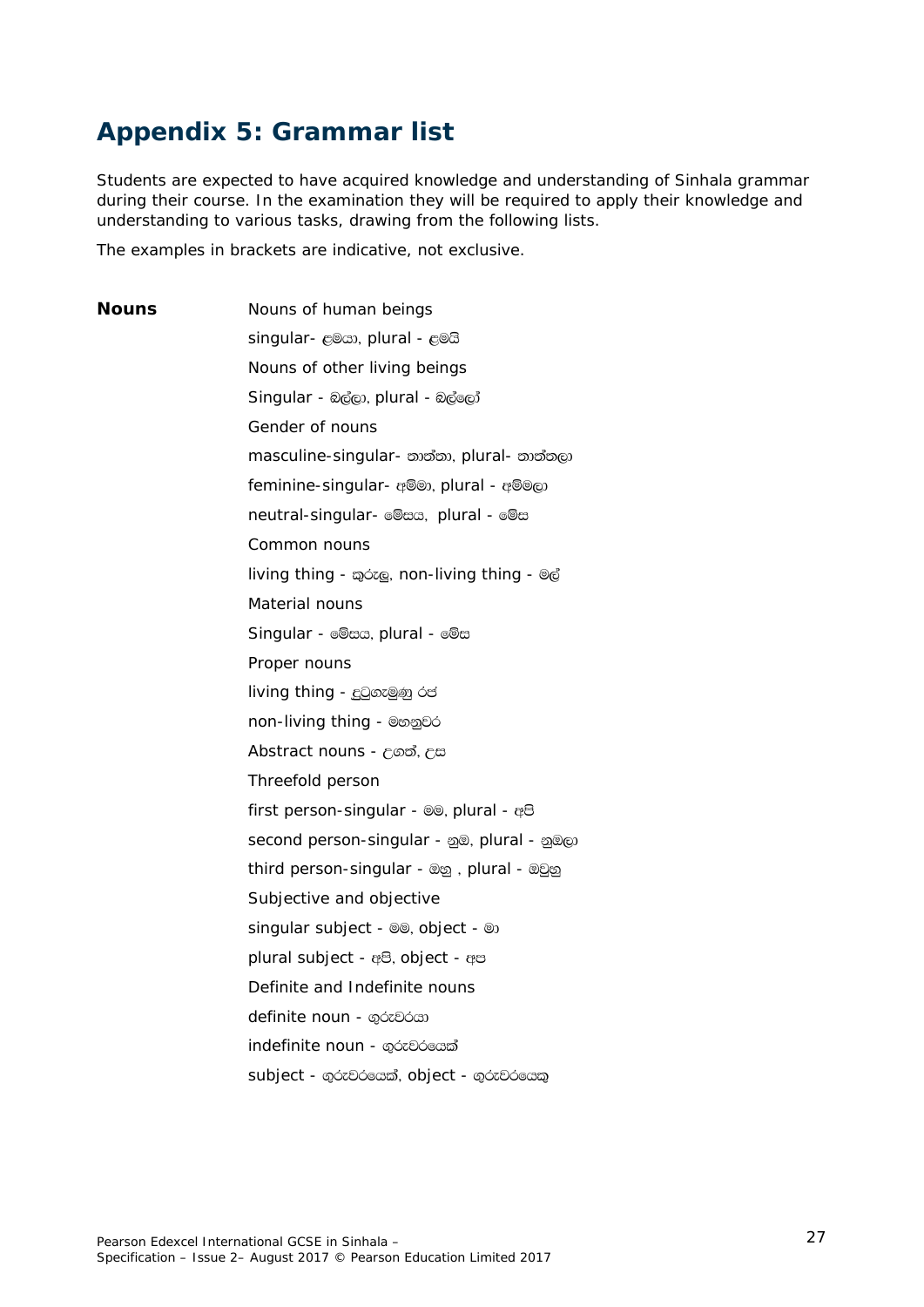| Adjectives                          | Example: සුදු, ලස්සන, උස                                        |
|-------------------------------------|-----------------------------------------------------------------|
| <b>Adverbs</b>                      | Example: වේගයෙන්, හොඳින්, සතුටින්                               |
| Quantifiers/<br><b>intensifiers</b> | Example: ඉතා, එම, පවා, හරියටම, ඇති, ටිකක්, ගොඩක්                |
| <b>Pronouns</b>                     | Example: ඔහු for තාත්තා, ඈ for අම්මා, ඔවුනු for ළමයි, ඌ for ඇතා |
| Verbs                               | First person-past tense                                         |
|                                     | Singular - කෑවෙමි, plural - කෑවෙමු                              |
|                                     | First person-present and future tense                           |
|                                     | Singular - බලමි, බලන්නෙමි                                       |
|                                     | Plural - බලමු, බලන්නෙමු                                         |
|                                     | Second person-past tense                                        |
|                                     | Singular - බැලුවෙහි, plural - බැලුවෙනු                          |
|                                     | Second person-present and future tense                          |
|                                     | Singular - බලති, බලන්නෙහි                                       |
|                                     | Plural - බලනු , බලන්නෙනු                                        |
|                                     | Third person-past tense                                         |
|                                     | singular masculine - xosoDa                                     |
|                                     | singular feminine - xmbp                                        |
|                                     | plural masculine & feminine - කෑවෝය                             |
|                                     | Third person-present and future tense                           |
|                                     | singular masculine & feminine - wech                            |
|                                     | singular masculine - කපන්නේය                                    |
|                                     | singular feminine - කපන්නාය, කපන්නීය                            |
|                                     | plural masculine & feminine - කපති, කපන්නෝය                     |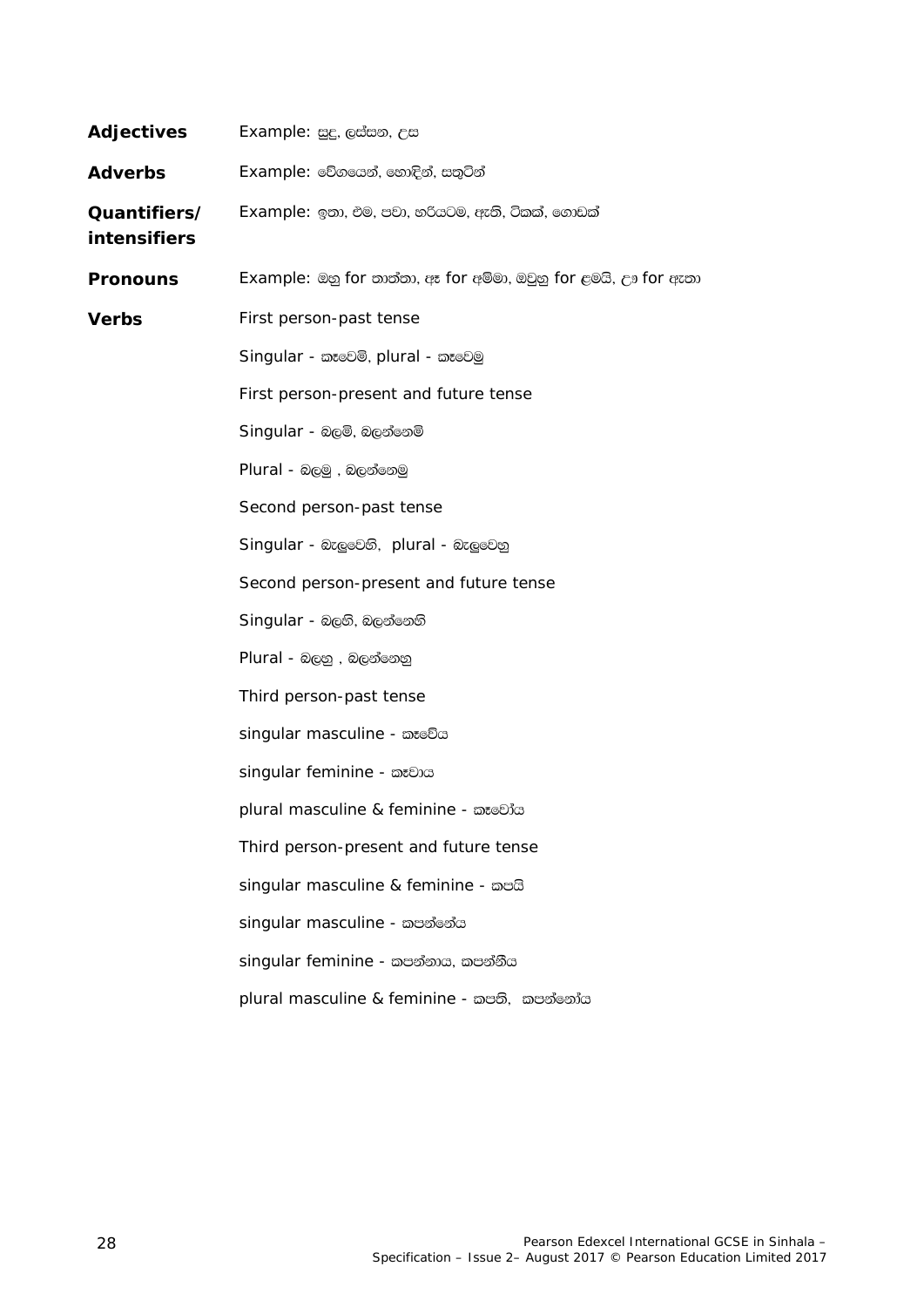| Other verbs  | Pre-action verbs - බලා, නිවා                                           |
|--------------|------------------------------------------------------------------------|
|              | තාත්තා පොත බලා පහන නිවා නිදාගත්තේය.                                    |
|              | Continuous action verbs - කියමින්                                      |
|              | අපි ගී කියමින් නටමු.                                                   |
|              | Imperative verbs - කරනු                                                |
|              | දරුවනි, පොත් පාඩම් කරනු.                                               |
|              | Causative verbs - móoca                                                |
|              | තාත්තා සේවකයා ලවා වැඩ කරවයි.                                           |
|              | Verbs with blessings - උදාවේවා                                         |
|              | රටට සාමය උදාවේවා !                                                     |
|              | Conditional verbs - කාලාර්ථය - මම පොත බලද්දි ඇස පියවිණි.               |
|              | අනියමාර්ථය - අත සලෙවුණොත් කට සෙලවිය හැකිය.                             |
| Conjunctions | Example: සහ, සමඟ, හා, හො, කැටුව, නොහොත්                                |
| Numbers,     | including use of සිට, පමණ, මේ වේලාවට with present and imperfect tenses |
| quantity,    |                                                                        |
| dates and    |                                                                        |
| time         |                                                                        |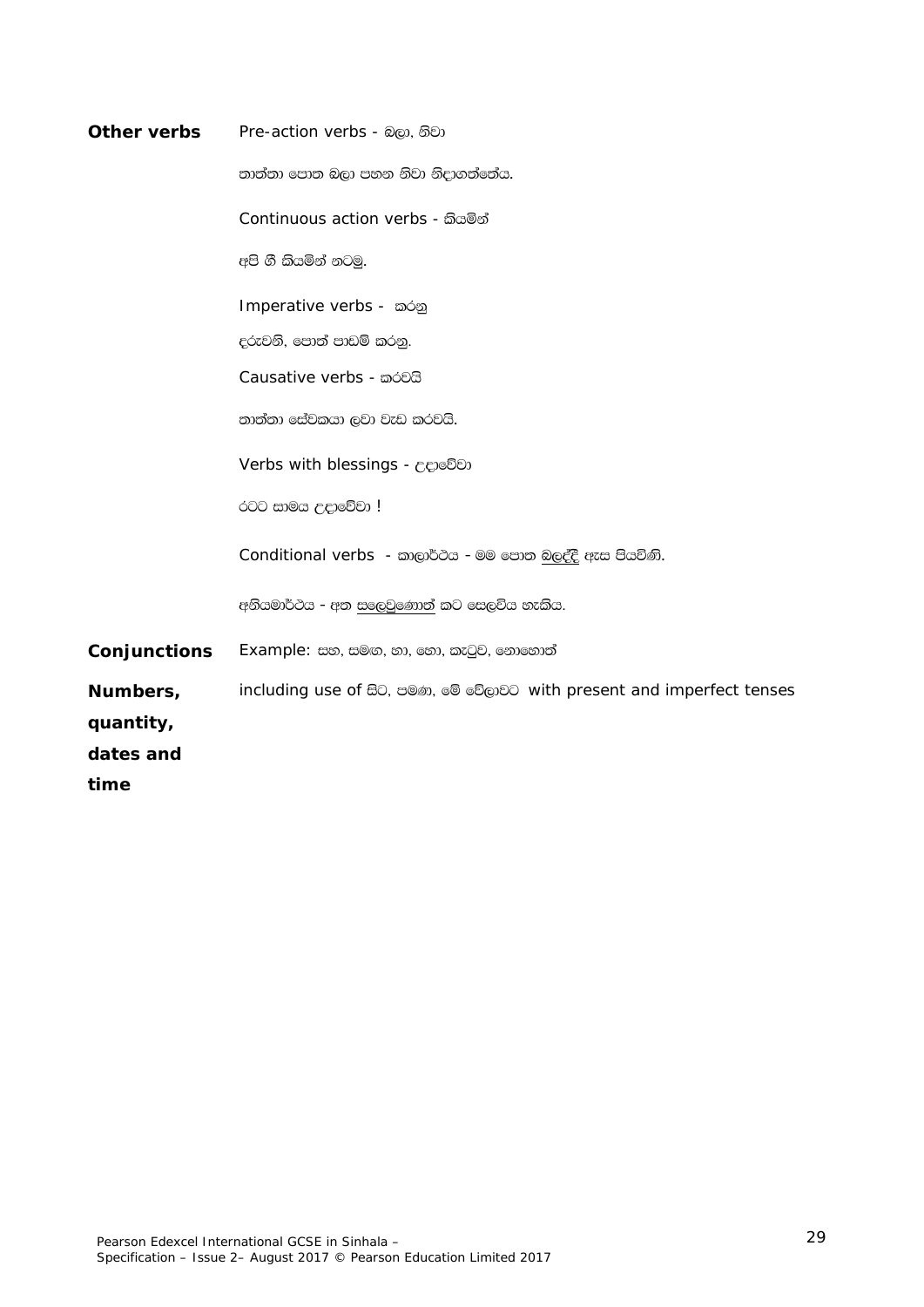# **Appendix 6: Vocabulary list**

The following vocabulary list is intended to assist teachers in planning their work. It provides the core generic vocabulary that all students will need to acquire. It is an essential vocabulary list that students should refer to and build on when preparing for the duration of their study for this qualification.

However, students are required to understand and respond to common or familiar words and/or forms of words that are not on the vocabulary list.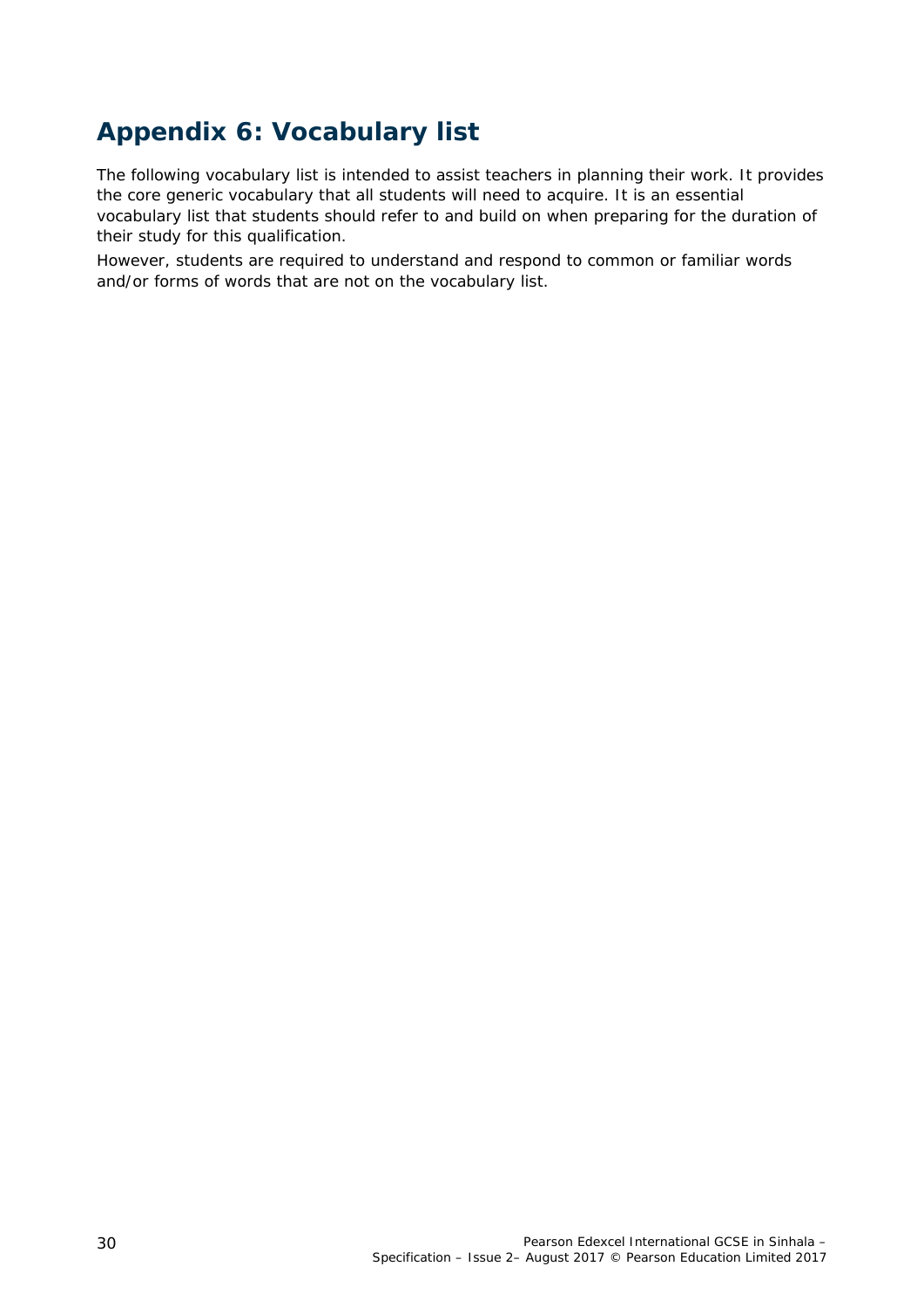#### **Theme 1: Home and abroad**

#### **1 Life in town and rural life**

ආදරය කිරීම - *to love* fight - *vendor* මවළෙන්දා - *vendor* පිටරට - *abroad* jej - *lake* වැව - *lake* හාස<sub>ර්</sub>ජනක – *amusing* final final final final final figure final final final final final final final final final final final final final final final final final final final final final final final final final final final .i - *tree* ÿr - *far*  <u>ිසෝපානය - *lift* lvh - භාගායකය කොට්රියා කාඩය/සාප්පුව - *shop(s)*</u> ;dkdhu - *inn* ÿïßh ia:dkh - *train station* f.dvkeÕs,a, - *building* uÿrejd - *mosquito*   $\Omega$  - *handsome* the cattle  $\partial \mathcal{C}$  හරක් - *cattle* w,xldr\$,iaik - *beautiful* iaudrlh - *monument*  පස්තකාලය - *library* රජ වාසල - *palace*  $\mathfrak{S}$ ම් පළාත - *countryside*  $\mathfrak{S}$ ි - *park* භරස් පාර - *crossroad* රථ ගාල - *car park*  $\infty$ ගර මධාසය - *town centre* New You හම අලංකරණය - *landscape* mQid - *cat* wä mdr - *foot path* මාලිගාව - *castle* md . කොටස් පා ගමනින් - *on foot* අශ්චයා - *horse* media - කොට්ට්රික්කියා පැවති පැවති - *pedestrian* අ i;d - *animal* o¾YkSh - *picturesque* මිටි කන්ද - *hill* is a control in the most pretty in the most in the most in the most in the most in the most i l%svd.drh - *sports centre* ueo - *centre*  lsls<s - *hen* fmd< - *market place* mßmd,k - *administrative* md,u - *bridge*   $\infty$ ර ශාලාව - *town hall* fmd, කෙර පොල් අතු ගෙය - *cadjan hut* විනෝදාංශය - *pastime* in italy in the *pastime* in the *point* in the *point* in the *point* ia:dkh - *place* w,shd - *elephant*  uy, - *floor/storey* Èia;%slalh - *district* f.dúm< - *farm* m%dka;h - *region*  f.dúhd - *farmer* .Õ woaor - *riverside* 

fmdaiagrh - *poster* mqj;am;\$m;a;rh - *newspaper*  $\epsilon$ ප නගර - *suburb*  $\epsilon$  - *mountainous area* ;drdjd - *duck* ud¿ nEu\$ud¿ we,a,Su - *fishing*   $\mathcal{D}\in\mathbb{R}$ විද්ය - *traffic* kdk = භාගාව භාගාව කර්ධානය - *swimming pool* <mark>ිපොලිස් ස්ථා</mark>නය - *police station* සාප්පුවෙන් බඩු මිලට ගැනීම - *shopping*  $\mathbb{E}$ ඕමැලි - *boring* isam - කොට් සත්ත්ව (සත්තුව) උදාහනය - *zoo* 

Pearson Edexcel International GCSE in Sinhala – Specification – Issue 2– August 2017 © Pearson Education Limited 2017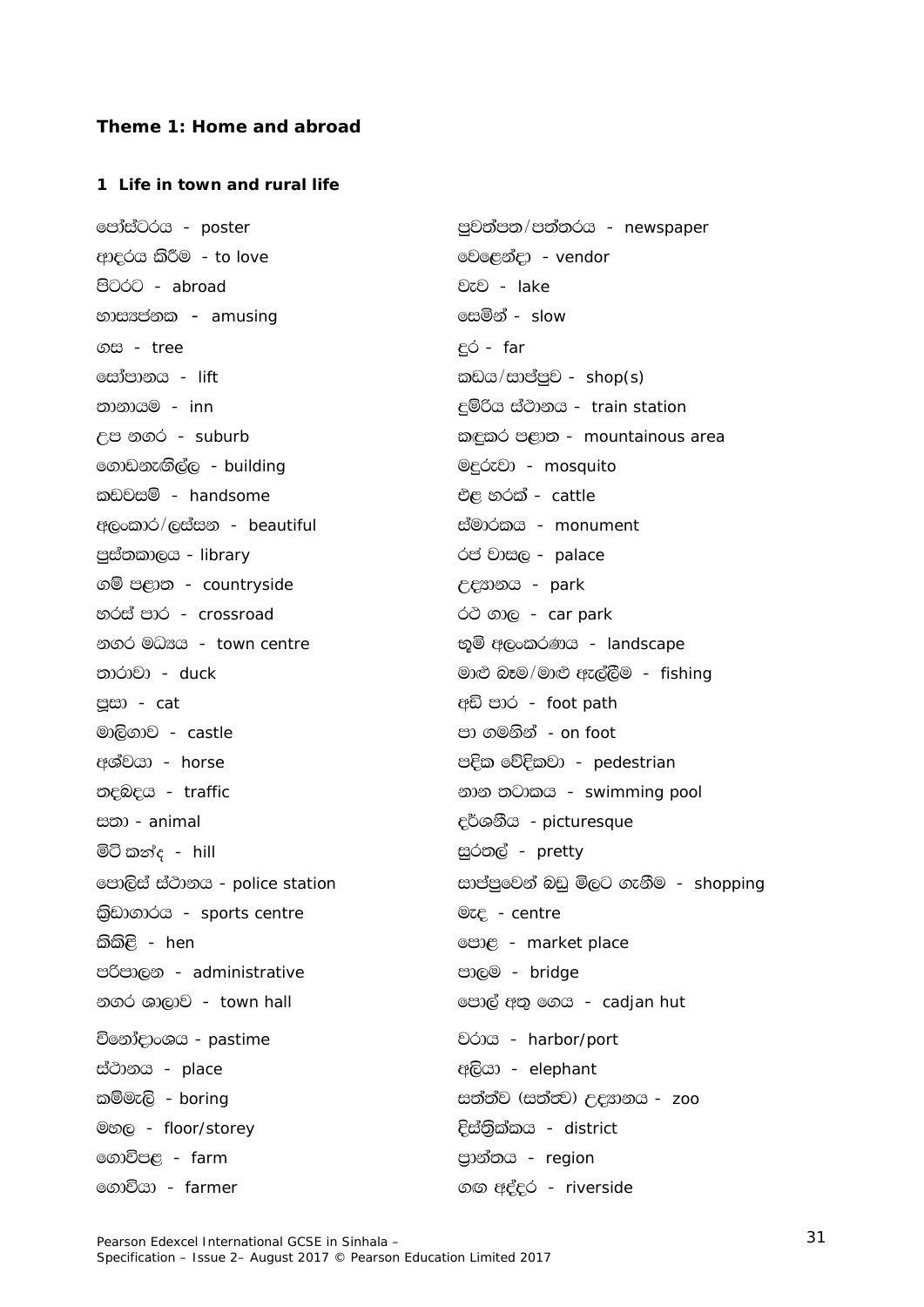| ගින්දර/ගින්න - fire                      | මාර්ගය - <i>road</i>                 |
|------------------------------------------|--------------------------------------|
| විදුලි සංඥා(ව) - <i>traffic light(s)</i> | මාවත - <i>street</i>                 |
| $\mathcal{O}_\mathbb{Q}$ - flower        | පිහිටා ඇති - <i>situated</i>         |
| ගංගාව/ගඟ <i>- river</i>                  | දර්ශන තලය - sight, place of          |
| වතුර මල, උල්පත <i>- fountain</i>         | කැමැත්ත - <i>interest</i>            |
| ෩ොතුකාගාරය - <i>museum</i>               | කිඩාංගණය - stadium                   |
| වැසියා - <i>inhabitant</i>               | උස ගොඩනැගිල්ල - tower building       |
| <u>පීවත් වීම - <i>to live</i></u>        | නිශ්ශබ්ද/සන්සුන් - quiet, calm       |
| තණකොළ - grass                            | ගවයා <i>- cow</i>                    |
| කාර්යබහුල වේලාව <i>- rush hour</i>       | ගම - village                         |
| ඓතිහාසික - <i>historic</i>               | නගරය - <i>town</i>                   |
| කර්මාන්තපුරය - industrial area           | පදික පුදේශය - <i>pedestrian area</i> |
| මහජන උදහානය - <i>public garden</i>       | ඉදි කරනවා <sup>®</sup> to construct  |

## **2 Holidays, tourist information and directions**

| ආයුබෝවන්, පිළිගැනීම - <i>welcome</i>             | (මුහුදේ) පිහිනීම - <i>swim (in the sea)</i> |
|--------------------------------------------------|---------------------------------------------|
| සුබ පතන්න - <i>to welcome, greet</i>             | කුලියට ගැනීමට - to rent/to hire             |
| දකුණ (දකුණු පසට/දකුණු පසින්) <i>- (to/on</i>     | මුහුදු වෙරළේ ගිමන් හරිනවා - to relax on the |
| the) right                                       | beach                                       |
| වම (වම් පසට/වම් පසින්) - <i>(to/on the) left</i> | කුලියට දීම, කුලියට ගැනීම <i>- rent</i>      |
| කුලිය - rental                                   | මුහුද - sea                                 |
| යොවුන් නේවාසිකාගරය - youth hostel                | පිහිනුම් ඇඳුම - swimsuit, swimming costume  |
| <u>මුහුදු</u> පුදේශය - the seaside               | නාන ඇඳුම - swimsuit                         |
| පිහිනීමට යෑම - <i>to go swimming</i>             | පානීය පලය - drinking water                  |
| නානා කාමරය - <i>shower room</i>                  | සංචාරක කටයුතු කාර්යාලය - tourist office     |
| සමරුව - brochure                                 | අමතක කිරීම, අමතක වීම - <i>to forget</i>     |
| විසිතුරු කැටයම් කලාව - <i>ornamental</i>         | ඇඳ දෙකක් සහිත කාමරය - twin-bedded           |
| sculpture                                        | room                                        |
| වායු සමීකරණය - air conditioning                  | සම්පූර්ණ <i>- full</i>                      |
| කඳවුරු පෙදෙස - <i>camp site</i>                  | ඉවත්ව යෑම - <i>to leave</i>                 |
| තැපැල් පත - postcard                             | ගමන් බලපතුය - passport                      |
| ó <sup>0</sup> - country                         | වියදම් කිරීම - <i>to spend</i>              |
| මාරු කිරීම <sup></sup> to change                 | නිවාඩු නිකේතනය - guest house                |
| වැලි මාලිගාව - sandcastle                        | වෙරළෙහි තබන පුටුව - <i>beach chair</i>      |
| ගිම්භාන කඳවුර - <i>summer camp</i>               | මවරළ - <i>beach</i>                         |
| ඇතුළත් කරන ලදී - included                        | මාර්ග සිතියම - <i>street map</i>            |
| යෑම - <i>to go</i>                               | වියළි/ටින් කළ ආහාරය - dry/canned food       |
|                                                  |                                             |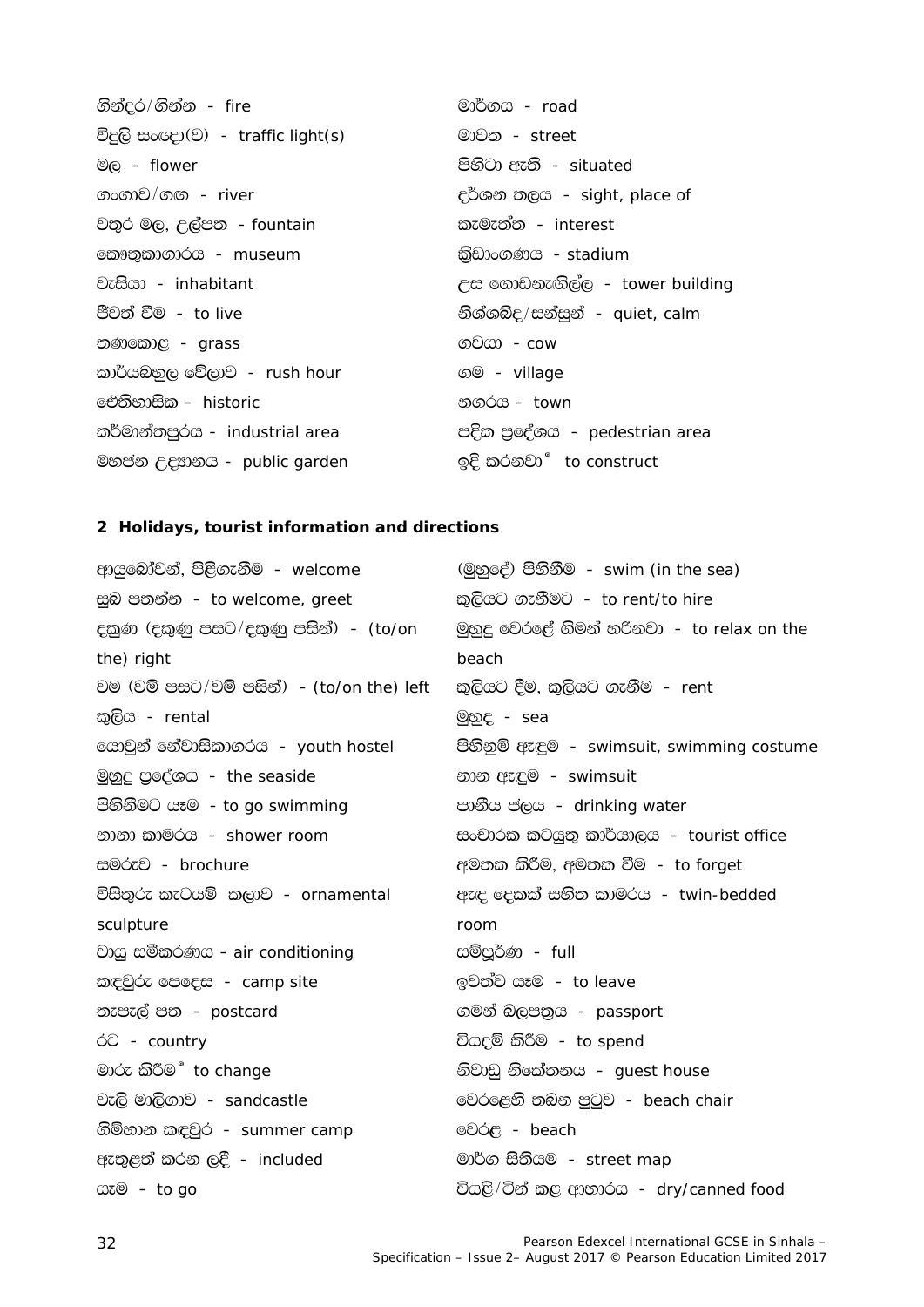අව් ආලේපනය - suncream දුර්ලබ එකතුව - rare collection අවුව තපිනවා to sunbathe අවට/ළඟ - near, nearby විස්තර කිරීම - to describe සැලැස්ම - plan සති/සුමාන දෙකක් - a fortnight ආවරණ විවෘත කිරීම/ගලවනවා - to unpack පිළිගැනීම - reception ගුවන්ගත වීම - to board භූමිගත වීම - *landing down* හමුවීම - *to meet* පරිකුමා කිරීම - to overlook මෙන් කිරීම - to book (hotel etc) කාල වකවානුව - period (of time) නවාතැන් ගැනීම/නැවතී සිටීම - to stay කඳවුර බඳින ස්ථානය - pitch (for tent) වටරවුම - roundabout පෙර/කලින් - in advance වැලි - sand එළිමහන් - outdooß නිදන කට්ටලය - sleeping bag යැවීම - to send කුිඩා කාමරය - games room කලාව, ශිල්පය - craft ගල, ගල් පර්වත *- rock* අති විශාල - *enormous* නුණු ගල - lime stone විශිෂ්ට, විශේෂ - distinctive පුපාතය - cliff පීවමාන, පුාණවත් - living කිරිගරුඬ - marble පච්ච ගල් - emerald පළිඟු - crystal ඇත් දළ - *ivory* තිරිගල - coral ලෝහ - *metal* මුර්ති ශිල්පියා - *sculptor* ගෘහ නිර්මාණ ශිල්පියා - architecture සිද්ධස්ථානය - shrine හෝටල් පිළිගැනීමේ කවුළුව - hotel හෙළි කිරීම – to reveal reception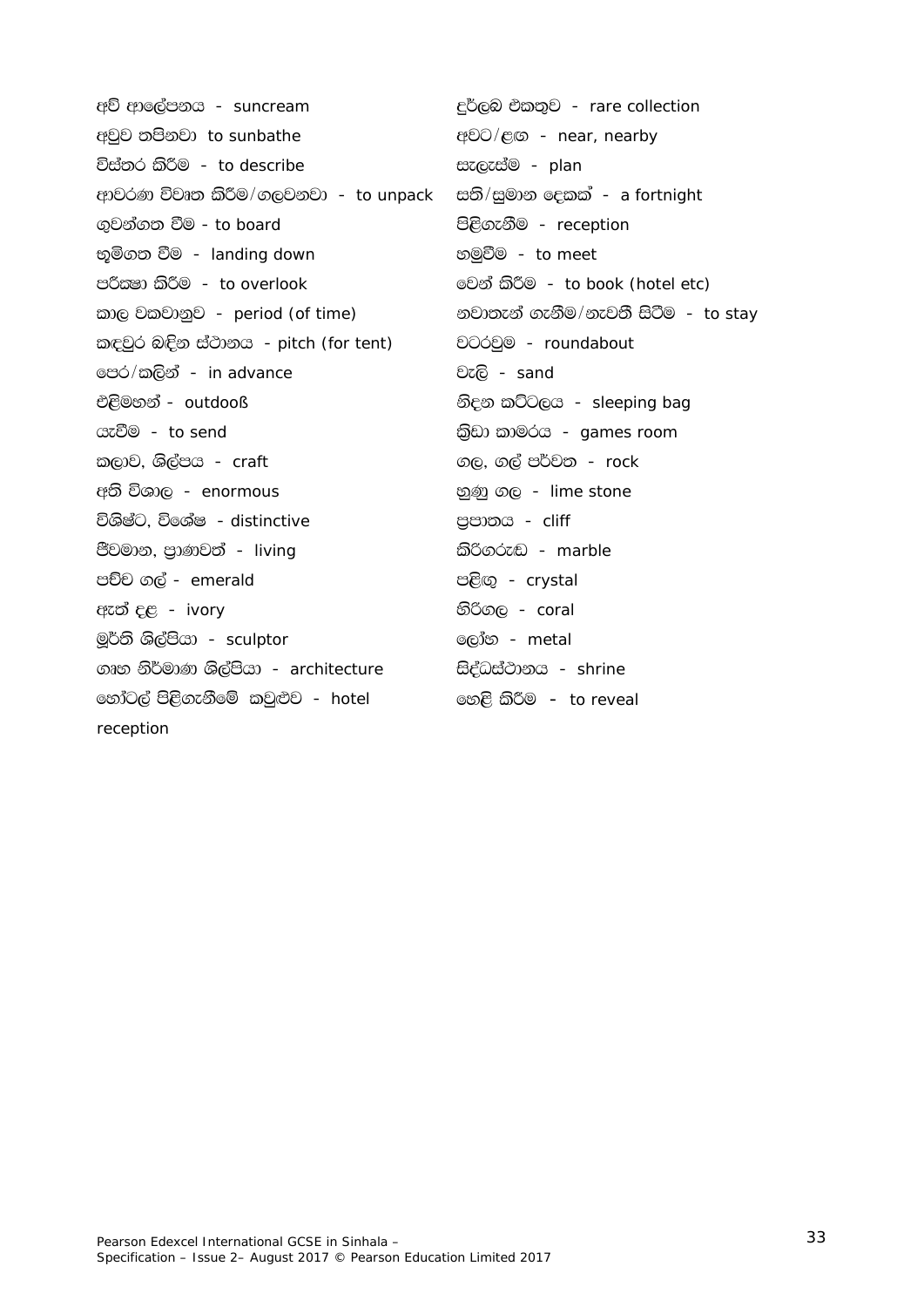# 3 Holidays, tourist information and directions

| පොලිස් නිළධාරියා - <i>police office</i>    | මගේ නම <i>- my name is</i>                          |
|--------------------------------------------|-----------------------------------------------------|
| ස්තූතියි - thank you                       | පෙළපත් නාමය - family name                           |
| මුදල් මාරු කිරීමේ කාර්යාලය <i>- money</i>  | නැති වූ දේපළ පිළිබඳ දැන්වීමේ කාර්යාලය <i>- lost</i> |
| changing office                            | property office                                     |
| කතා කිරීම (දුරකථනයෙන්) <i>- to ring up</i> | අමතක වීම/කිරීම - to forget/to leave behind          |
| පුස්තකාලය - library                        | බැංකු කළමණාකරු - bank manager                       |
| හදිසි ඇමතුම් - <i>emergency call</i>       | ගිනි නිවුම්කරු - firefighter                        |
| <u>මුදල් - <i>money</i></u>                | නැති වීම, පාඩුව <i>- loss</i>                       |
| ලියුම් පෙට්ටිය - <i>letter box</i>         | අවශ¤ වීම/පැතීම - to want, to wish                   |
| තැපැල් කාර්යාලය - <i>post office</i>       | නැති කිරීම <i>- to lose</i>                         |
| දුරකථන පෙට්ටිය- telephone box              | නළකැමියා/පයිප්ප වැඩ කරන්නා - plumber                |
| හදිසි සේවාව - <i>emergency service</i>     | තැපැල් සේවය - postal service                        |
| පොලිස් ස්ථානය - <i>police station</i>      | පාර්සලය - parcel                                    |
| අංකයක් ඇමතීම - <i>to dial a number</i>     | මුල් නම - first name                                |
| (කොණ්ඩය) කැපීම - <i>(hair)cut</i>          | ලැබීම - <i>to receive</i>                           |
| කැපීම - <i>to cut</i>                      | ස්තූතිය කිරීම - <i>to thank</i>                     |
| යැවීම - <i>to send</i>                     | (පෝරමයක්) පිරවීම - <i>to fill in (a form)</i>       |
| අත්වැරදීම - <i>to mistake</i>              | හොරතුරු - information                               |
| මට සමාවන්න  - I <i>'m sorry</i>            | අලුත්වැඩියා කිරීම - to repair                       |
| තැපැල්කරු - postman/postwoman              | <u> බෑගය - <i>bag</i></u>                           |
| වැඩ කිරීම - to work                        | හමුවීම - <i>to meet up</i>                          |
| මුදිත ආකාරය - printed form                 | (තැපැල්) මුද්දරය - (postage) stamp                  |
| වැරැද්ද <i>- fault</i>                     | දඩ ගසනු ලැබීම - <i>to be fined</i>                  |
| පොලිස් නිළධාරියා - police officer          | සොරා - thief                                        |
| රෝහල - <i>hospital</i>                     | කොණ්ඩ මෝස්තර ශිල්පිනිය - hairdresser                |
| (ඇමතුමේ) රැඳී සිටින්න - please hold (the   |                                                     |
| line)                                      |                                                     |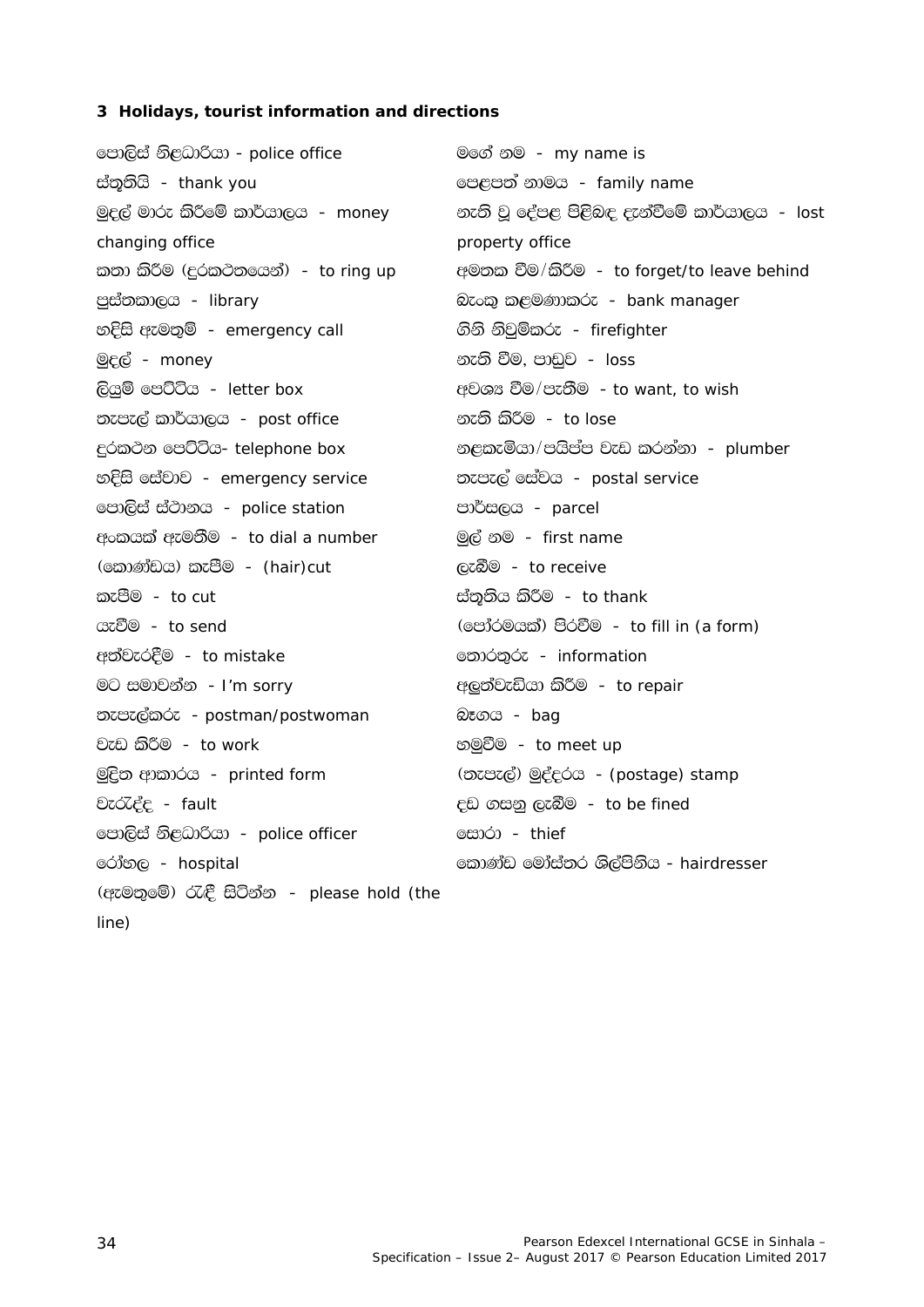### 4 Customs

නිවාඩු දිනය - day off උපන් දිනය - birthday ගිනිකර - *match* අලුත් අවුරුදු දිනය - new year's day සුභ නව වසරක් - happy New Year ආලෝකය - *light* ඉටිපන්දම - candle සුබ පැතුම් - best wishes පිලිස්සීමට - to burn මරණය - death මැරීම - to die තනාගය - present, gift සැණකෙළිය - carnival උපත - birth සුභ පැතුම් පත් - greetings card ඉපදීම/උපත ලැබීම - to be born පල්ලිය - *mosque* විවෘත කිරීම - to open පන්සල, දේවස්ථානය - temple අලුත් අවුරුද්ද/නව වසර - new year සාරධර්ම - custom විනෝද වීම - to have fun යාඥා කිරීම - to pray පුදුම කරවීමේ උත්සවය - surprise party භුවමාරු කිරීම - to exchange සූදානම - preparation නිරාහාරව සිටීම/උපවාස කිරීම - fasting විවිධ - varied උත්සවය - celebration, festival සැමරීම - to celebrate මිතුරුකමේ දිනය - friendship day දැල් වීම - lighting ගැමි - folk ගිනිකෙළි - fireworks වැදගත් කොට සලකනවා. සම්මානය -සම්පුදාය - tradition esteem

### 5 Everyday life, traditions, and community

| සවස මේ පානය කිරීම - to have afternoon tea                        |
|------------------------------------------------------------------|
| පෙරහැර - procession                                              |
| අසල්වැසි ස්ථානය - neighbourhood                                  |
| නව අවුරුදු ආහාර වේල - New Year's meal                            |
| සම්පුදාය - <i>tradition</i>                                      |
| අසල්වැසි ඇසුර - neighborhood association විලාපය, වැලපීම - lament |
|                                                                  |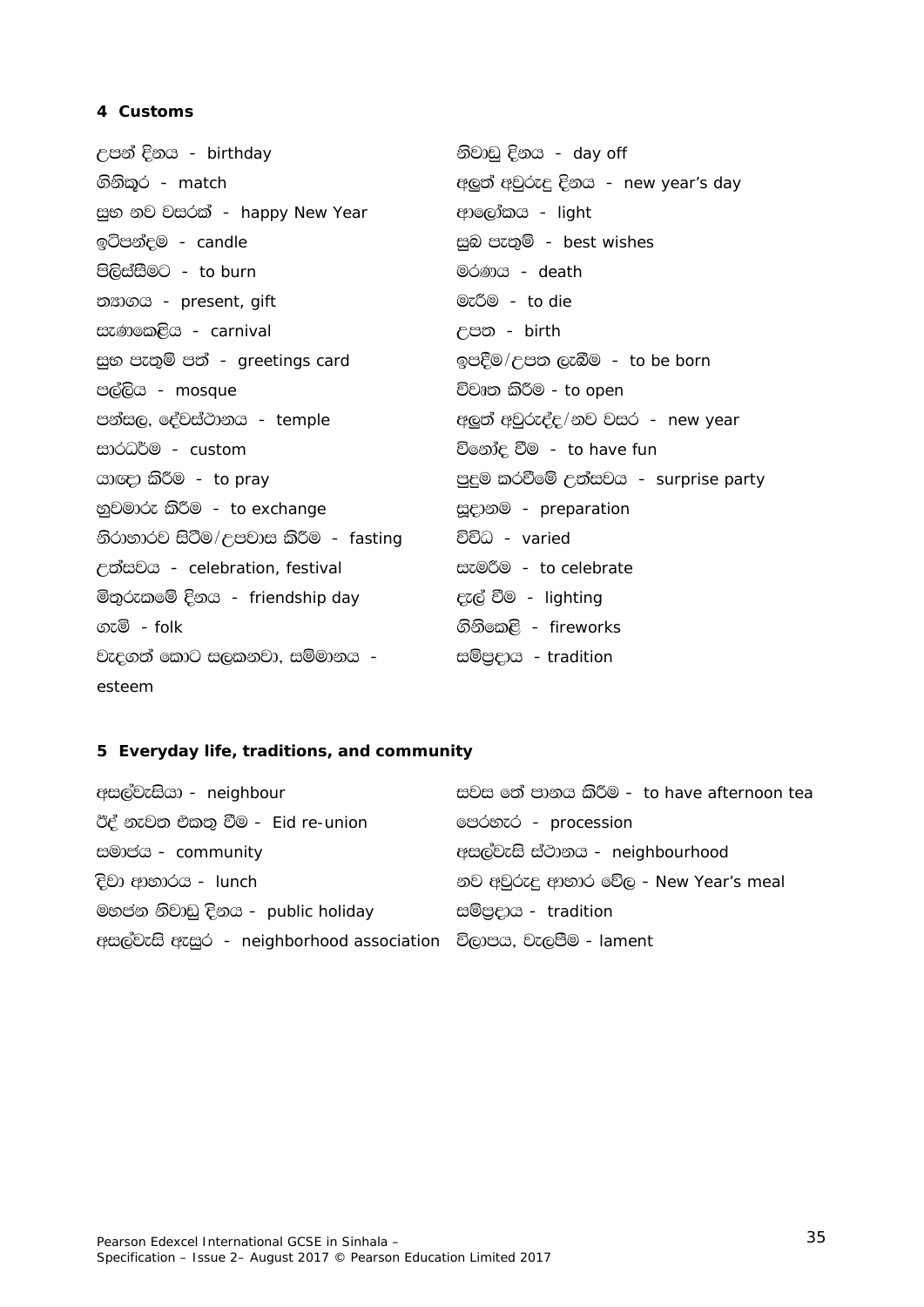### **Theme 2: Education and employment**

### **1 School life and routine**

<u>ඉංගීසි - *English* 15-19 පාසල - *15-19 school*</u> i'xy, \$ i'xy,hd *-Sinhala/Sinhalese* f.dvkeÕs,a, - *building* bf.kSu - *to learn* ufkda úμdj - *psychology*  පාසල් අස්වීමේ සහතිකය - *school leaving certificate*  Ñ;% úIh - *art (subject)* .Ks;h - *maths*  භාෂා සහකරු - *language assistant* විෂය - *subject* සුදුසුකම - *qualification* නූතන/නව - *modern* පුධාන ගුරුවරයා (ගුරුවරිය) / විදුහල්පති *head teacher, principal* fyd`Èka lsÍu - *to do well* jpkh - *word*  Ôj úμdj - *biology* ix.S;h - *music*  පාසල් කාර්යාලය - *school office* , ලකුණ - *mark* ්සායනික විදහාව - *chemistry* වාචික - *oral* f\*da,avrh" \*hs,a ljrh - *folder, file* mß.Klh - *computer*   $\alpha$ සැරඹීම - *to start* l, start and a කාලිසම - *trousers* l%svd msáh - *playground* m;%h" m;a;r" lvodis - *paper*  mdvu - *lesson* Èjd úfõlh - *lunch, midday break* fgksia msáh - *tennis court* fN!;sl úμdj - *physics*  <u>දිවා ආහාරය – *lunch, midday meal* පුශ්නයක් ඇසීම - *to ask a question*</u> සැලැස්ම - *design (school subject)* පුහුණු වීම - *to practise* we§u" we£u - *drawing* .=rejrhd\$.=rejßh - *teacher*  wÈkjd" w¢kjd - *to draw* ie,eiau - *plan*  ශබ්ද කෝෂය - *dictionary* උච්චාරණය - *pronunciation* ඇඳුම් මාරු කිරීමේ කාමරය - *changing room* නාම ලේඛනය ගැනීම - *to take the register* පැවතීම - *to last* website to ring පැවතීම - *to ring* yqjudrej - *exchange* iqÿiqlï ,;a - *qualified*  ළදරු පාසල - *infants' school* විමව්ක කාලය - *playtime, recreation* පාථමික පාසල - *primary school* අඩි කෝදුව - *ruler* oaú;shsl mdi, - *secondary school* wd.u - *religion* ලියා, ලිබිතව - *written, in writing* මෙම පිළිතුරු දීම - *to reply* පුරවැසිභාවය - *citizenship* සාරාංශය - *summary* ශිෂායා, ශිෂාාව - *pupil, student* සාරාංශ කිරීම - *summaries* ld,igyk - *timetable* m%fËamlh - *projector* wOHdmkh - *education* mka;s ldurh - *classroom*  YdÍßl wOHdmkh - *physical education* .=re úfõld.drh - *staffroom* 

පාථමික අංශ ගුරුවරයා - *primary school teacher* mqyqKqlre" WmfoaYl" wëËl - *instructor, coach, supervisor*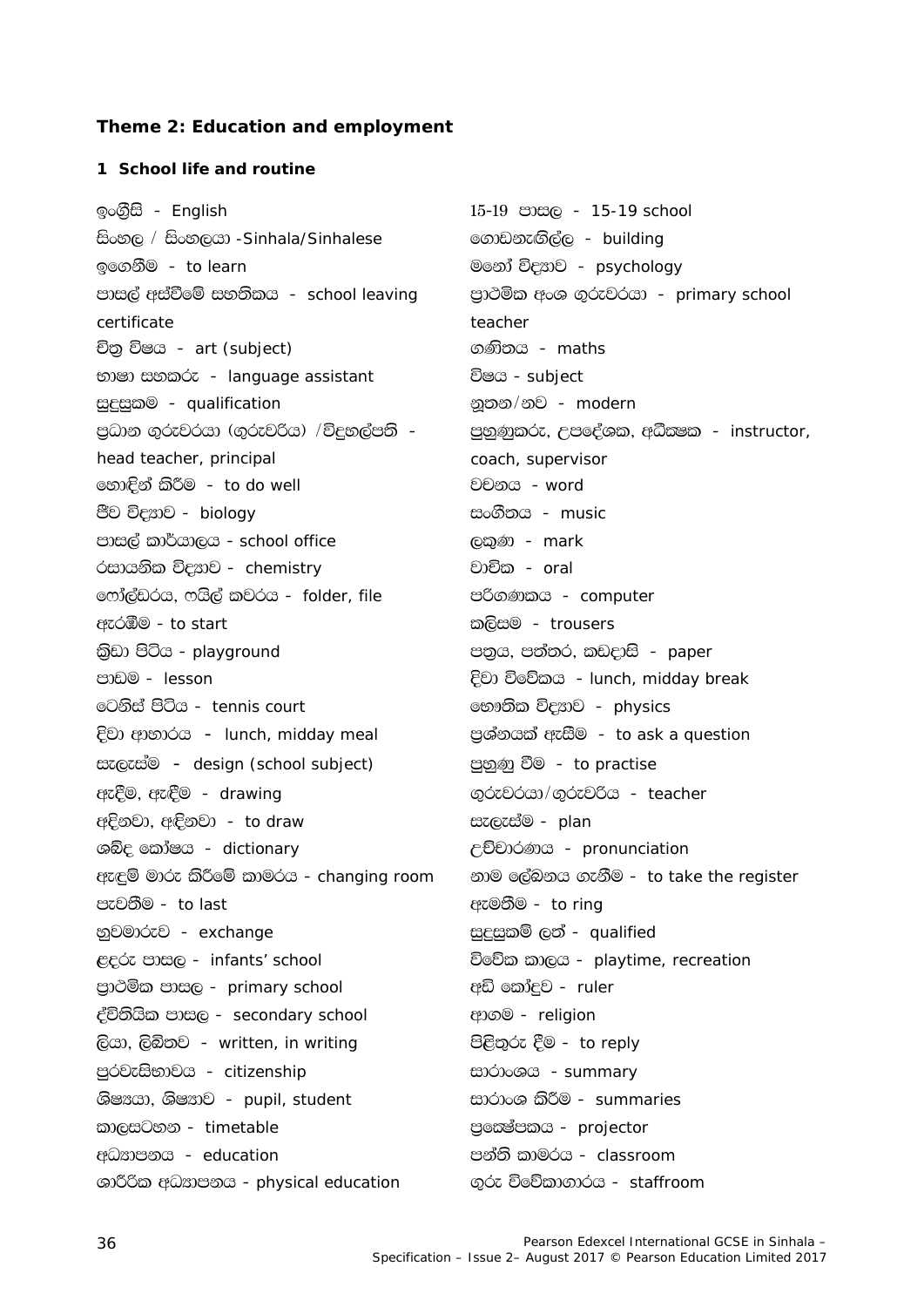විදේශීය භාෂාව - foreign language අධඐපනික කටයුතු - studies භාෂාව - *language* සාකච්ඡා කිරීම/වාද කිරීම - to discuss, to debate ඉගෙන ගැනීම/අධඍපන කිරීම - to study නිදසුන/උදාහරණ - example රෝරුම් කිරීම - to explain පොත් - *books* අවසානය - end, finish පුංශ - French රබර් - rubber භූගෝලය - *geography* වසායාම් ශාලාව - gymnasium පැය/පාඩම් කාලය - hour/lesson period ඉතිහාසය - history පරිගණක විදහව - computer (science) ශී ලාංකික - *Sri Lankan* (පාසල්) දිනය - *(school) day* විදහාගාරය/රසායනාගාරය - laboratory අවසන් වසර - sixth form, last/final year (of school)

රැස්වීම් ශාලාව - assembly hall විදහා විෂය - science subject පාසල - school ද්විතිය පාසලේ පළමු වසර - first year of secondary school සුදු ලෑල්ල/පුවරුව - (interactive) whiteboard වාරය/වර්ෂය - term/year සමාජ විදහව - sociology කීඩා පිටිය - sports field කීඩාව - sport වෘත්තීය අත්දැකීම - work experience පෑන - pen පුහුණු ඇඳුම - tracksuit පින්තූරය - picture ලෑල්ල/පුවරුව - board පැන්සල් කටරය - pencil sharpener පාසල් පස්තකාලය - school library වැසිකිලි(ය) - toilet(s) වාරය - term උපකාරී/පුයෝජනවත් - useful නිවැරදි - right, correct

### 2 School rules and pressures

| වර්ධනය – <i>to improve</i>                | <u>දුර්වල - <i>weak</i></u>              |
|-------------------------------------------|------------------------------------------|
| වාඩි මෙන්න <i>– to sit down</i>           | වැරැද්ද - mistake                        |
| කතාබහ කිරීම - <i>to chat</i>              | උද්යෝගීමත් - interesting                 |
| වාර අවසන් වාර්තාව - end-of-term report    | සාය - <i>skirt</i>                       |
| අභඍස පොත - exercise book                  | නිවැරදි - right, correct                 |
| පාසල් බෑගය <i>- school bag</i>            | අතහර දැමීම - to drop/give up (a subject) |
| ඉස් බනුව / හෙඩ් ෆෝනය <i>- headphones</i>  | පාඩම් පොත - <i>textbook</i>              |
| ගුරු විවේකාගාරය - <i>staffroom</i>        | කමකට නැති - hopeless, no good at         |
| මේස් - <i>socks</i>                       | රැඳවුම, රඳවා ගැනීම - detention           |
| සපත්තු/පාවහන් - <i>shoes</i>              | දරදඬු, දැඩි - strict                     |
| කමි <del>ස</del> ය - shirt                | ලකුණ <i>- mark</i>                       |
| කාන්තා කමිසය <i>- blouse</i>              | අනිවාර්ය <i>- compulsory</i>             |
| කමිසයට උඩින් පළඳින හැට්ටය <i>- jumper</i> | වේලාවට - <i>punctual</i>                 |
| 11-15 පාසල - <i>11-15 school</i>          | විභාගයට පෙනී සිටීම - to take an exam     |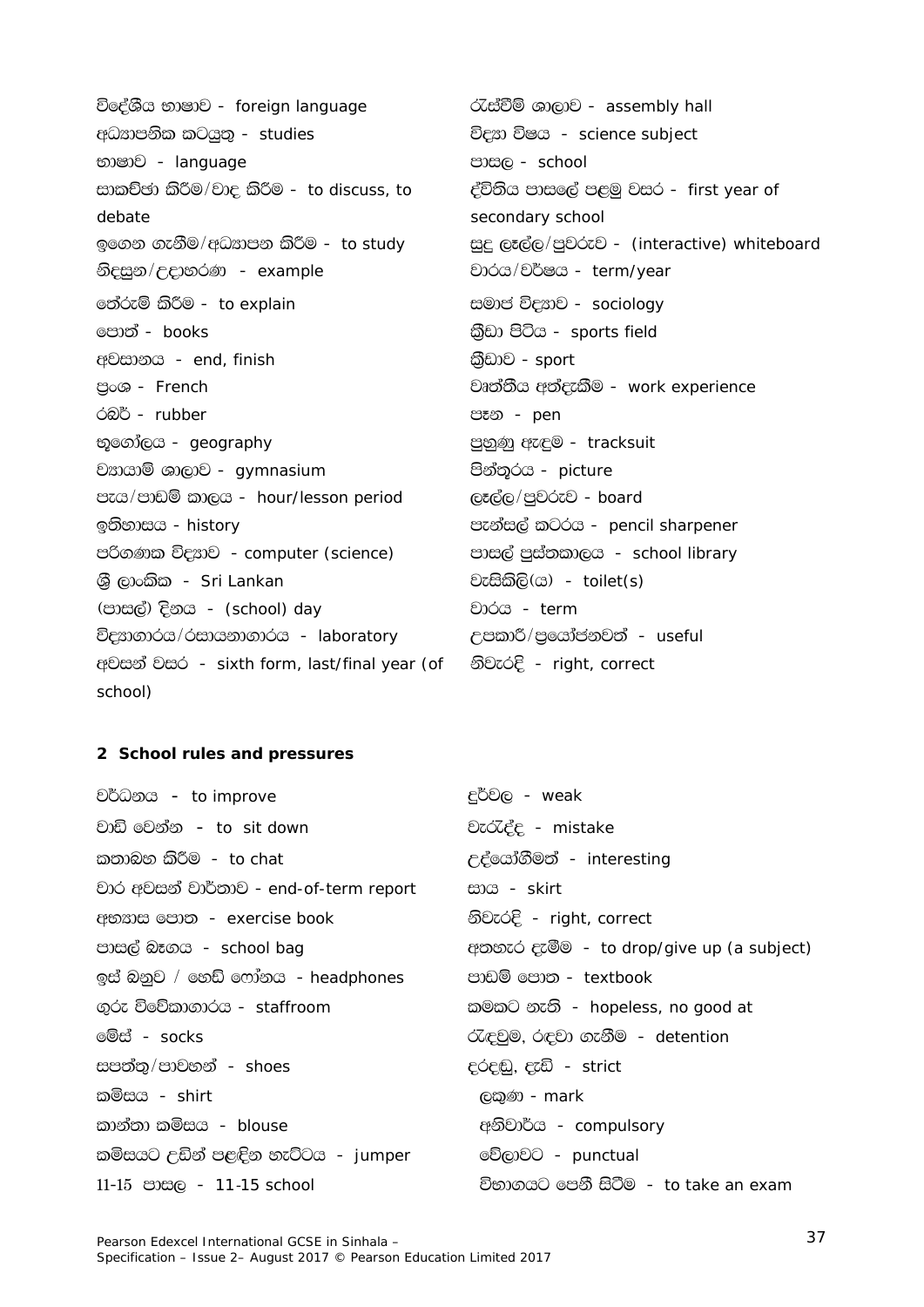රැකියා උපදේශක - careers adviser පිටපත් කිරීම - *to copy* පැන්සල - *pencil* ගෙදුර වැඩ/පසු වැඩ - homework අසීරු - difficult කම්මැලි - boring පරීකුෂණය - test (in class) රචනාව - essay සාර්ථක වීම - to be successful වාචික පරීකුෂණය - oral (exam) පහසු - easy මෙවකල්පික - optional ද්විතියික පාසලේ පළමු වසර - first year of secondary school

පැරදීම - to loss පියතම - favourite පරීකුෂණයක් අසමත් වීම - to fail an exam ඉරි වැටුණු - striped හීතිය, රෙගුලාසි - rule, regulation ඇඳම - dress පරීකුෂණයක් සමත් වීම - to pass an exam බුරුලක් නැති - strict කොට කලිසමක් - a pair of shorts පෑන - pen පැන්සල් පෙට්ටිය - pencil case සැබෑ, සතය, අවංක, සෘජු - true බුද්ධිය - *intellect* 

#### 3 School trips, events, and exchanges

පිළිගැනීම - to welcome ඛ්යාකාරකම් නායකයා - activity leader සහභාගී වීම - *to attend* යොවුන් නේවාසිකාගාරය - youth hostel තරගය - competition පෑනේ මිතුරා - penpal නුවමාරුව - exchange පිරුණු/සම්පුර්ණ - enriching එාසල් චාරිකාව - school trip දෙමච්පියන්/භාරකරු - parent, guardian උපාධි උත්සවය - graduation සංචාරක මඟ පෙන්වන්නා - tourist quide නැවත ගෙදුර යාමට ඇති ආශාව – homesickness

අමුත්තා - guest නැවතීම - *to stay* නවාතැන - accommodation ශිෂ්ම නිවාඩ - summer holidays ස්කී උපදේශක - ski instructor සහභාගී වීම - to take part in ත<sub>3</sub>ාගය - prize මෙහෙයවීම - *to host* නැවතුම - stay තහාග පුදානෝත්සවය - award ceremony වේදිකා දර්ශනයක් - theatre show සංස්කෘතික සංචාරය - cultural visit විනෝද ගමන, දින චාරිකාව - excursion, day trip

#### 4 Work, careers and volunteering

| පොලිස් නිළධාරියා - <i>police officer</i> | මුදුණ කිරීම - <i>to print</i>     |
|------------------------------------------|-----------------------------------|
| නළුවා/නිළිය - <i>actor/actress</i>       | තොරතුරු තාසමණ පුවිණයා - IT expert |
| මෙහෙයවන්නා - presenter                   | <u>ඉංජිනේරුවා - engineer</u>      |
| වෙළඳ දැන්වීම - <i>advertisement</i>      | ගිම්හාන රැකියාව - summer job      |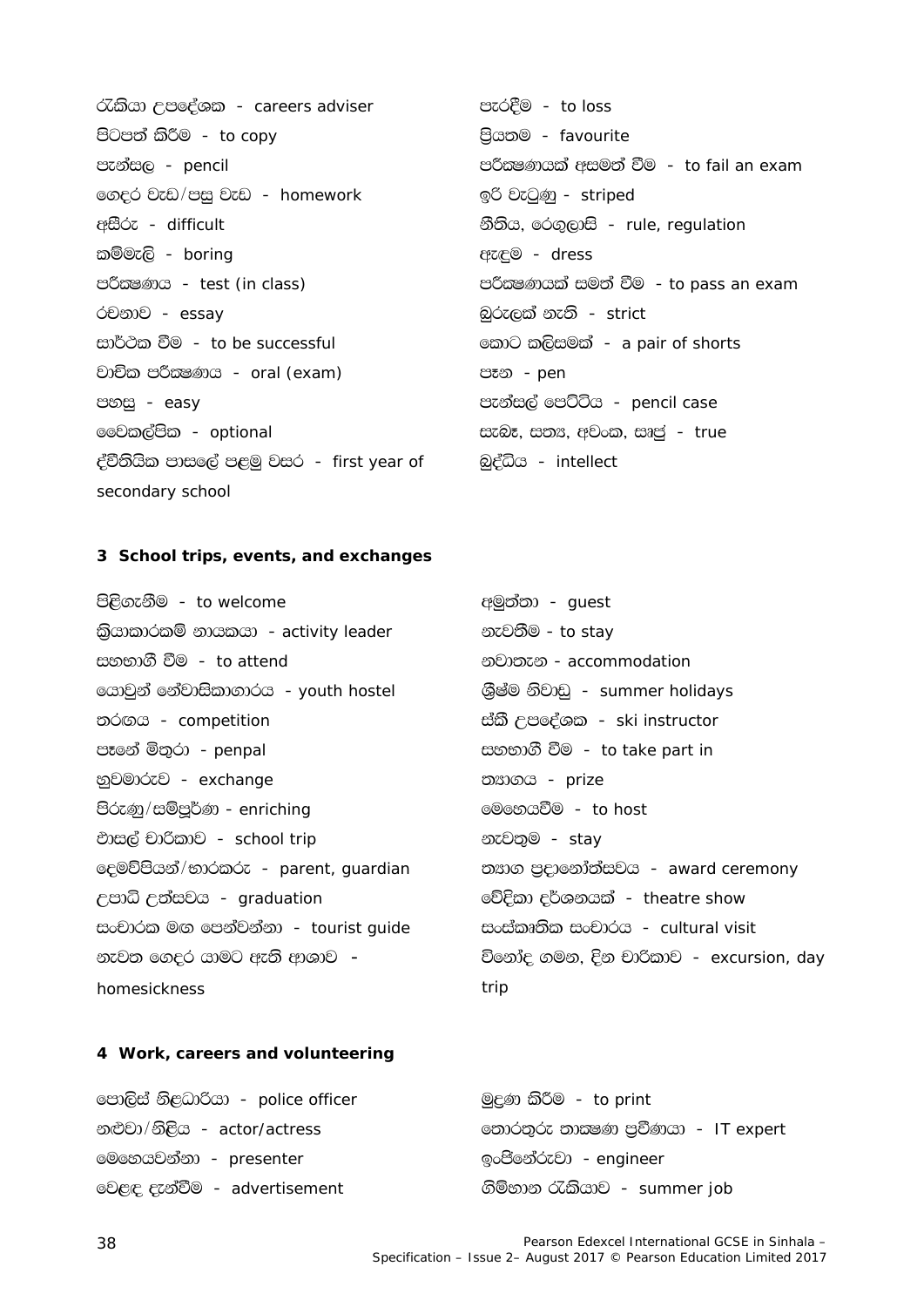ආධුනික සේවකයා - *apprentice* ආධුනිකත්වය - apprenticeship හොඳින් ගෙවන/ඉහළ ගෙවීම් - *well paid* පාන්කාරයා/පාන් වෙළෙන්දා - baker රැකියාව - *iob* කාර්යාලය - office කැටය - till, cash desk අයකැමි - cashier ටැක්සි රියදරා - taxi driver මෙන් කිරීම/ගොනු කිරීම - to file, to sort හොරතුරු තාකුෂණ ඉංජිනේරුවා - IT engineer සුපමේදියා - *chef* තෝරා ගැනීම - to choose විරැකියාව - unemployment මපදුමර්රු - builder/bricklayer/mason ස්වේච්ඡා සේවකයා - volunteer worker සමාගම - company ගිණුම්කරු - accountant උපදෙස් දීම - advice ඉවීම/පිසීම - cook දුරකථන ඇමතුම - telephone call ලිපිය - correspondence, mail විදුපුත් තැපෑල - email දන්ත මෛදෘවරයා - dentist මපර පාසල - nursery (for children) විදුලි කාර්මික - electrician ස්වේච්ඡා සේවාව - to do unpaid charity work සේවා ලාභියා - employer රැකියාව - *job* විරැකියාව - unemployed වසාපාරය - business යැවීමට - to send සේවා දායකයා/කාර්යාල සේවකයා employee/office worker නැපැල්කරු - postman දුරකථන ඇමතුම් කිරීම - to (tele)phone

පනු කලාවේදියා - journalist උපාධිය - degree (academic) අඩු ගෙවීම - low paid නිරූපකයා/නිරූපිකාව - (fashion) model කාර්මික ශිල්පියා - *mechanic* මෙව් exed con/ මෛදාවරිය - doctor පණිවඩය - *message* රැකියාව - trade, profession ශුමිකයා/කම්කරුවා - manual worker/labourer ගඩොලින් ගෙවල් බඳින්නා - brick layer නළ කැමියා - plumber පුධානියා - boss ගෙවන ලද - *paid* ගෙවීම - *to pay* ගුවන් නියමුවා - *(airline) pilot* පාරිභෝගිකයා/ගනුදෙනුකරු - customer බුයාත්මක කිරීම - *to apply* රැකියාව - *job* ගුරුවරයා/ගුරුවරිය - teacher වැඩ සටහන - programme වසාපෘතිය - project සුදුසුකම්ලත් - qualified පත්වීම - appointment අත්දැකීම ලත් - experienced රැස්වීම - meeting අයදුම් කිරීම - to apply to වේතනය - salary රැකියා විරහිත - unemployed eස්වකයා/සේවිකාව - waiter/waitress සොල්දාදවා - soldier පහුණුව ලබන්නා - trainee බුඩකයා/කුීඩිකාව - sportsman/woman ගුවන් සේවක පිරිස - cabin crew, flight attendant යතුරු ලියනය කිරීම - to type දියුණුව - *progress*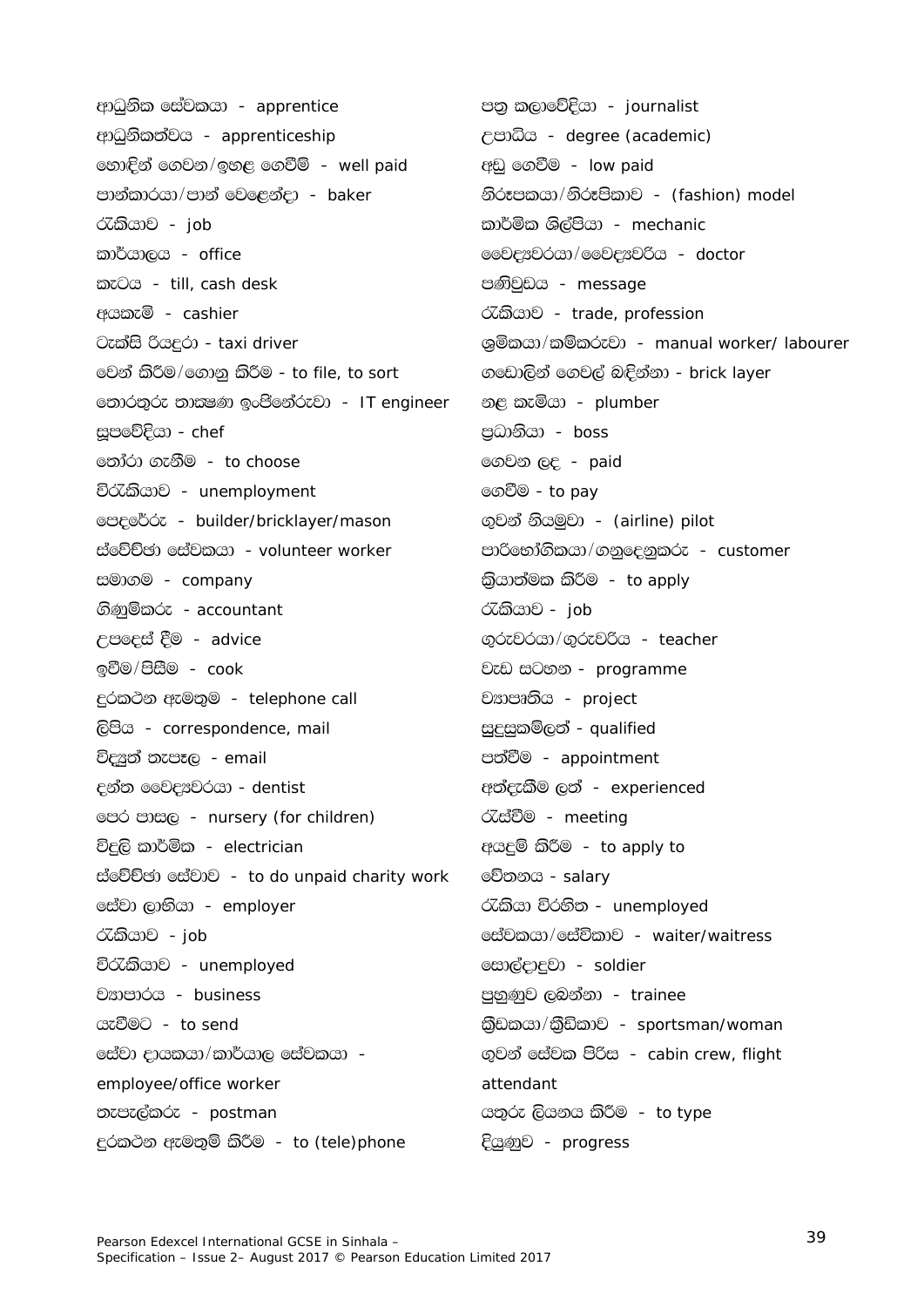පිළිතුරු දෙන යන්තුය - answering machine පෝරමය - form (to fill in) පුහුණුව - training ඉපැයීම - to earn තබා ගැනීම - *to keep* ශිල්පියා - artisan වහළ සාදන්නා - roof layer පුණාසාධාර ආයතනය - charitable organization පාඨමාලාවක් හැදෑරීම/රැකියා ස්ථානගත වීමක් කිරීම - go on a (training) course/do a work placement

වසාපාරිකයා/වසාපාරික කාන්තාව businessman/woman ච්චන සකසනය - word processor වැඩ - work වැඩ කිරීම - *to work* කර්මාන්ත ශාලාව - factory වෙළඳ සහයක/සභායිකා - shop assistant වඩුවා - carpenter කරනවෑමියා - hairdresser

# 5 Future plans

අනාගතය - future අවශ<sup>ය</sup> පවතිනවා - *to need* වුවමනා වීම - to want to අදහස් කිරීම - to intend to සැලසුම් - plans බලාපොරොත්තු වීම - to look for (පරීකුෂණයට) පාඩම් කිරීම - to study for (an  $exam)$ තීරණ කිරීම - to decide to සුදුසුකම් ලත් - qualified හීතිය - law (subject) සම්මුඛ සාකච්ඡාව/පරීකුෂණය - interview විශ්වාස තැබීම - to hope විදහාලය - college ඇරඹීම, ආරම්භ කිරීම - to start

ශිෂ¤යා - *student* කලා විෂය හැදෑරීම - to study art subjects පුශංසා කිරීම - to praise අවසර දීම - to allow වැඩිමහල් - old(er) ඊළඟ, මීළඟ - next (අනාගතය සඳහා) සැලසුම් කිරීම - to plan (for future) හැරයාම/අස්වීම - to leave සුදුසු - suitable දැන ගැනීම - to know විශ්වවිදහාලය - university රැකියාව - career ඩිප්ලෝමා/සහතිකය - diploma/ certificate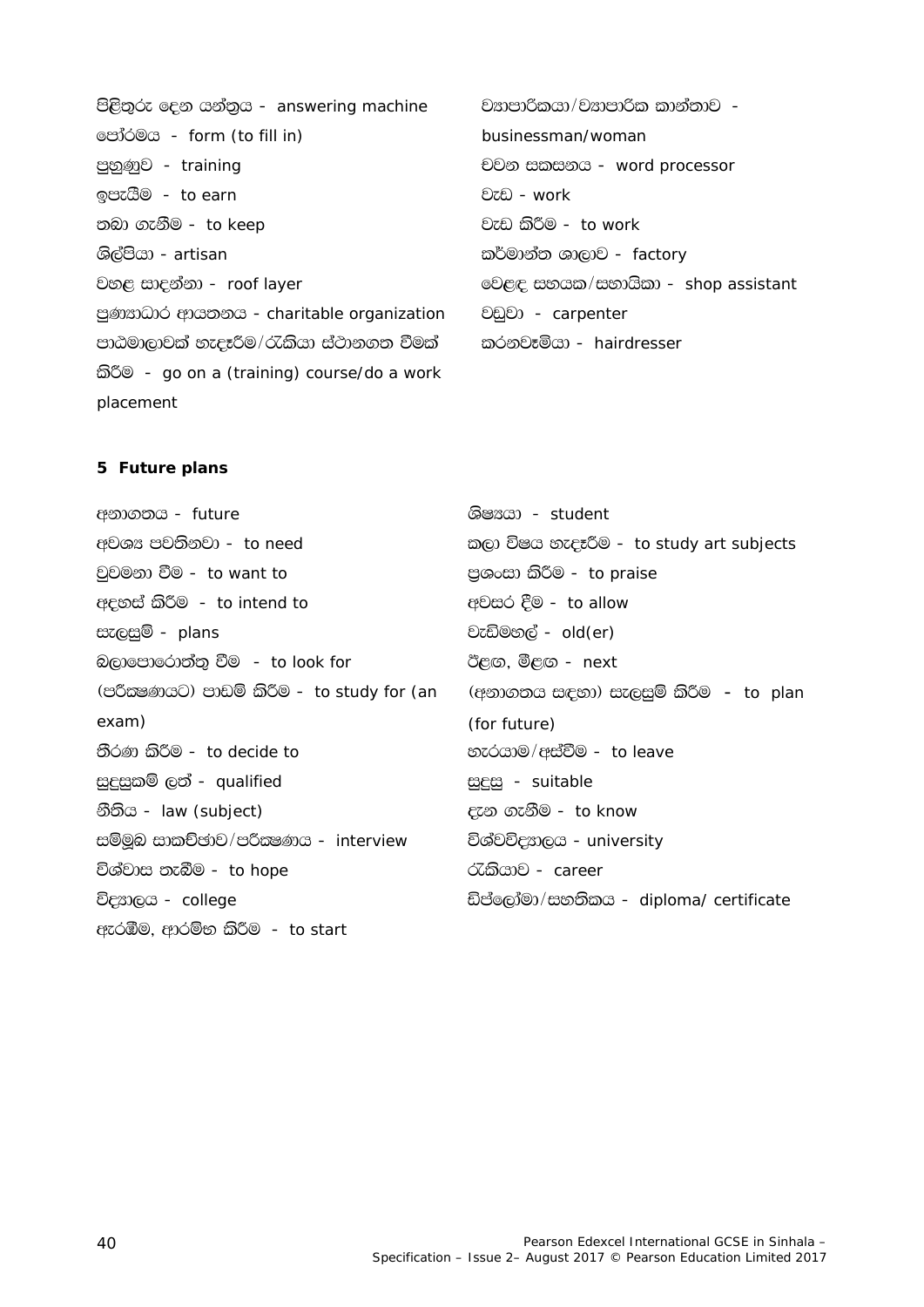### Theme 3: Personal life and relationships

### 1 House and home

රම<sup>ස</sup>/පියමනාප - pleasant මහල් නිවාස - flat, apartment පළමු මහලේ - on the first floor බිම් මහලේ - on the ground floor නාන ම**බ්ස**ම- bath(tub) කාර්යාලය - office සෙටිය - sofa, settee ඉදිරිපස/පිටුපස උදා¤නය - front/back garden බෝතලය - *bottle* පටුව - chair නිදන කාමරය - bedroom යතුර *- key* ලාච්චු - chest of drawers සැප පහසු - comfortable අධිශීතකරණය - freezer පිහිය - knife බ්ලැන්කට්ටුව - blanket මුළුතැන්ගෙය - kitchen උඳුන - stove, cooker ස්නානය - *shower* පඩිපෙළ - stairs තට්ටුව, මහල - storey, floor ඇඳි පුටුව - armchair, easy chair ජමන්ලය - *window* ගොවිපළ - farm උදන - oven මයිකොවේච් උදුන - *microwave* ශීතකරණය - refrigerator/fridge අට්ටාලය - attic, loft පීවත් වීම - to live මිදුල - garden කුඩා ඇඳ - bunk bed එළවළු උදහානය - vegetable garden

රෙදිසෝදන යන්තය - washing machine කේතලය - kettle නිවස - house/home ගෘහ භාණ්ඩය - item of furniture නවතම - modern, up to date <u>බමුතුරුණු - carpet</u> බිත්තිය/තාප්පය - *wall* තිමාණ ශබ්ද ඇති යන්තුය - hi-fi/ stereo system ටින් විවෘතකය - tin opener මවන් කරන ලද නිවස - detached house තණුකොළ සුනිත පිට්ටනිය *- Jawn* කාමරය *- room* රාක්ක පෙට්ටිය - cupboard සිවිලිම - ceiling බිම - floor පැලය - plant තාච්චිචිය - frying pan දර උදුන - wooden stove ලොර - *door* කුණු කුඩය - rubbish bin විකිරකය - *radiator* නේ/කෝපි මේසය - teal coffee table ලදාර/ජනෙල් රෙදි, තිර(ය) - curtain(s) කරාමය - *tap* කෑම කාමරය - dining room නාන කාමරය - bathroom විසිත්ත කාමරය - living room, lounge ගෑස් - *gas* කුලී නිවස - rented house හැඩ ගැන්වීම් මේසය - dressing table බුමුතුරුණ/පැදුර - *mat* කෝප්පය - *cup* පිගාන - plate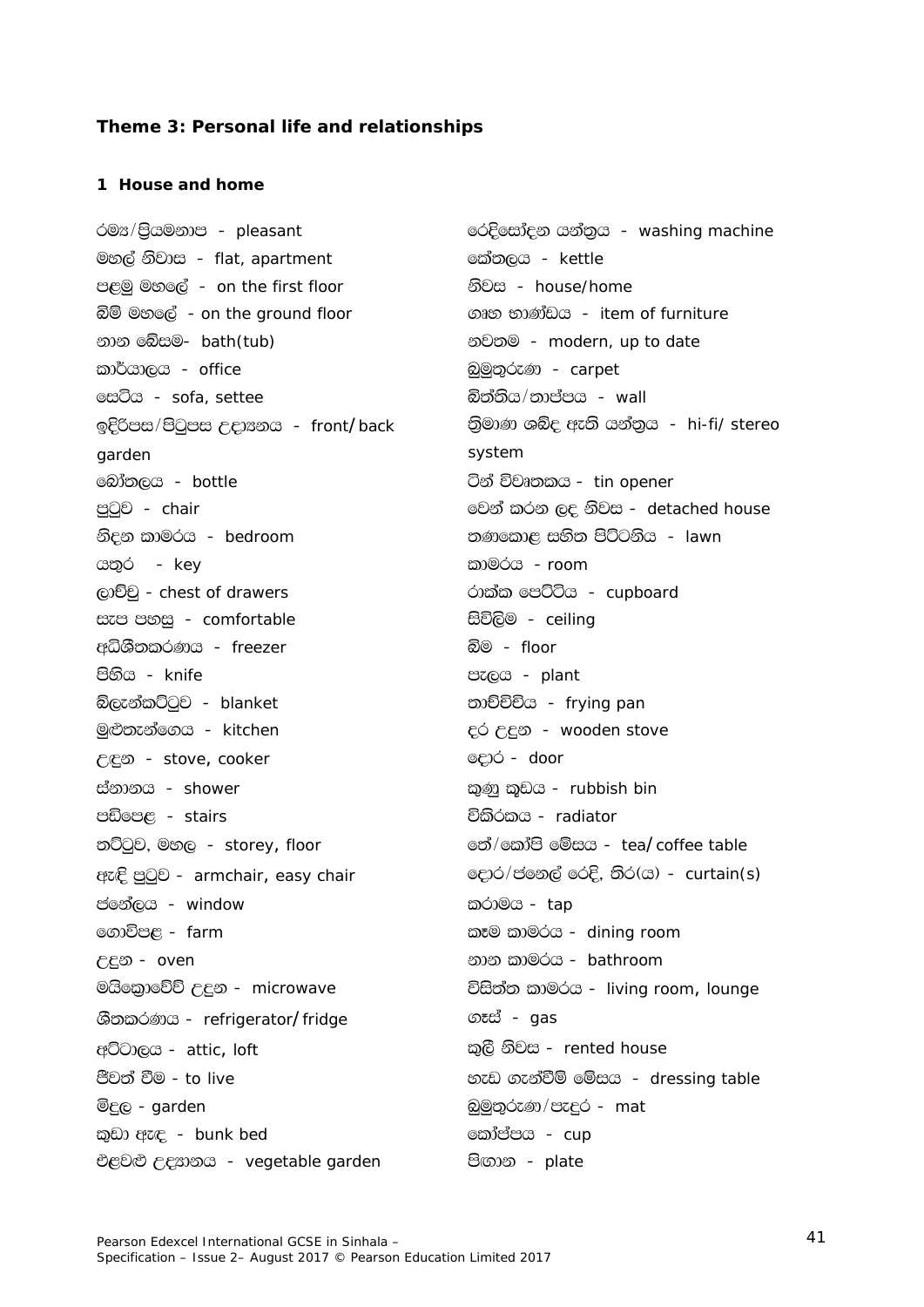| (මේස) ලාම්පුව - <i>(table) light, lamp</i> | වැසිකිළිය - toilet, lavatory  |
|--------------------------------------------|-------------------------------|
| නාන බේසම -  wash basin, bathroom sink      | වහලය <i>- roof</i>            |
| පිඟන් සෝදන උපකරණය <i>- dishwasher</i>      | වීදුරුව - <i>glass</i>        |
| ඇඳ <i>- bed</i>                            | $\Theta$ $\Theta$ - hall(way) |
| ගොඩනැඟිල්ලක පොළොවෙන් යට තට්ටුව -           |                               |
| cellar, basement                           |                               |

#### 2 Daily routines and helping at home

බඩුමුට්ටු - things, belongings නිවසෙහි - at home ඛ්යාත්මක කිරීම - to switch on අල්මාරිය - cupboard, wardrobe රික්ත ශෝධකය - vacuum cleaner භාජනය - bowl රැඳී සිටීම - to wait for උණුසුම් වීම - to be hot/warm බඩගිනි වීම - *to be hungry* සිසිල් වීම - to be cold පිපාස වීම - to be thirsty මුද්ද - ring (jewellery) පහුණුකරුවන් - trainers පෙට්ටිය - *box* හැන්ද - spoon කරාබ - earrings පනාව - hairbrush දත් බුරුසුව - toothbrush හෝපි සෑදීමේ යන්තය - coffee maker නොප්පිය - *cap* සාස්පාන - saucepan නිදන කාමරයකට යෑම - to go up to a bedroom (නිදන විට අඳින) දිග කලිසම හා කමිසය ඇඳම - pair of pyjamas ඉන පටිය *- belt* නිදන ඇඳුම - nightdress කැපීම - *to cut* පිහිය - knife බ්ලැන්කට්ටුව - blanket

දිග ඇරීම - to lay (the table) මේස රෙද්ද - tablecloth පිරිසිදු කිරීම - to clean කසඳ - rubbish කොට්ටය - *pillow* කියවීම් මේසය - reading desk සුළු කෑම - snacks යුගල - pair of දිග කලිසම - pair of trousers රික්ත ශෝධන කිරීම - to vacuum ිස්දීම − to wash up ආහාර සැපයීම - serving dish (meal) යුතුරු වළල්ල - key ring කසළ බඳුන - dustbin උදවු කිරීම - to help නා ගැනීම - to (take a) shower පිළිවෙළ කිරීම - to tidy up tioDO63 - sweater, pullover සමහර විට - sometimes කලාතුරකින් - rarely, not often නිවසට යෑම - to get/to go (home) උදය වරුවේ/ දහුවල දී - in the morning(s)/in the afternoon $(s)$ බල්ලාව ඇවිදීමට ගෙන යාම - to walk the dog උණුසුම් පා වැසුම්, මේස් - warm socks පුළුන් පුරවන ලද ඇතිරිල්ල *- quilt* තොල් ආලේපනය - lipstick අත් බෑගය - handbag සබන් - *soap*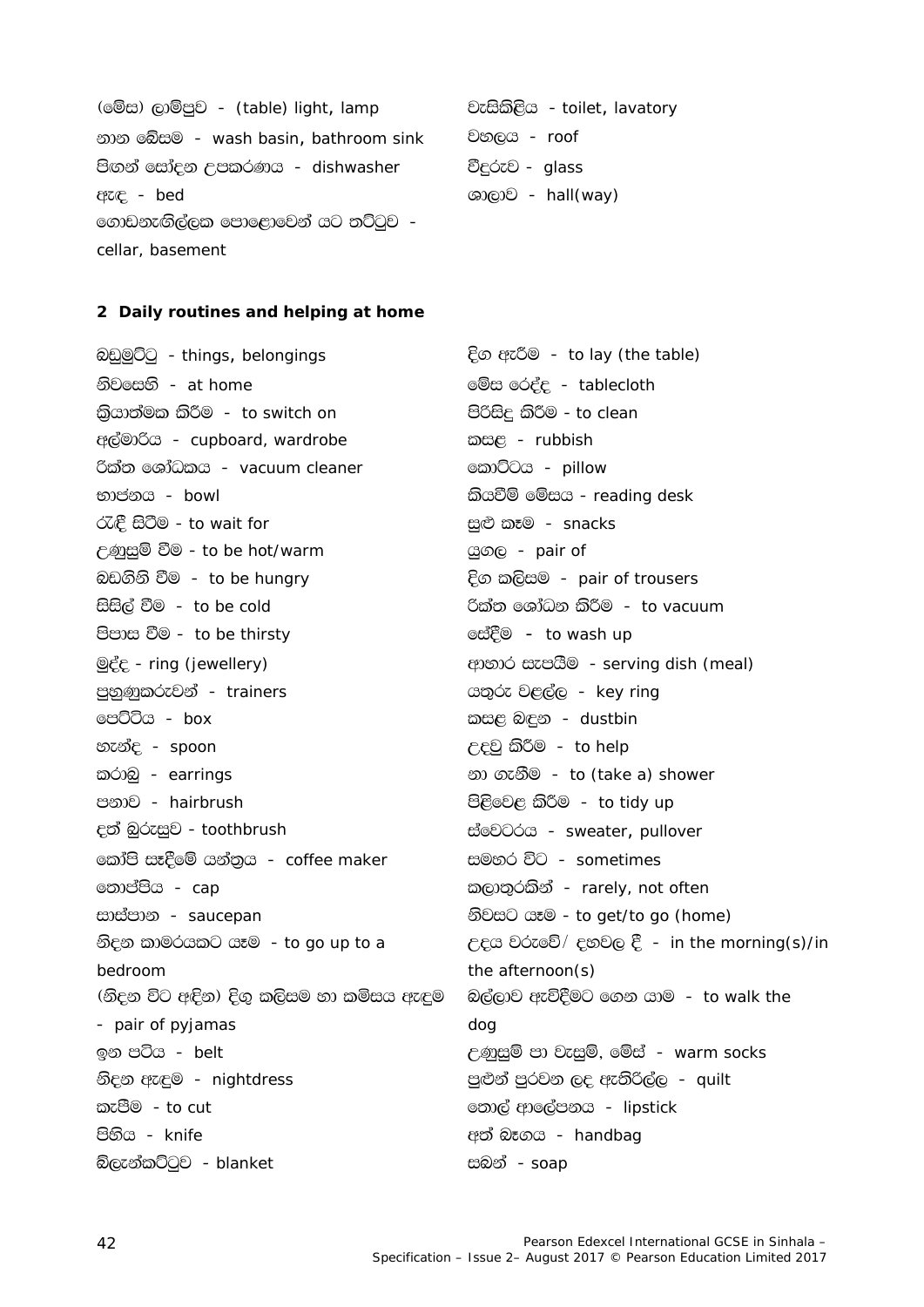ගෑරුප්පුව - fork ඉවත දමන දේ, කසළ - rubbish පහලට යෑම - to go downstairs පුළුන් - (made of) cotton නැගිටීම - to get up ලස්ද - (made of) silk (ඇඳ) රෙද්ද - (bed) sheet තට්ටුව - shelf ඇඳ සෑදීම, සැකසීම - to make the bed ඉවීම - to cook මස්දීම - to do the washing-up ගෙවනු කටයුතු කිරීම - to do the gardening රෙදි සේදීම - to do the laundry රෙදි මැදීම - to do the ironing ගේදොර කටයුතු කිරීම - to do the housework ඇතුළට ගැනීම - to bring in (the washing) වත් කිරීම - *to pour* කාමරය පිළිවෙළ කිරීම - to tidy up the room සාප්පු සවාරි යෑම - to go the shopping වැසීම - to close මල - flower මල් බඳන - flower vase අත් වැසුම් - glove සිතීමට - to mind (a child) වේලාව - time (of day) කලිසම - (pair of) jeans කීඩා ඇඳම - track suit ඇඳුම් ඇඳ ගැනීම - to put on (clothes) ඇස් කණ්ණාඩි - spectacles, glasses අංගරචනය. අලංකාරයෙන් සැරසීම - make-up eර්ලභත්වය - rarity මූල ධර්ම, සිද්ධාන්ත - principles උදේ ආහාර ගැනීම - to have breakfast

නැගිටීම – *to get up* අවදි වීම - to wake up සේවය කිරීම, සැපයීම - to serve ලෝම - (made of) wool විනෝද වීම - to have fun කුස්සියේ ඇති සෝදන බඳුන - kitchen sink දුන් මැදීම - to brush your teeth ඇඳුම් ඇඳ සූදානම් වීම - to get dressed පරක්කු, පුමාද - *late* සූදානම් වීම - to get ready (for) රැවුල කැපීම, රැවුල බෑම - to have a shave අවදි වීම - to wake up තුවාය - (bath) towel සේදීම - to wash සීනු ඔරලෝසුව - alarm clock හිස සේදීම - shampoo පිටතට යාම - to go out කසඳු ඉවතට දැමීම - to take out (the rubbish) සඳුදාට/අඟහරුවාදාට - on Mondays/on Tuesday කෝප්පය - cup ටී-ෂර්ට් එක - *T-shirt* ලාච්චුව - drawer වැඩ කිරීම - to work ප්ර්සිය - sweater, jersey ලෝම ඇඳුම - woolen garments වේලාසනින් - early <u> බබාය - coat</u> ප්තුම් - jacket ඇඳුම් - garment හිස් කිරීම - *to empt*v වළකුනවා. බාධා කිරීම - to hinder මහුණ් face

නිතර - *often*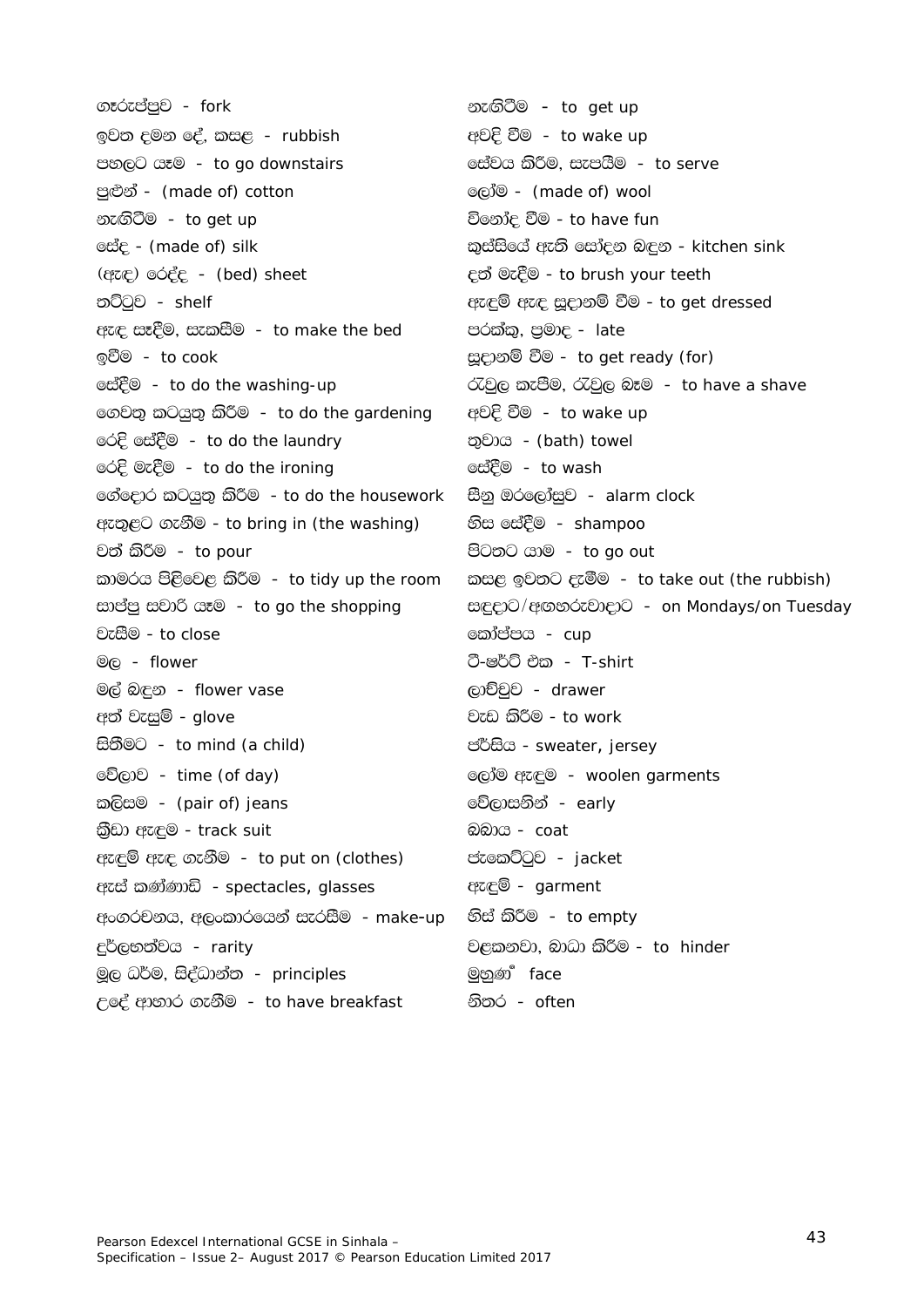#### 3 Role models

නළුවා *- actor* සිත යොමු කිරීම් - adverts ලපාරුෂය - personality චරිත ස්වභාවය - characteristic ගීතය - *song* ඔඩිතර /නිර්භීත - brave හැසිරීම - *behaviour* පිටපත් කිරීම *- to copy* පුසිද්ධ - famous වැරැද්ද - fault අධිෂ්ඨානය - determination පුසිද්ධ/කීර්තිමත් පුද්ගලයින් - celebrities හොඳ/නරක/ආදර්ශය - good/bad example පාපන්දු කීඩකයා - footballer නොනැවතී. නොකඩවා පවතින. නිරන්තර unceasing

පුතිමාව, ජේව මුර්තිය - *idol* අනුකරණය - to imitate පද රචනය - *lyrics* ආදර්ශය - *model* ආදර්ශමත් චරිතය- role model පුවත් පත *- newspaper* තත්ත්වය/තත්තුවය - quality සඟරාව - magazine උපකාරී - helpful අනුගමනය කිරීම - to follow තරුවක් - *a star* දර්ශනය, චින්තනය - philosophy බලපෑම - influence හොඳින්/නරකින් හැසිරීම - to behave well/badly

### 4 Relationships with family and friends

දරුකමට හදා ගත්/ඇති කර ගත් *- adopted* වැඩිහිටි - elderly x වයසැති - x years old ලිපිනය - *address* රම<sup>න</sup>/පියමනාප - pleasant, nice, kind වැඩිමල් - older මිතුරා/මිතුරිය/යුහුළුවා - friend මිතුදම, මිනුත්වය - friendship ආදර කිරීම - to love සුරතලා - pet ආදරය - love දැනගැනීම - to know (a person) සතුටු - happy, pleased, glad වයස අවුරුදු x වීම - to be x (years old) රැවුල - beard චතර - chatty, talkative දරුවා - baby මෝඩ/අඥාන - stupid මුබය/කට *- mouth* 

කරුණාවන්ත - generous කාරුණික - kind. nice  $f \ddot{\approx} - t \dot{a}$ ආත්තම්මා/ආච්චි - arandmother සීයා/මුත්තා - grandfather සතුටු - happy මිනිසා - *man* අවංක - honest, decent අශිෂ්ට/අකාරුණික - rude, impolite සුන්දර/ලස්සන - pretty නිවුන්/නිඹුල් -  $twin(s)$ නිවුන් දැරියන් - female twin(s) තඹවත් - *blond(e)* අවලසමණ/අසුන්දර - ugly භාවා - *rabbit* <u>දිග - Iong</u> ඇස් කණ්ණාඩි - spectacles, glasses හීන්දෑරී - thin ඇම්මා/මව - mummy, mum, mother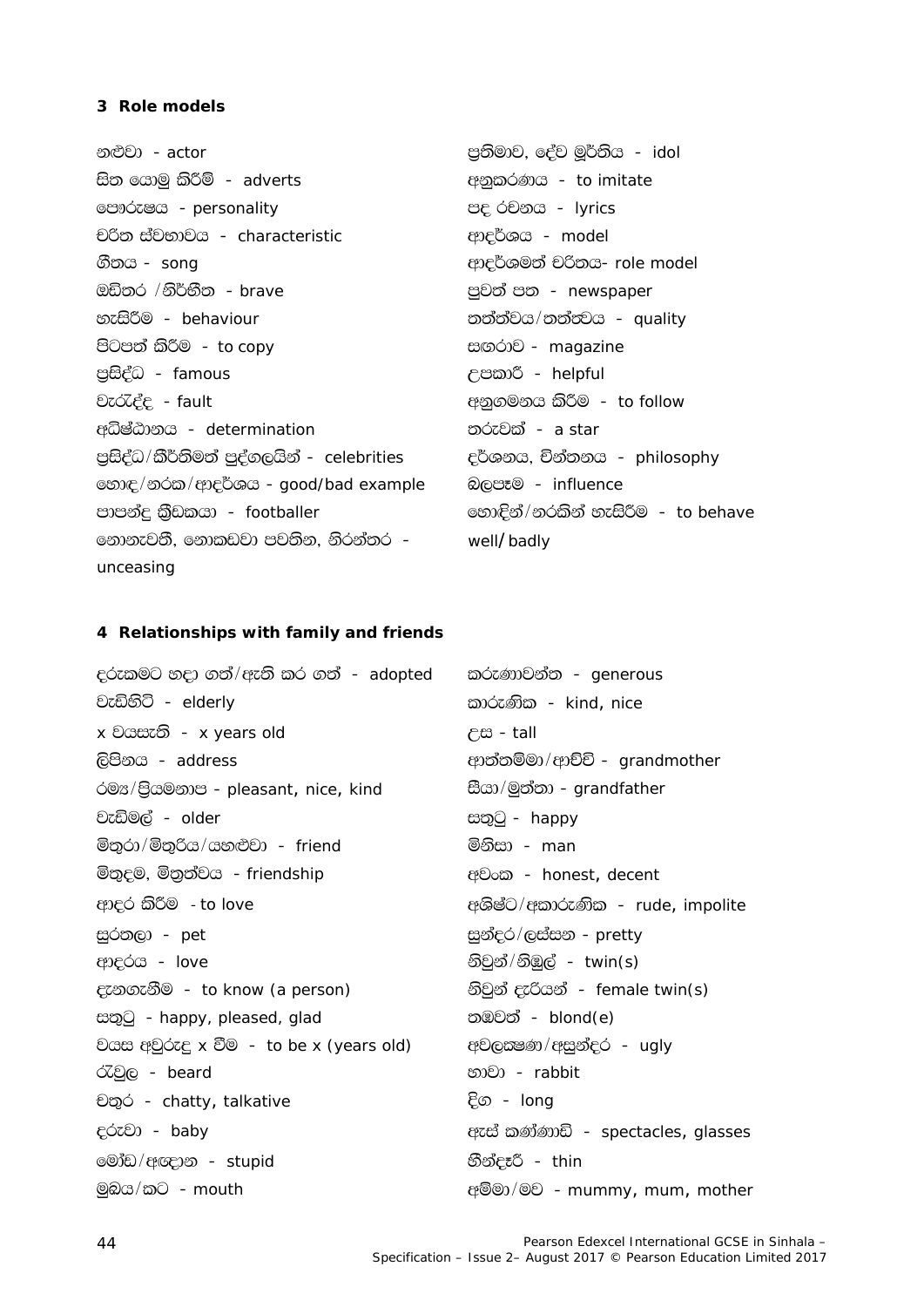රැළි සහිත - curly කනිෂ්ඨ - younger ලපාරෂය, චරිතය - personality, character (පාසල්) මිතුරා/මිතුරිය - (school) friend තනිකඩ, අවිවාහක - single, unmarried පුසා - cat දුඹුරු (කොණ්ඩය) - brown (hair) ත**ි**ට - bald කොණ්ඩය - *hair* බල්ලා - *dog* රට භාවා - *guinea pig* නිදහස් - independent ස්වයං විශ්වාසය ඇති - self-confident (කළු) කොණ්ඩයක් තිබීම - to have (dark/black) hair

ෂ්වාමියා, ස්වාමි පුරුෂයා - husband විවාහක - married දුඹුරු (ඇස්) - brown (of eyes) අපුසන්න - nasty, unpleasant මව/අම්මා/මෑනි - mother පිය උපදවන, මිහිරි - sweet, cute කෙට්ටු - *slim* මැරුණු - dead ජාතිකත්වය - nationality බෑනා - nephew ලේලි - niece ලපළපත් නාමය - family name මාමා - *uncle* පියා/තාත්තා - daddy, dad, father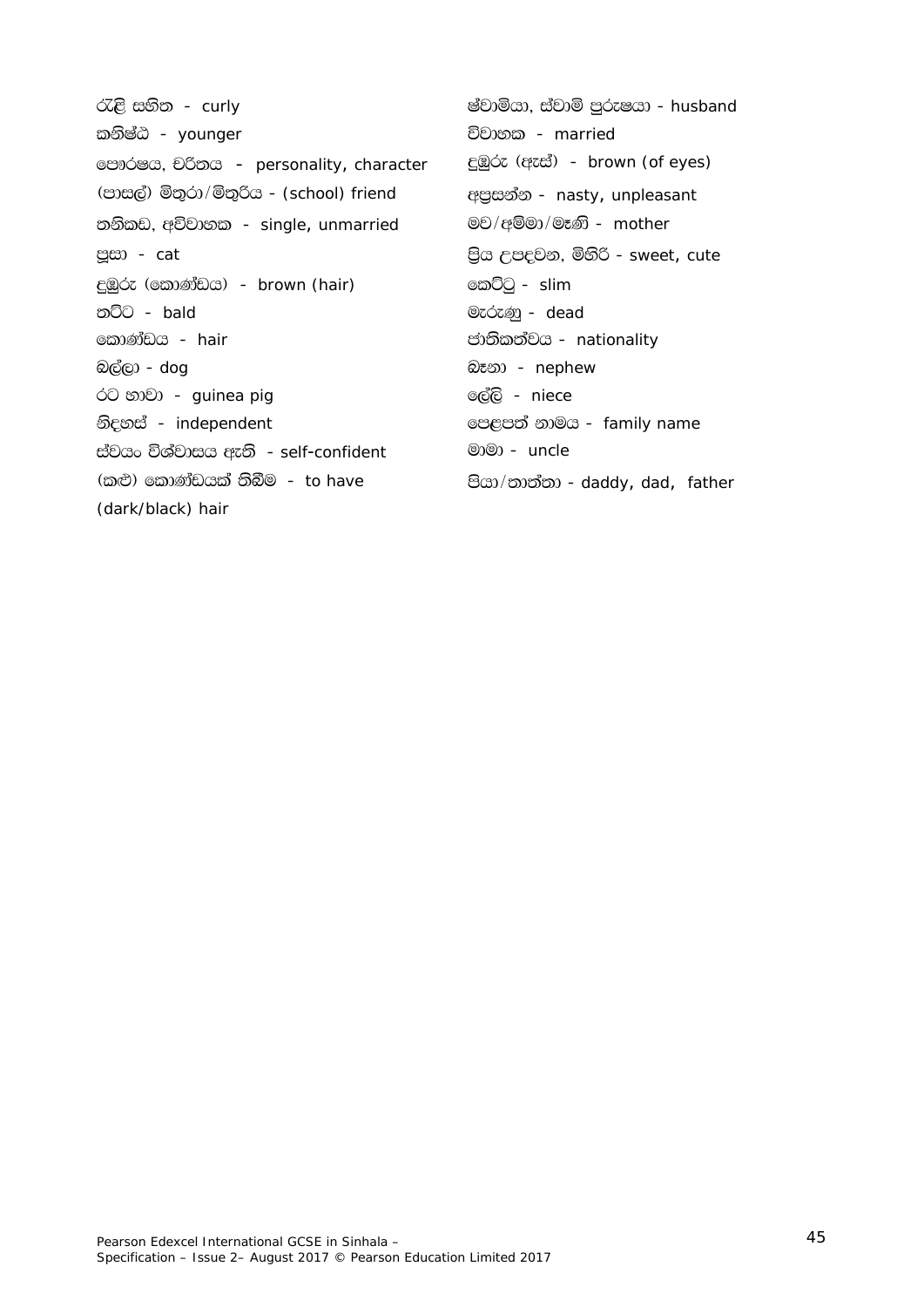ආදරයෙන් බැඳීම - to be in love with මිතුරා - friend/boyfriend මිතුරිය - friend/girlfriend කොට - short මස්සිනා, ඥාති සහෝදරයා - male cousin නෑනා, ඥාති සංහා්දරිය - female cousin අසල්වැසියා - neighbour අඩ සොහොයුරිය - half-sister දික්කසාද වූ - divorced ආත්මාර්ථකාමි - selfish එකම දුරුවා - (only) child විවාහ වීම - to marry (නැති නොවී) පවතිනවා, ඉතුරු වෙනවා remain ඉපදීම - to be born පවුල - family ©වහෙසකර - tiring මෙහෙස - tiredness මුව වි - tired කාන්තාව/බිරිඳ - woman/wife ගැහැනු දරුවා/දුව - girl/daughter පුතා - son අඳුරු, තද - dark පිස්සු, උමතු - *mad, crazy* සහෝදරයා - brother රැළි සහිත - curly පිරිමි ළමයා/පුතා - boy/son අඩ සොහොයුරා - half-brother

# ලදමවච්පියන්/නෑදෑයින් - parents/relatives මෙදා ගැනීම - to share එරාජය වීම/නැති වීම - to lose පියා - father කඩා - *small* පෙම්වතා - boyfriend පෙම්වතිය - girlfriend රන් මත්සායා - goldfish ආචාරශීලී/ශිෂ්ට - polite මුල් නම - first/given name හමු වීම - *to meet* ශබ්ද නගා සිනාසීම - to laugh රතු නිසකෙස් සහිත, ඉඟුරු - red-headed, auburn, ginger (කරුණු) දැන ගැනීම - to know (a fact) සහෝදරිය, සොහොයුරිය - sister මීයා - (pet) mouse කුීඩක - sporty/sport-loving/athletic මිතුශීලී, හොඳ - friendly, kindly, nice නැන්දා - aunt ලැජ්ජාශීලි - *shy* <u>ඉ</u>බ්බා - *tortoise* දක - sad එපමණයි - only වයසක, වැඩිහිටි - old, elderly හඬ - *voice*

### 5 Childhood

ආදර කිරීම - to love, to adore කැමුති වීම - *to like* ළදරුවා - baby විකට චිතු පොත - comic book බුම්මාගෙන ඉන්නවා - to sulk දිවීම - to run මෛර කිරීම, පිළිකුල් කිරීම - to hate

නැගීම - to climb බැණු වැදීම - to tell off, to scold කීඩාව - *game* තරුණ - young තරුණ පුද්ගලයා - young person සෙල්ලම් බඩුව - toy බෝනික්කා - *doll* 

අබුණ්ඩ, පර්ණ, අවශ<sup>უ</sup> - integral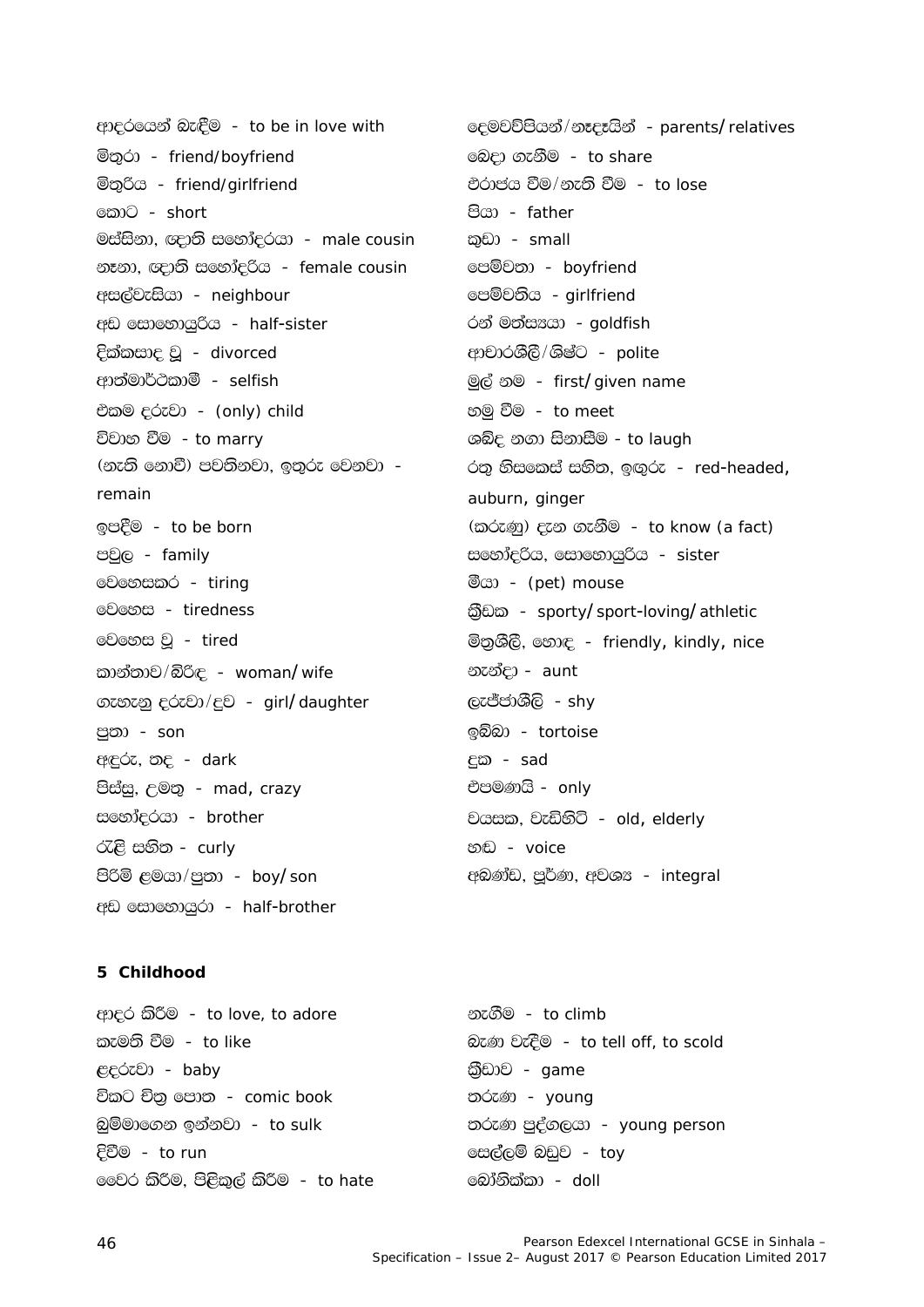භිදා ගැනීම - *to sleep* web and the crycle of a crycle of  $\mathbb{R}^n$  and  $\mathbb{R}^n$  - *to cry* ළමා විය - *childhood* වඩා කැමැත්තක් දක්වනවා - *to prefer* <u>දරුවා - *child* (කතාවක්) කීම/පැවසීම - *to tell (a story)*</u> භවයොවුන්/යෞවන - *adolescent* හැවත කීම - *to repeat* වැඩිවියට පත් - *grown-up* විනෝද වීම - *to enjoy oneself* වැඩිවියට පත් වීම - *to grow up* පැනීම - *to jump*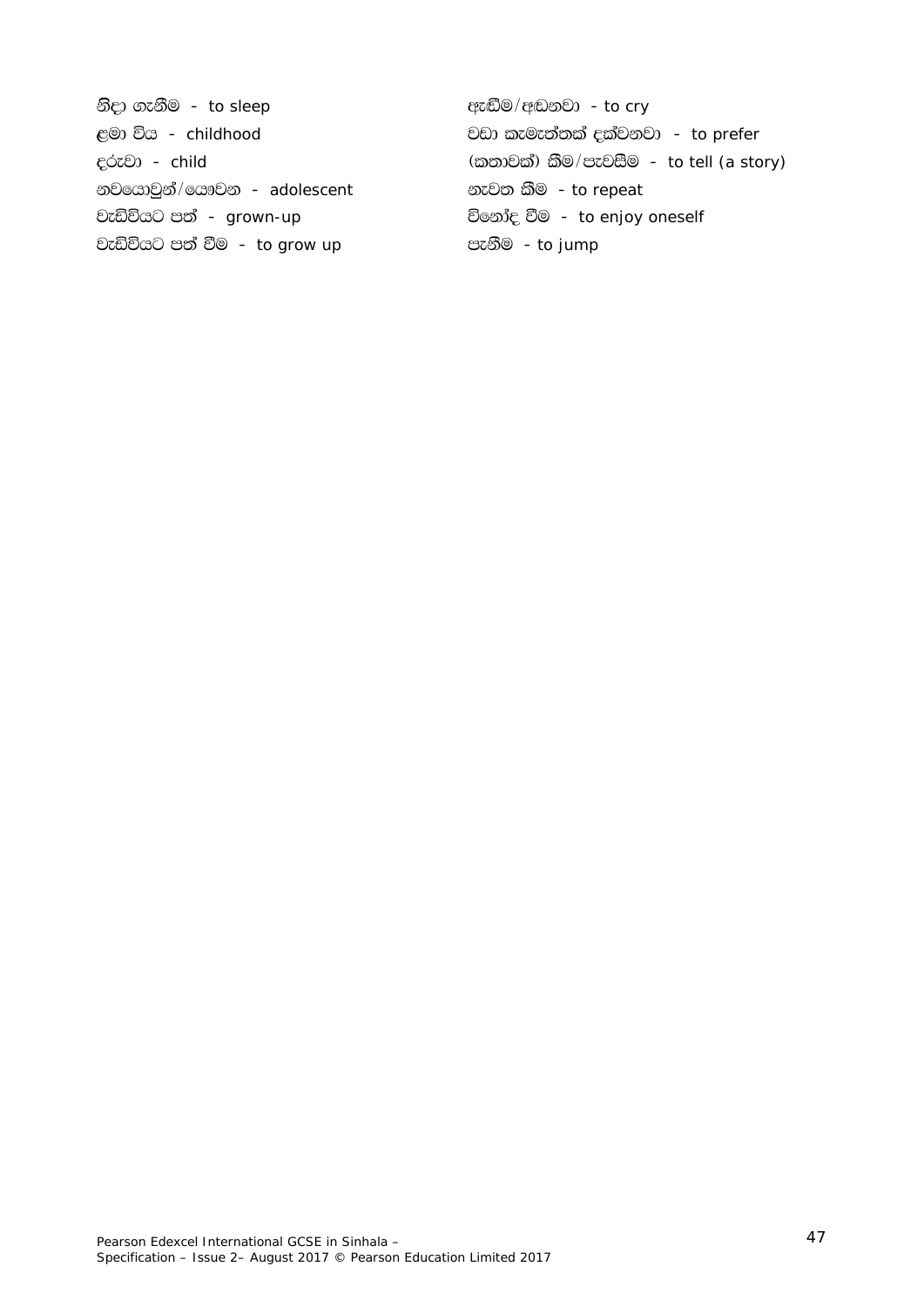### Theme 4: The modern world

#### 1 Environmental issues

විදුලි බුබුළ - lightbulb බිය වීම - to fear, to be afraid කාබනික - *organic* වැසි වනාන්තරය - rainforest ගේදොර කුණු - household waste මහා විපත්තිය - catastrophe මෙනස - change ගල් අගුරු - *coal* තදබදය - traffic දූෂණය - contamination ඕසෝන් ස්ථරය - ozone layer (උෂ්ණත්වය) ඉහළ නැඟීම/යාම - to go up (temperature) විනාශ කිරීම - *to destroy* පාරිසරික - ecological හරිතාගාර බලපෑම - greenhouse effect වාහන තදබදය - traffic jam, holdup (න<sup>පු</sup>ටික) ශක්තිය - *(nuclear) energy* පිරිසිද - clean පරිසරය - environment ජල ගැලීම - flood සත්ත්ව (සත්තු) විශේෂ - species පැටුල්/පැටෝල් - petrol  $(@pE)$   $@pE/@E$  - wave (sea) සුළං තලබමන - wind turbines

eසාබය සම්පන්න නොවු - unhealthy හෙල් ගැලීම - oil slick තර්ජන කිරීම - *to threaten* පෘථිවිය. ලෝකය - earth, world ¿ó - wood, timber සූර්ය පැනලය - solar panels අඩුව/හිගය - shortage බනිජ හෙල් - crude oil, petroleum අම්ල වර්ෂාව - acid rain දූෂණ කිරීම - polluting දුෂණය වූ - polluted ආපදාපන්න, අතුරුදහන් වීම - endangered, disappearing පුතිචබුිකරණය - recycling අපිරිසිදු - dirty ආරකමා කිරීම - to save නියඟය - drought ආරක්ෂාව - safety පරිසර හිතකාමී - to be 'green'/ecological aware සුළි කුණාටු - tornado මරා දැමීම - to kill ගෝලීය තාපනය/උණුසුම් වීම - global warming චුදිතයා - victim (men and women) ලැව් ගින්න - *(forest) fire* නැවත භාවිත කළ හැකි - renewable ශක්තිය - energy

### 2 Weather and climate

නෑම - shower යහපත් - fine ඝන මීදුම *- fog* මීදුම - *mist* මීදුම සහිත - *misty* රස්නය - heat

හිම වැටෙනවා - it is snowing ඇකුණු ගසනවා - it is thundering වැසි කුබාය - raincoat කු<u>බාය - *coat*</u> නරක *- bad* කාළගුණ වාර්තාව - weather forecast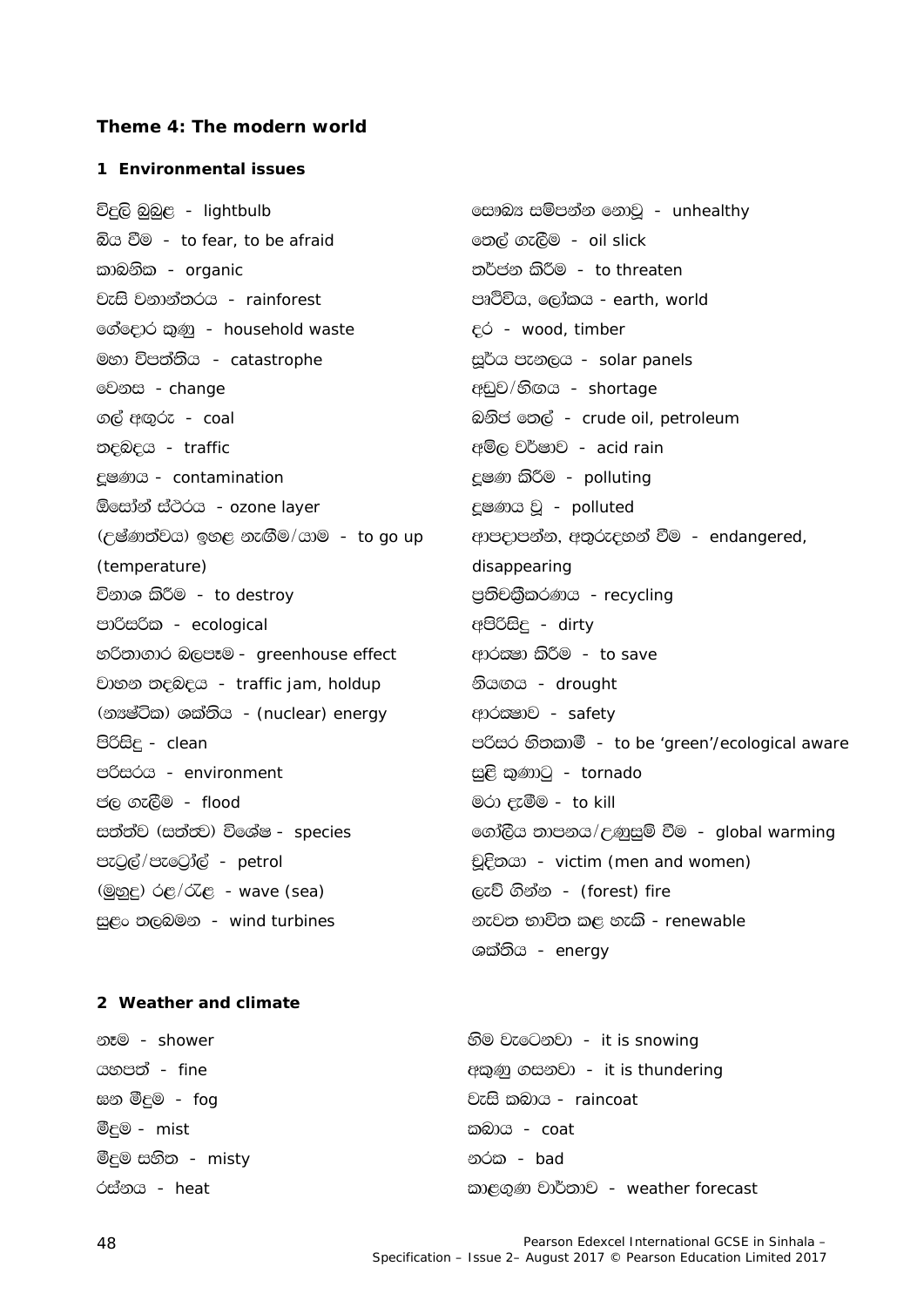මෙනස් වීම - to change <u>උණුසුම් - hot</u> අහස - sky දේශගුණය - climate අංශක - *degree* ó0 - country කරවටේ දමන සළුව - scarf, muffler ඉර අවුව සහිත වේලාව - sunny interval නැගෙනහිර - east තරුව - star සළුව - (head) scarf ශක්තිමත් - strong සිසිල් -  $cold$  glace  $(f)$  – ice එය අංශක  $X$  කි - it is  $X$  degrees යනපත් දිනයක් - the day is fine රස්නයි - *it is warm* මීදුම සහිතයි - *it is foggy* සුළං සහිතයි - it is windy හිරු එළිය ඇති - it is sunny සිසිල් - it is cold වළාකුළුවලින් වැසෙනවා - cloudy, overcast

හිම - *snow* හිම වැටීම - to snow හිම සහිත - *snowv* උතුර - north වළාකුළ - cloud වළාකුළුවලින් වැසුණු - cloudy කුණාටුව - storm බස්නාහිර - west කුඩය - umbrella වහිනවා - *to rain* වැස්ස/වර්ෂාව - rain සෘතුව - season ඉර /සූර්යයා - sun දකුණ - south උෂ්ණත්වය - temperature කාළගණය - weather ඇකුණු (ගැසීම) - thunder සුළග - wind නරක කාළගුණය - it is bad weather හිම සහිත - *it is icy* 

### 3 Travel and transport

| Ocsócs - tyre                                                                  |
|--------------------------------------------------------------------------------|
| (වාහන) දොර - <i>door (of vehicle)</i>                                          |
| මූලිකත්වය - priority                                                           |
| ඊළඟ/මීළඟ - <i>next</i>                                                         |
| නැවතුම් කාමරය/විවේක කාමරය - waiting room                                       |
| වේදිකාව - <i>platform</i>                                                      |
| (දම්රිය) මඟ හැරීම - to miss (eg train)                                         |
| පුමාදු වීම - <i>delay</i>                                                      |
| රෝදය - <i>wheel</i>                                                            |
| පුධාන මාර්ගය - main road                                                       |
| නායකත්වය ලබා නොදුන් - <i>unleaded</i>                                          |
| වාහනයක පිටුපස බඩුබාහිරාදිය දමන කොටස -    එක් දෙසකට පමණක් වන (ගමන් පත) - single |
| (ticket)                                                                       |
|                                                                                |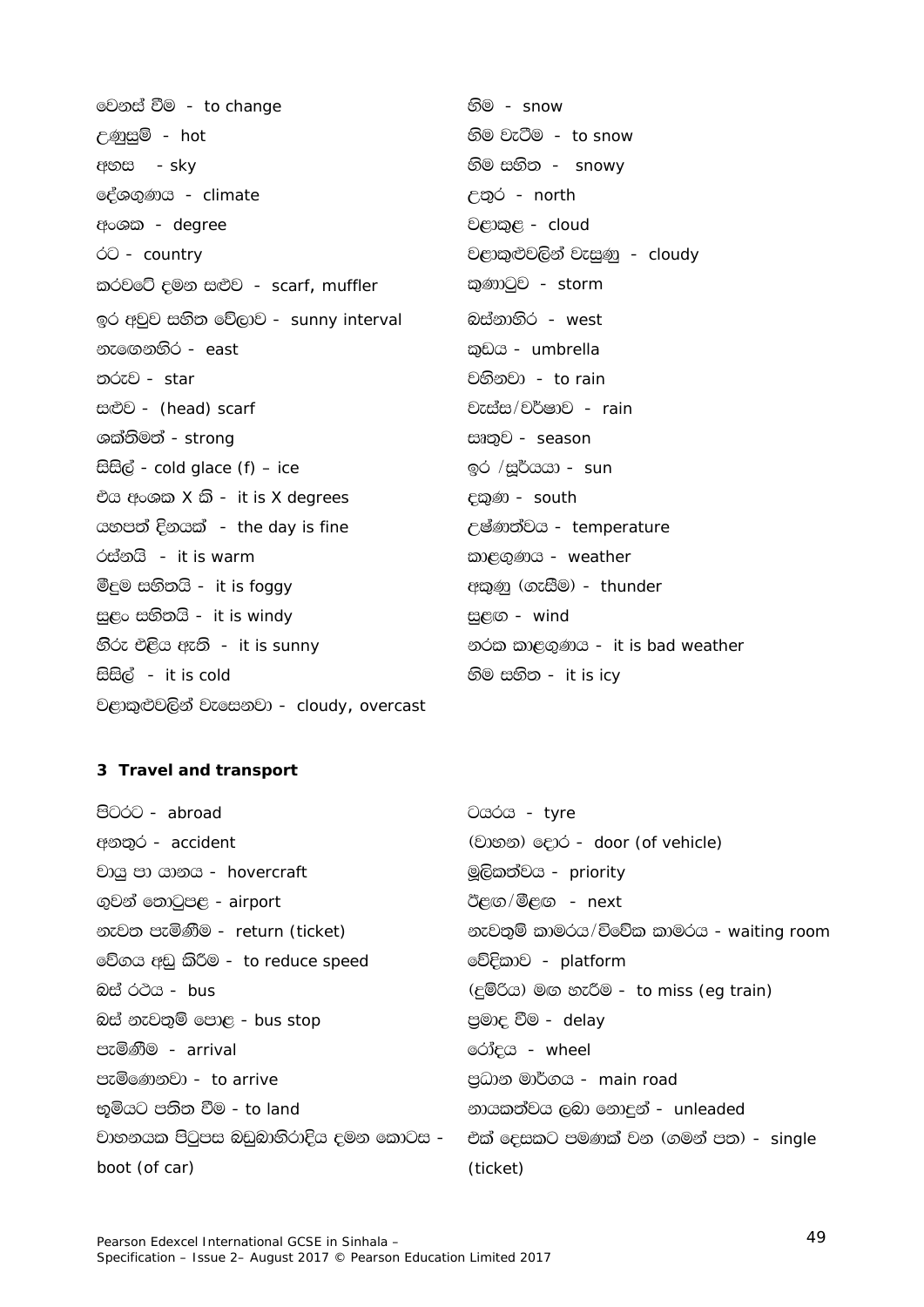ධාවන පථය - motorway ගුවන් යානය - aeroplane ගමන් බඩු/ගමන් මල *- luggage* මෝට්ටුව/ඔරුව, නැව - boat, ship පුවේශපතුය - ticket පුවේශපතු කාර්යාලය - ticket office හොඳින් සිටින්න - have a nice stay සුභ ගමනක් - have a good journey බයිසිකලය - bicycle බයිසිකල් ධාවන තීරුව - bicycle lane ලොරිය, ටුක් රථය - lorry, truck හරස් මාර්ග - crossroads හිස් ආවරණය - (crash) helmet මෙනස - change (බස්) රියදුරු - driver (of bus, taxi etc) සිදුරු වෙනවා/අකිය වෙනවා - puncture / breakdown දුම්රිය මාර්ගය - railway වාහන තදබදය - traffic නැතිවූ දේපළ පිළිබඳ වාර්තා කිරීමේ කාර්යාලය - (m) – lost property office නැවතුම, ස්ථානය - station බස් නැවතුම් පොළ - bus station දුම්රිය නැවතුම් පොළ - railway station ඩීසල් - *diesel* ගාල් කිරීම - *to park* කිලෝමීටරය - kilometer ඇවිදීම - to walk මීටරය - *meter* ← underground මෝටරයෙන් දවන බයිසිකලය *- moped* නැඟීම / ගොඩවීම - to get in / get on එන්පීම - engine පදිකයා - pedestrian රියදුරු බලපතුය - driving licence නඳනාගැනීම - (form of) identification

<u>මුල්ල - corner</u> පැදුවීම, ධාවන කිරීම - to drive රියදරා - driver පුවේශපතු පරීකෂක - ticket inspector ගුවන් ගත කිරීම - take off (aeroplane) එය නොකරන්න *- don't do it* පිටත් වීම - departure බැසීම - get out/get off රේගු - *customs* භාර ගැනීම - to overtake, to pass යමක් කිරීම - to do something මාර්ග තදබදය - traffic jam පෙටුල්/පෙටෝල් - petrol ටැංකිය පිරවීම - to fill the tank පාරුව/පහුර - ferry අකාර්යස ම වී. වැඩ නොකරයි - broken down, not working මායිම/සීමාව - border නැවතීම - *to stop* මෝටර් බයිසිකලය / යතුරු පැදිය motor bike ආරක්ෂාව - safety හදිසි පිටවීම - (emergency) exit eස්වා ස්ථානය - service station කුලී රථය - *taxi* දම්රිය - *train* ගමන / චාරිකාව - journey / trip ටෑම් කාර් - *tram* පොදු පුවාහනය - public transport ජලය ගමන් කරන නලය - Channel tunnel අශ්ව කරත්තය - hose cart රිගෙෂා්ව - rickshaw පරිකුමා කිරීම - *to check* ඉක්මණින් - quickly, fast වේගය - *speed* කාරය/මෝටර් රථය *- car*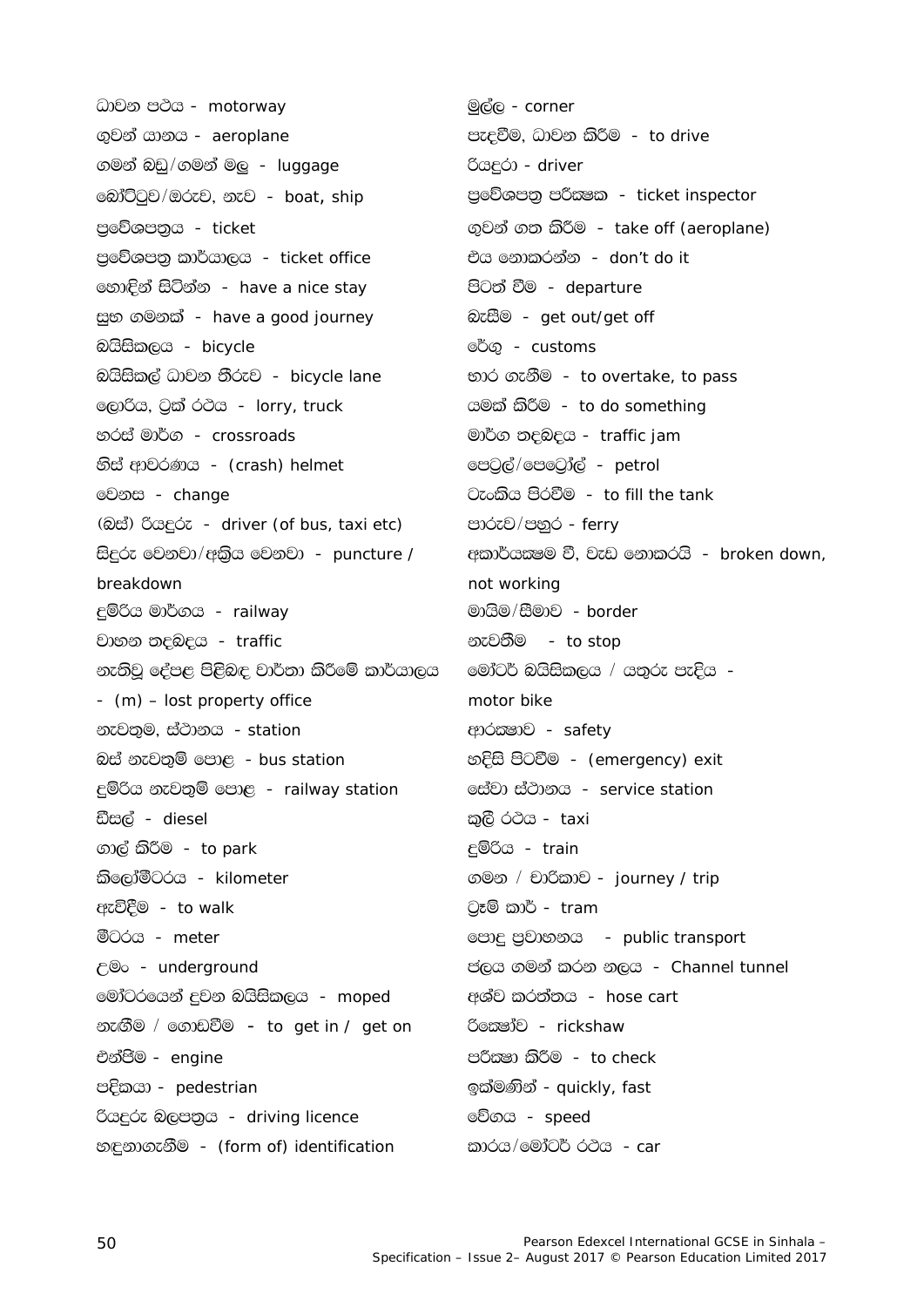ගමන් කිරීම - to travel (දුර ගමන්) මැදිරිය - (long distance) coach

පියාසර කිරීම - to fly

# 4 The Media

| පුවෘත්ති ශීර්ෂ පාඨ/සිරස්තල  –  the news                                                        | සතිපතා (සඟරාව) <i>– weekly</i>                  |
|------------------------------------------------------------------------------------------------|-------------------------------------------------|
| headlines                                                                                      | (magazine)                                      |
| වැඩිහිටි - <i>adult</i>                                                                        | තරග දර්ශනය <i>- game show</i>                   |
| පුසිද්ධ/කීර්තිමත් තැනැත්තා - <i>celebrity (men</i>                                             | පුවත්පත/ පුවෘත්ති විකාශනය <i>- newspaper/</i>   |
| and women)                                                                                     | news broadcast                                  |
| පුදුම/මචිත කරන - amazing                                                                       | පුවෘත්ති - <i>news</i>                          |
| අසන්නා/ශුාවකයා - listener                                                                      | කියවීම - <i>to read</i>                         |
| කාටූන් තීරය/ගුාපික නවකතාව <i>- cartoon</i>                                                     | පුවත් කියවන්නා/ඉදිරිපත් කරන්නා - newsreader     |
| strip/graphic novel                                                                            | / presenter                                     |
| බලපතුය - <i>ticket</i>                                                                         | පෙන්වීම - <i>to show</i>                        |
| පුසිද්ධ - <i>famous</i>                                                                        | මෝස්තරය/විලාසය - fashion                        |
| නළුවා/නිළිය - <i>actor/actress</i>                                                             | eel - reduced                                   |
| ගීතය - <i>song</i>                                                                             | කුඩා වෙළඳ දැන්වීම් - <i>small ads</i>           |
| ගායනා කිරීම - <i>to sing</i>                                                                   | නාටයය - play                                    |
| ගායකයා/ගායිකාව - singer                                                                        | ආසනය - seat (in cinema etc)                     |
| භය කිරීම - <i>to shock</i>                                                                     | මිල - <i>price</i>                              |
| කීයද/කොපමණද/කීයක්ද - how much/how                                                              | රූපවාහිනිය/ගුවන් විදුලි යන්තුය - $television /$ |
| many                                                                                           | radio set                                       |
| පුචාරණය/වෙළඳ දැන්වීම - advertising /         (රූපවාහිනී) නාලිකාව - <i>(television) channel</i> |                                                 |
| advertisement                                                                                  |                                                 |
|                                                                                                |                                                 |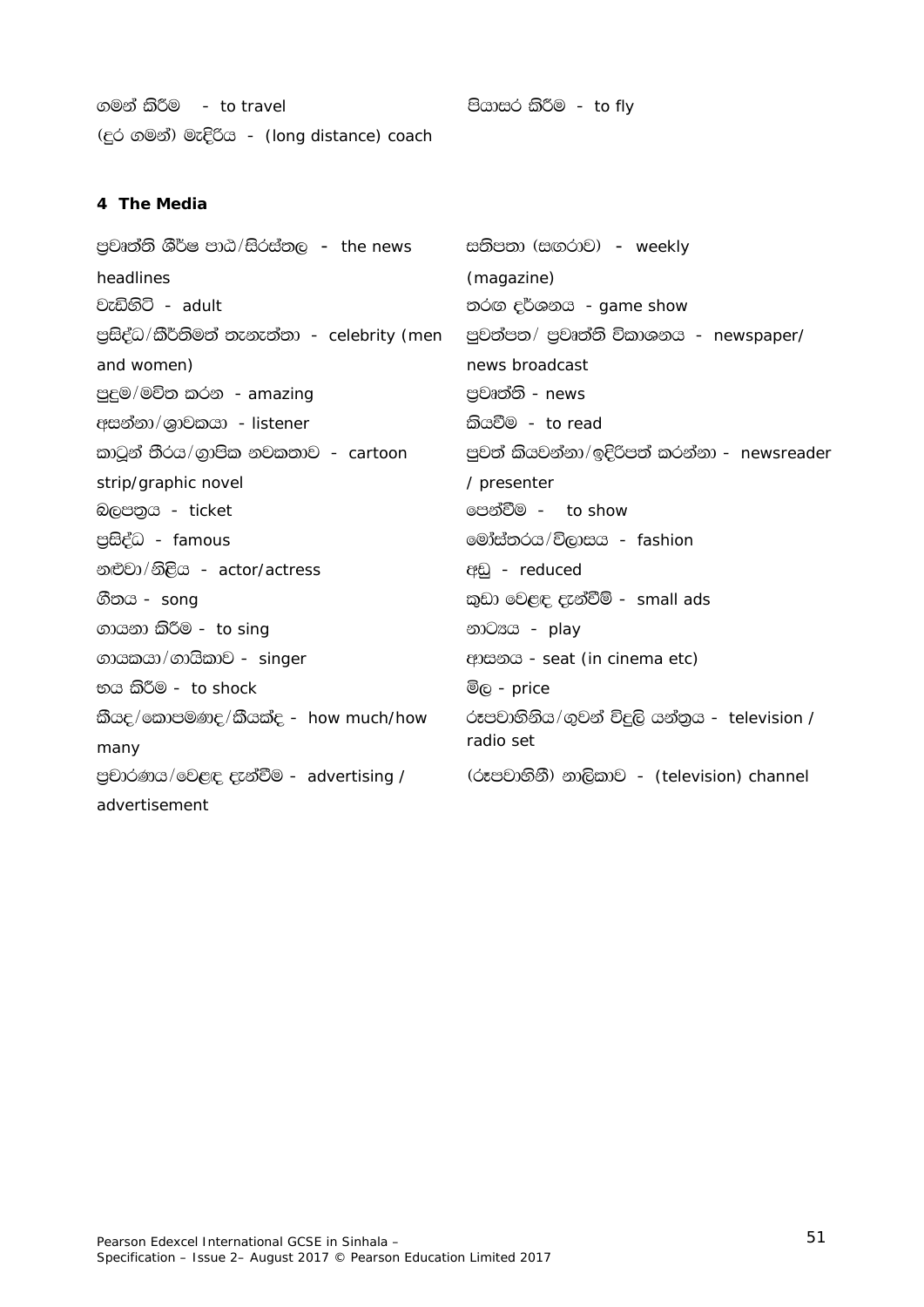මිල කිරීම - to cost ආරම්භ කිරීම - to start සුනය පවසන රූපවාහිනිය - reality දිනපතා/දෛනික (පුවත්පත) - daily television (newspaper) කාටුන් චිතුපට - cartoon film බැලීම - to watch, to look at වාර්තා වැඩසටහන - documentary කීඩා වාර්තා - sports report භාස<sub>3</sub> - funny කලින් වෙන් කිරීම - to book ahead ඇහුම්කන් දීම - to listen to තාසජනක නවකතාව - adventure novel ඇතුළත් වීමේ ගාස්තුව - entrance fee රහස් පරීකුෂක නවකතාව - detective novel විශේෂ උපකුම - special effects සිනමා උළෙල - film festival ඇතුළට / පුවේශය - way in, entrance මාලාව - series ශිෂායා - *student* විනෝද වීම - to be entertained (විදුලි) පංකාව - *fan* උපශීර්ෂය - *subtitle* කොටස් වශයෙන් - serial, soap opera ඉදිරිපත් කිරීම - show, performance වාණිජ - commercial භාස<sub>3</sub>ප්නක - comedy ලේම චිතුපට - romantic film ගුවන් විදුලි ආයුතනය - radio station තාසජනක චිතුපටය - horror film මිල දර්ශකය - list of prices අපරාධ දර්ශන සහිත චිතුපටය *- crime film* σότ - star (men and women) අවසන් කිරීම - to end, to finish දුරස්ථ පාලකය - remote control අවසානය - end @ශාීක - *sad* විස්තර කිරීම - to describe

#### 5 Information and communication technology

උපකාරය/උදව - help මුරපදය - password යෙදුම - app සංගීතය - *music* දුන්ත සමුදාය - database බුවුසරය, පිරික්සනය - browser ධාවකය/කර්සරය - cursor පිරික්සීම - to browse (සබැඳි/මාර්ගගත) කතාබහ කිරීම - to chat නීති විරෝධි ලෙස බාගැනීම *- illegal* (online) downloading cagóc aedco - keyboard අංක/සංඛනාංක - digital <u>යු.එස්.බී. - USB</u> පරිගණකය - computer ක්ලික් කිරීම - to click ලැප්ටොප් පරිගණකය - laptop ඇලවීම - to paste අන්තර්ජාල පිටුව - e-page කුිඩා කොන්සෝලය - games console උපස්ථ කිරීම - to back up පිටපත් කිරීම - *to copv* ප්ංගම දුරකථනය - mobile phone කපා ගැනීම - *to cut* සමාජ ජාලය - social network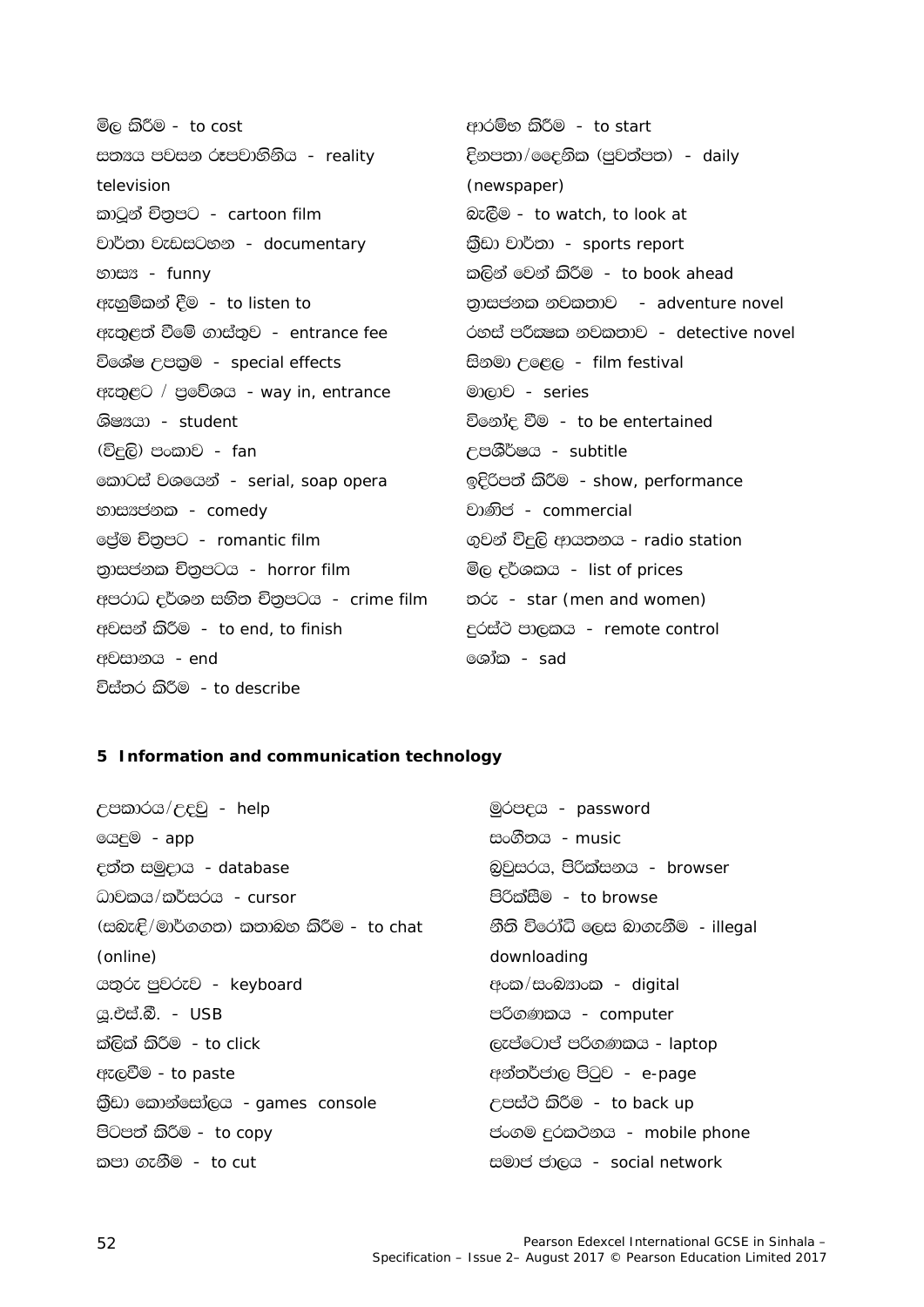| විද <u>¤ු</u> ත් තැපෑල <i>- email</i>         | රැහැන් රනිත - <i>wireless</i>                 |
|-----------------------------------------------|-----------------------------------------------|
| දෘඪ තැටිය - hard disk/hard drive              | ඇතුළත් වීම - <i>to log in/on</i>              |
| ෆෝල්ඩරය - <i>folder</i>                       | මෙබ් අඩවිය - <i>website</i>                   |
| තිරය - <i>screen</i>                          | කෙටි/පාඨ පණිවුඩය <i>- text message</i>        |
| මකා දැමීම <i>- to erase</i>                   | මූසිකය - <i>(computer) mouse</i>              |
| මාර්ගගත/සබැඳි - <i>online</i>                 | අන්තර්ජාලයේ සැරි සැරීම - to surf the internet |
| මැකීම/ඉවත් කිරීම - <i>to delete</i>           | පටිගත/ලේබනගත කිරීම - <i>to record</i>         |
| සම්භාෂණ කාමරය <i>- chat room</i>              | එලක පරිගණකය <i>- tablet</i>                   |
| බාගැනීම/උඩුගත කිරීම - to download/to upload   | මුදුණ යන්තුය <i>- printer</i>                 |
| වෙබ් අඩවි පරිශීලකයා - <i>web user, surfer</i> | යතුර - <i>key</i>                             |
| DVD යන්තුය <i>- DVD Player</i>                | තථාසම යථාර්ථය - virtual reality               |
| විද¤ුත් පොත <i>- e-book</i>                   | මෙවරසය <i>- virus</i>                         |
| මෘදුකාංග <i>- software</i>                    | තිරය/මොනිටරය - screen, monitor                |
| කම්බි නොමැතිව දුවන අන්තර්ජාල තාකුෂණය  -       | චන්දිකා තාකුෂණයෙන් බලගැන්වෙන රූපවාහිනිය       |
| wi-fi                                         | - satellite TV                                |
| පළල් කලාප, පුළුල් කලාපීය <i>- broadband</i>   |                                               |
|                                               |                                               |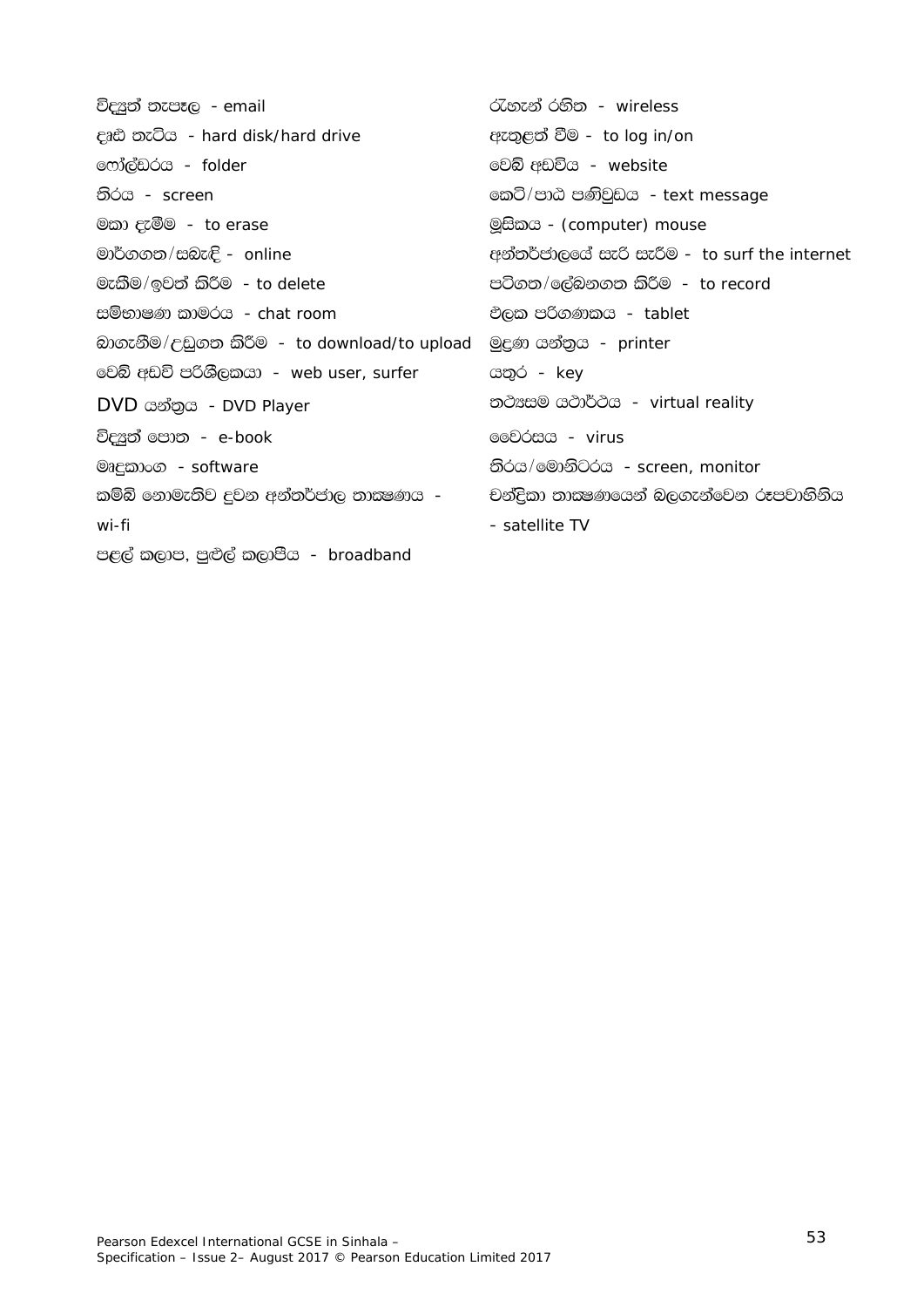### Theme 5: Social activities, fitness and health

### 1 Special occasions

පිහුම් කාරයා - acrobat සුන්ත - animals උපන් දිනය - birthday බලා/රැඳී සිටීම - to wait ගලක් සහිත මුද්ද - ring with stone පිළිගැනීම - welcome ආභරණ - Jewels, jewellery අමුතු - odd, curious, strange ඔබේ ආහාර වේල සතටින් භක්ති විඳින්න enjoy your meal ආයුබෝවන්, හලෝ - hello සාදය - party බෝතලය - bottle තෑග්ග, තෑගි - present(s) උත්සවය - ceremony මේස රෙද්ද - table cloth සර්කස් - circus හාදුවක් දීම/සිඹ ගැනීම - to hug/to kiss පවුල සමග - with the family එළියට යෑම - outing සත්ත්ව උදහානය *- zoo* සෂණික කෑම සහිත ආපනශාලාව - fast-food restaurant සුබ පැතුම් - congratulations ගිවිසුම - engagement විවාහ ගිවිස ගත් තැනැත්තා *- fiancé.* betrothed සැමරුම් කේක් එක - celebration cake සාමාන<sup> ජනතාව -</sup> general public සිත් ගන්නා - impressive අත් පිස්නාව - table napkin, serviette

ළා, ආලෝකය - *light* ප්ල උදහානය - waterpark, aquapark විවාහ මංගලයය - wedding මනමාලයා - *groom* මනමාලිය - *bride* බැලීම - *to watch* ෩ොතුකාගාරය - *museum* පිළිගන්නවා - to welcome ජේත්තුකාර, හොඳට ඇඳ පැළඳ ගත් - smarty, stvlish 'posh' මංගල උත්සවය - wedding (festivities) සුවඳ විලවුන් - perfume තාසජනක - exciting, gripping විනෝද ගමන *- picnic* හඳුන්වා දීම - to introduce අධික සතුටටපත් - delighted හමුවීම - to meet පුද්ගලයන් හමුවීම - to visit people **CEC** - dress රිබන් පටිය/ පීත්ත පටිය *- ribbon* නිවාඩු දිනය - day off, holiday ස්වයං සේවා ආපන ශාලාව - self-service restaurant පාසල් විනෝද චාරිකාව - (school) outing පිටවීම - exit, way out නේවාසික භාරකරු/ සත්ත්ව උදහන ආරකෂකයා/ ආරකෂකයා - warden, (zoo) keeper නිවසේ විශේෂත්වය - speciality of the house වේදිකාගත වීම - show, performance ආගන්තුකයා - visitor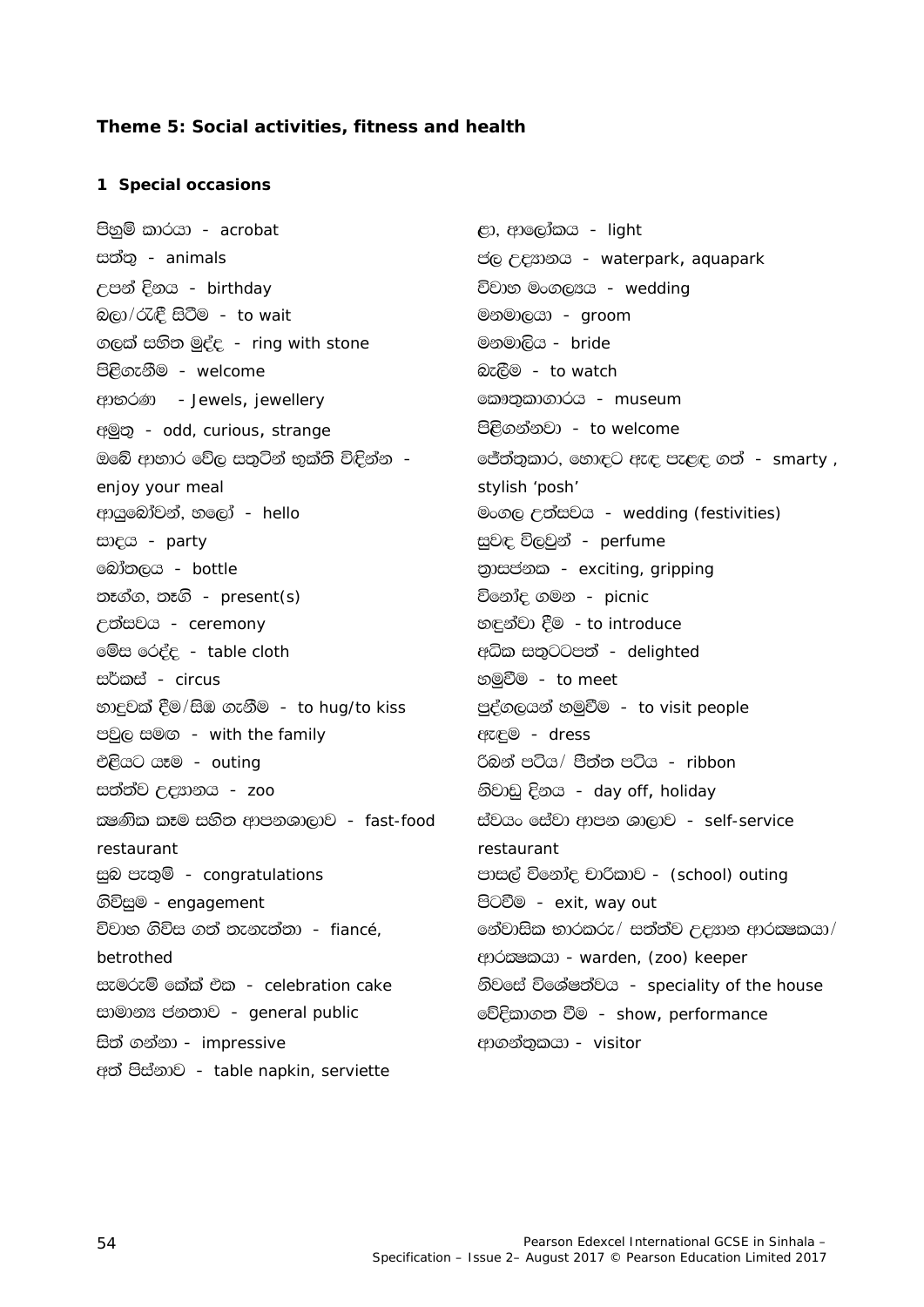### 2 Hobbies, interests, sport and exercise

මාළු බෑමට යෑම - to go fishing ගෙන ඒම - *to fetch* මලල කීඩා - athletics වාදන කිරීම - to play (musical instrument) පාපන්දුව - football (ball) රෝද සහිත පුවරුවේ ගමන් කිරීමට - to skateboard රාතී සමාජශාලාව - nightclub පන්දු යවන පථය - (ten-pin) bowling alley ඔබම කර ගන්න - do-it-yourself (DIY) කුිඩා ආයතනය - sports centre මගේ නිවසේ - at (my) home කුිඩා පිටිය - playing field පෑනේ මිතුරා - penfriend <u> දිවීම - to run</u> නැටීම - to dance ඇඳීම, ඇදීම - to draw ම<del>ච්</del>ස් - chess ඇසීම/සවන් දීම - to listen කුණ්ඩායම - *team* පැනීම - to jump පිහිනීමට යෑම - to go swimming තීන්ත ගෑම/සායම් ගෑම - to paint රුවල් නැවේ ගමන් කිරීම - to sail මල්ලව පොරය- wrestling බෝල විසි කරන කුීඩාවට යෑම - to go (tenpin) bowling බෝට්ටු තරඟය - boat race විවේක ගැනීම - *to rest* මේර - drums කීඩා කිරීම - *to do sports* පාපැදි පැදීම - to go cycling කඳු තරනය, කඳු නැඟීම - mountain climbing ඇවිදීමට යාම - to go for a walk බට නලාව - *flute* 

මල්/පලතුරු වැවීම, ගෙවතු වගාව -  $g$ ardening මිදල, ගෙවත්ත - garden ©ටනිස් බෝලය - tennis ball ඉලෙක්ටොනික කීඩාව - electronic game වීඩියෝ බුීඩාව - video game බැඩ්මින්ටන් ගැසීම, කීඩා කිරීම - to play badminton කුිඩා කිරීම - to play (games/sports) වාදන කිරීම - to play (instrument) බර ඉසිලීමට පුරුදු වීම - to do weight training විසි කිරීම - to throw කියවීම - reading කියවනවා - to read විවේකී කාලය - leisure, pastime තරුණ සංගමය - youth club කීඩාව/තරඟය - match, game පිහිනීම - to swim විනෝද කීඩාව - pastime මිදනු දිය මත ලිස්සා යෑම - *skating* ලුඩෝ කීඩා කිරීම - to play ludo අයිස් මත ලිස්සා යාම - ice skates කිමිදීම - to dive පියානෝව වාදන කිරීම - to play piano දිග වේලාවකට ඇවිදීමට/නැගීමට යෑම - to go for a long walk/hike නවකතාව - novel තමන්ම සතුටු වීම - to enjoy oneself බර අඩි තබමින් සෙමින් ගමන් කිරීම - to do jogging මොක්සිං - *boxing* සැහැල්ල වීම - to relax අශ්වයා පිටේ නැඟී යාම - to go horse-riding සහභාගී වීම - to participate පිටතට යෑම - to go out කීඩාශීලි- sporty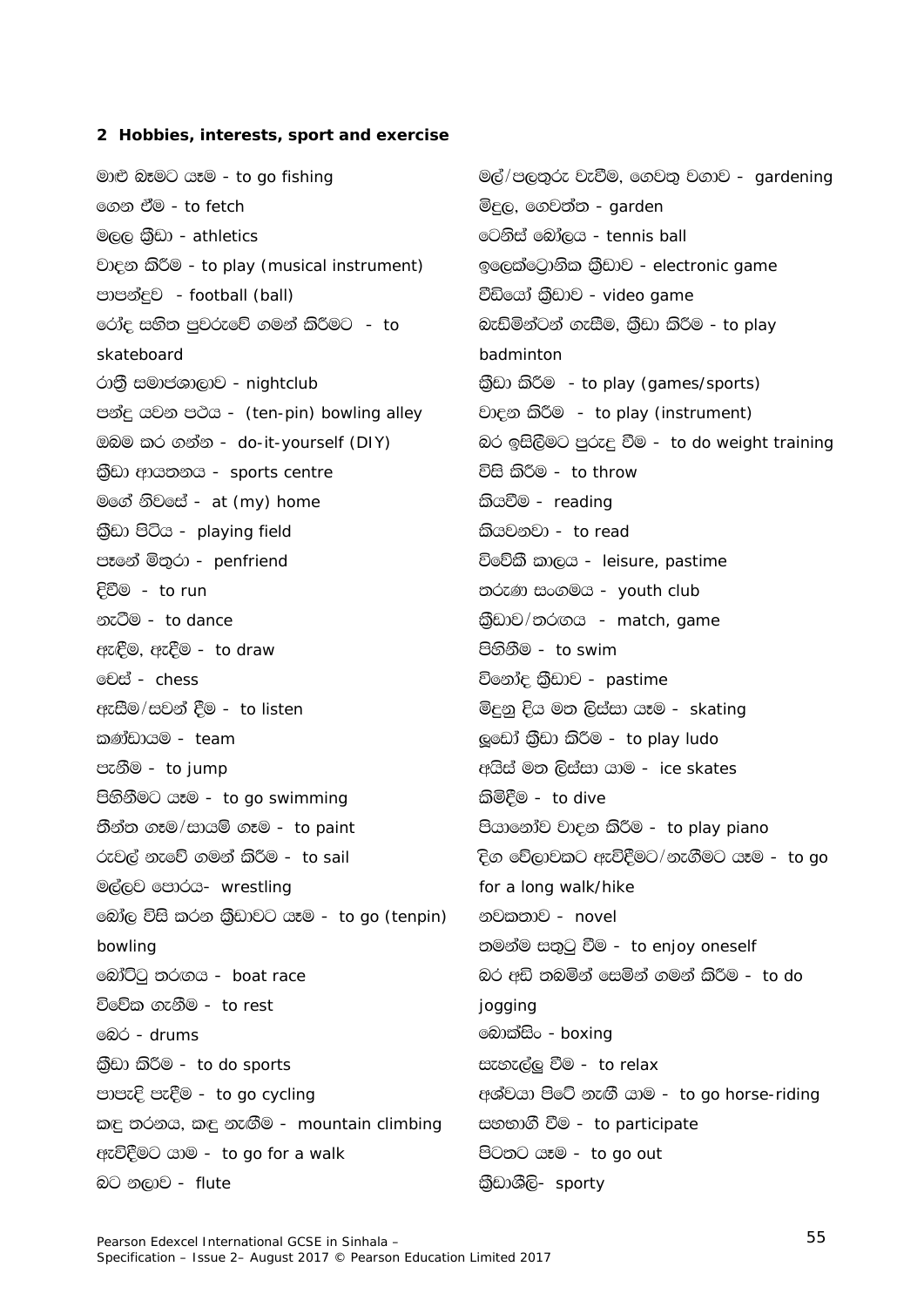| වයලිනය - <i>violin</i>                                                    | කීඩාංගනය - <i>stadium</i>    |
|---------------------------------------------------------------------------|------------------------------|
| පිම්නාස්ටික් - gymnastics                                                 | විනෝදාස්වාදී - entertainment |
| ලියාපදිංචි වීම/කිරීම, ඇතුළත් වීම - to register, ඕඩා පිටිය - sports ground |                              |
| to enter (for competition)                                                | <u>ටුම්පට් - trumpet</u>     |
| සර්පිනාව - <i>harmonium</i>                                               | පිත්ත - <i>racket</i>        |

#### 3 Shopping and money matters

මිල දී ගැනීම් - *purchases* ඉතිරි කිරීම - to save/to make මිල දී ගැනීම - *to buy* බැංකුව - *bank* විදේශ (මුදල්) හුවමාරු කාර්යාලය - foreign (අතුෂවශය දේ සඳහා) සාප්පු සවාරි යෑම - *(to go)* exchange office shopping (for essentials) ලිපිදුව<sup>ය</sup> හල - stationery/stationery shop යෑම - to go සුළු වියදම් සඳහා දෙන මුදල- pocket සතුට වෙනුවෙන් සාප්පු සවාරි යෑමට - shopping money for pleasure වසා තැබීම - *to close* රණ් භාණ්ඩ අලෙවි සැල - jewellery shop වැසීම - closing මිල අඩු - *cheap* මස් වෙළෙන්දා - butcher's වෙළඳ සංකීර්ණය - supermarket බේකුරිය - *haker's* කඩය - shop, store කුඩා කඩය - small shop මහා සුපිරි වෙළඳසැල - hypermarket විකුණුම්කරු/කඩකාරයා - seller/shopkeeper පොත්හල - *bookshop* කැටය - *till* තෑගි වෙළඳසැල - gift shop ගොඩිට් කාඩ් - credit card පොළ - market වෙළඳ සංකීර්ණය - shopping centre, shopping කාසි මුදල් නෝට්ටු, මාරු කාසි - *(small) change,* mall coins/currency තොප්පිය - hat හදනවා - make සපත්ත - *shoes* විවෘත කිරීම - opening (ගමන්) මචක්පත - (travellers) cheque නේරීම - *choice* මෙහෙත් හල - *chemist's shop* මිල අධික - *expensive* පසුම්බිය - wallet පාරිභෝගිකයා - customer, client සිල්ලර කඩය - small shop selling cigarettes etc. ස්වයං සේවා කඩ සාප්පුව - self-service shop පසුම්බිය - purse කොපමණද/කීයද- how much/how many ඇණවුම් කිරීම - to order නිෂ්පාදනය - product වෙළඳ හිමි/කඩකාරයා - shopkeeper මිල - price තරගය - competition අංශය - department පැණි රස කෑම කඩය - *sweet shop* ප්ලාස්ටික් මල්ල - plastic bag පාරිභෝගිකයා - consumer සේල් - *sale*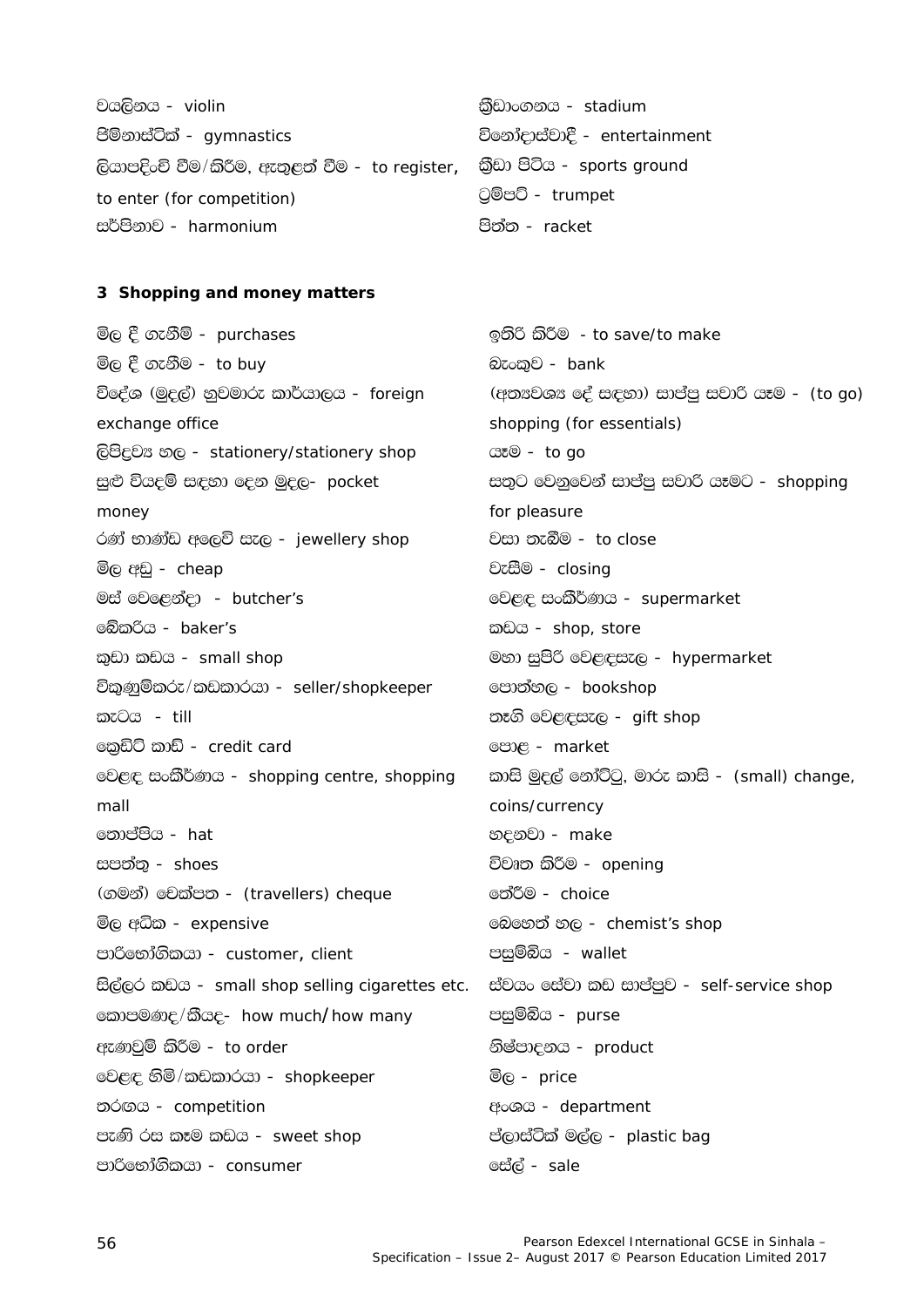මිල කිරීම - *to cost* ලෝම - *leather* ඇඟිල්ල - finger වසායාම - exercise බිල, අය කිරීම - bill, charge සපත්තු පුමාණය/පාවහන් පුමාණය - shoe size

විවෘත පොළ - open market පුමාණය - size විකිණීම - *to sell* ඇඳුම් - clothes ජමන්ලය - *(shop) window* 

#### 4 Accidents, injuries, common ailments and health issues

හොඳ වීම - to be better ඇදුම - asthma අසනීප/ලෙඩ - *ill, sick* උෂ්ණාත්වය තිබීම - to have a temperature බඩ රිදීම - to have stomach ache කන - *ear* උගුරේ අමාරුවක් තිබීම - to have a sore throat ඇස - eve අසනීප තත්ත්වයක් තිබීම - to feel sick මෙල්ල උලුක්කු වීම - to have a stiff neck කොන්ද අමාරුවක් පැවතීම - to have backache ෂපා කෑම - to bite තුවාල වීම - *injured* කට - mouth අත - *arm* හදවත - heart (මෙහෙත්) පෙත්ත - pill, tablet ශරීරය - body <sub>ε</sub> (traveler's) tooth පාචනය/අතීසාරය - diarrhoea නිදා ගැනීම - to sleep ලේ/රුධිරය - *blood* දම් බීම - to smoke දම් පානය කරන්නා - *smoker* ඇඳේ සිටීම - to stay in bed eණතිස - knee උගුර - throat උස යෑම - to get taller

දිව - tonque බර අඩු වීම - to lose weight අත - hand කුණේ කැක්කමක් ඇති වීම - to have earache අසනීපය - *illness* මවෙද¤වරයා, මෛද¤ුවරිය - doctor හිස රදයක් තිබීම - to have a headache මෙහෙත් - *medicine, drugs* ලේන්සුව - (paper) handkerchief නාසය - nose දුන් කැක්කම ඇති වීම - to have toothache (මෙහෙත්) තුණ්ඩුව - prescription පාදය - foot ඉන - waist අනින්න - to sting (eg bee) එන්න**ා** - injection හදවත - chest ගැනීම - to take හමුව - (doctor's) appointment නස්ම ගැනීම - to breathe eසෟබූස සම්පන්න - healthy ගිලන් රථ සේවය - ambulance service ලසෟබුස - health විවේක ගැනීම - *to rest* පැණි - *syrup* පෙළීම - to suffer පැලැස්තර - sticking plaster දම්කොළ - tobacco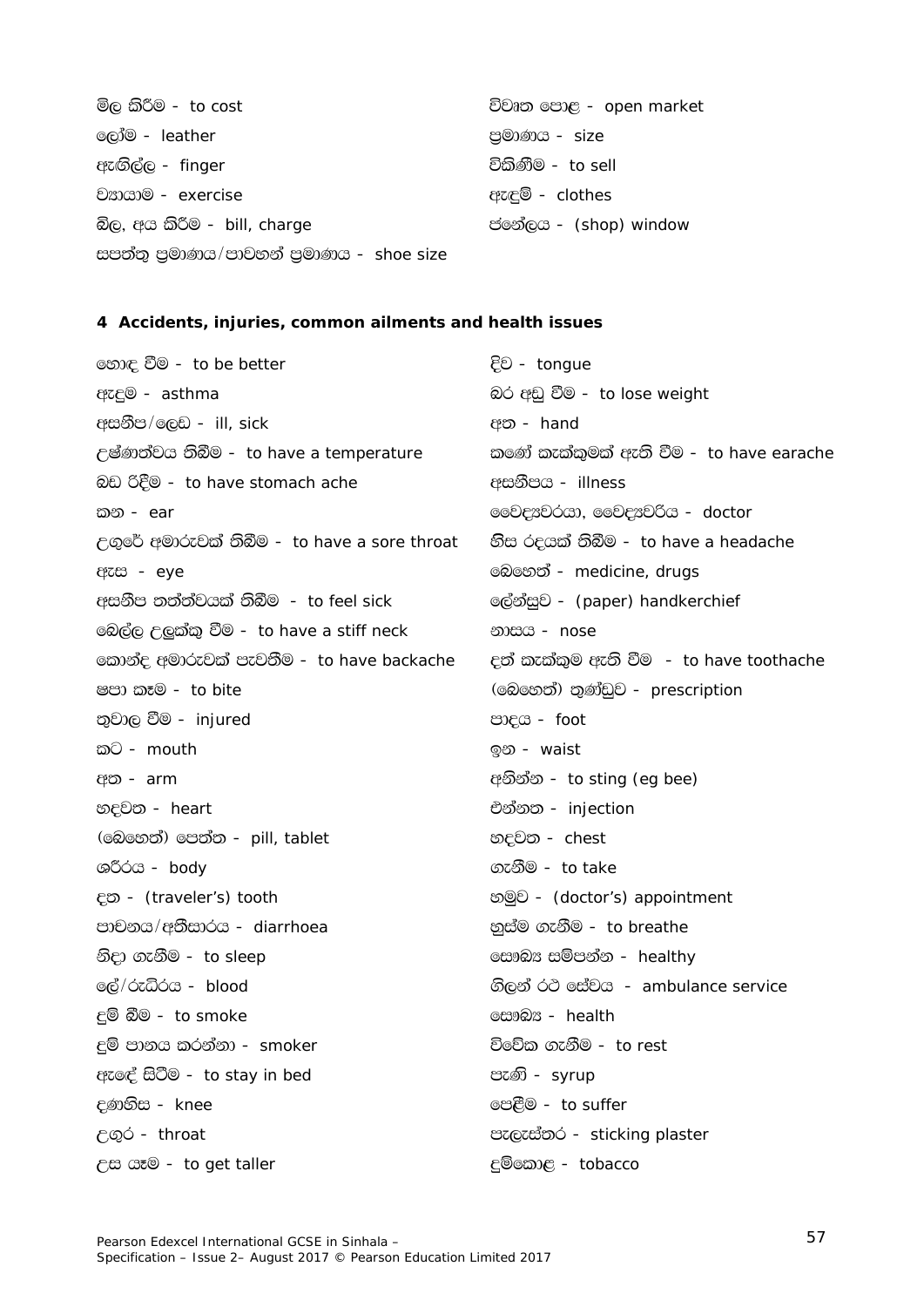දරුණු - serious ලිණි - flu, influenza බැ වැඩි වීම - to put on weight ගැහීම, වැදීම - to hit, to knock රෝහල - hospital හෙදිය - nurse සෙම්පුතිශසාව ඇති වීම - to have a cold සුවපත්ව සිටීම - to be in (good) shape, to be (very) well

හිස - head වැටීමට - to fall ලෙඩ වීම - to become ill, to fall sick කැස්ස - to cough බඩ - stomach වමනය - vomit පය - *leg* 

# 5 Food and drink

| රට කොට්ටං - <i>apricot</i>                | යුෂ - <i>juice</i>                             |
|-------------------------------------------|------------------------------------------------|
| බැටළුවා - lamb                            | කිරි - <i>milk</i>                             |
| අන්නාසි - <i>pineapple</i>                | භාවා - rabbit                                  |
| ඇඹ - <i>mango</i>                         | එළවළු - vegetable                              |
| කෙසෙල් - <i>banana</i>                    | මිදි - $grapes$                                |
| ඔම්ලට් - omelette                         | හතු - mushroom                                 |
| බටර් - butter                             | කෑම - to eat                                   |
| (පිසින ලද) කෑම <i>- food (cooked)</i>     | අච්චාරු - <i>pickle</i>                        |
| පළතුරු යුෂ - fruit juice                  | රානුි ආහාර - dinner                            |
| මස් පෙත්ත - <i>steak (beef)</i>           | ষ্টেক্স - <i>onion</i>                         |
| හරක්/ගව මස් - <i>beef</i>                 | අඩ - mustard                                   |
| බීම - to drink                            | එළු මස් - <i>mutton</i>                        |
| බීම, පානය <i>- drink</i>                  | කෑම - <i>food</i>                              |
| ටින් එක <i>- tin</i>                      | බිත්තර - <i>egg</i>                            |
| නැවුම් - <i>fresh</i>                     |                                                |
|                                           | සුදු මෑණු - garlic                             |
| ඔබේ ආහාරයෙන් සතුටු වන්න - enjoy your meal | දෙහි යොදා සාදා ගන්නා ලද පානය - <i>lemonade</i> |
| මස් වෙළඳසැල - <i>butcher's shop</i>       | පැණි රස - <i>sweet</i>                         |
| පාන් කඩය - <i>bread shop</i>              | පාන් - <i>bread</i>                            |
| කෝපි - <i>coffee</i>                      | කර කළ පාන් - <i>toast</i>                      |
| සුදු කෝපි – white coffee                  | රස - flavour                                   |
| පාන් - <i>bread</i>                       | පරාටා - paratha                                |
| කළු කෝපි - black coffee                   | මස් කරිය - <i>meat curry</i>                   |
| තාරාවා - duck                             | පැස්ටා - pasta                                 |
| බීම පැකට්ටුව - carton of drink            | මේස්ටු - (sweet) pastry/cake                   |
| කැරට් - <i>carrot</i>                     | කේක් කඩය - cake shop                           |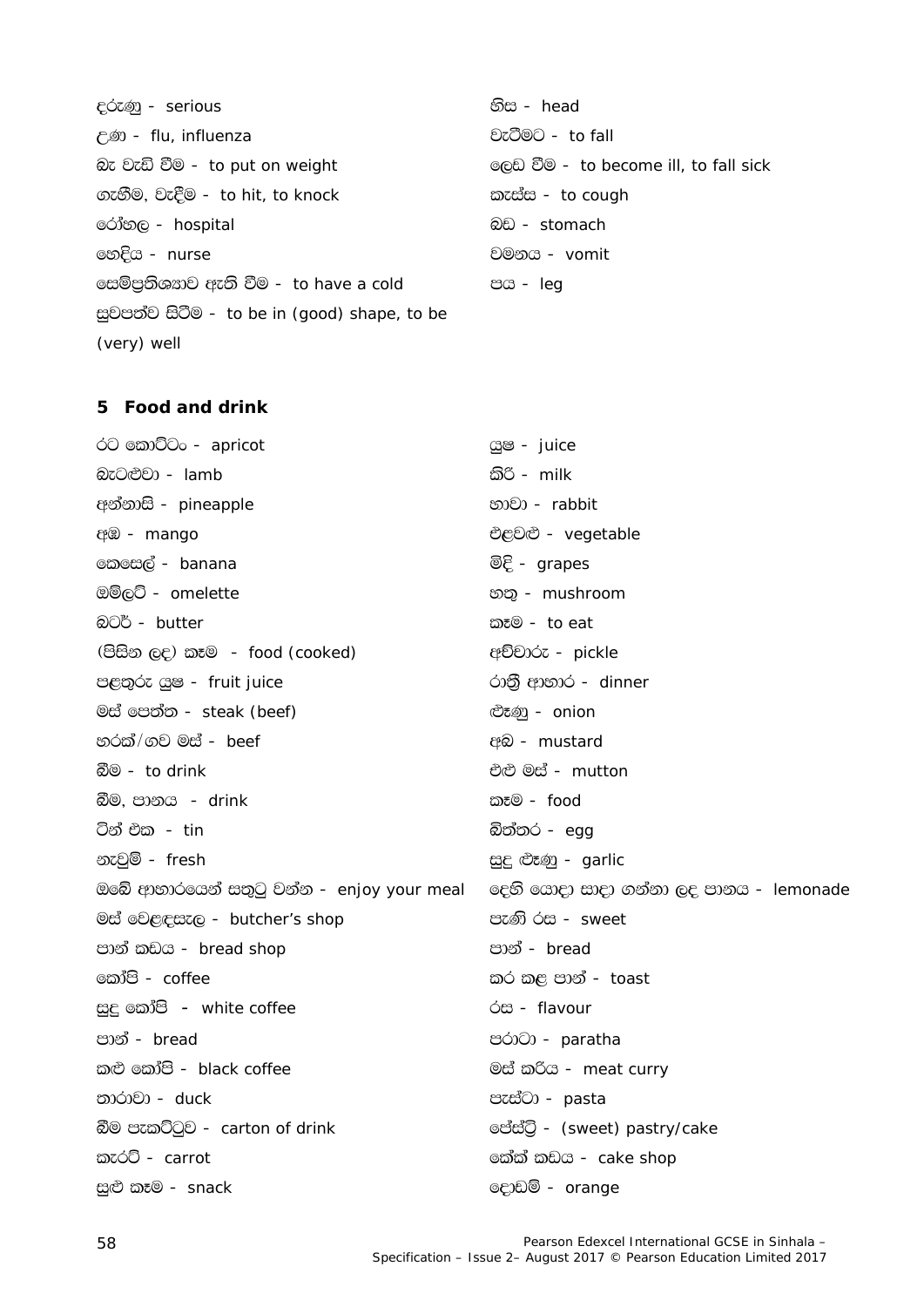ධාන<sub>ී</sub>මය ආහාර - (breakfast) cereals මේරී - cherries බ්ලැක්බෙරි - blackberry ජේර - *auava* ගෝවා - cabbage මුල්ගෝවා - cauliflower ලෙමුන් - *lemon* කොකාකෝලා - *coke* කැකිරි/පිපිකද්කදා - cucumber රස කැවිලි - *sweets* රස කැවිලි හල/කඩය - sweet shop ජෑම් - *iam* කැබලි කරනවා/කට්ලිස් - chop, cutlet කීම් - *cream* සුදු කෝපි - white coffee පෑන් කේක් - pancake ඉස්සා, පොකුරු ඉස්සා - prawn, king prawn පිලව් බත් - pilaw rice කෙබාබ් - *kebab* වීස් පාන් - cheese sandwich පොඩි කළ අල - mash potato අමු එළවළු - raw vegetables දහවල්/දිවා ආහාරය - *lunch* රසුවත් - *delicious* චීස් - *cheese* ගතල් - *oil* පානීය ජලය - drinking water ආරම්භක ආහාර - starter පිටි - flour චපාති පිටි - chapatti flour කුළුබඩු - spices නැවුම් - fresh බදින ලද අල - (potato) chips සවස් කාලයට කන කෙටි කෑම - afternoon snack මහුදු ආහාර - seafood වියළි මාළු - *dried fish* කේක් - *cake* 

උදේ ආහාරය - breakfast (පාන්) ගෙඩිය - *loaf (of bread)* ගින් පීස් - *(green) peas* කර කර ගාන/බැදපු අල කැබලි - crisps පුධාන ආහාර වේල - main meal මාළු - fish ගම්මිරිස් - pepper ඇපල් - *apple* අර්තාපල් (අල) - *potato* හරක් මස් - *beef* සබන්- *soup* කකළු මස් - chicken ආහාර ගැනීම - to have a meal තන්දුරි - tandoori වියලි මිදි - raisin රා<u>බ</u> - radish කුරිය/වසාංජනය - curry වට්ටෝරුව - recipe විනාකිරි - *vinegar* ආහාර වේල - *meal* යෝගට් - yog(h)urt බත් - rice (cooked) පුළුස්සන ලද - roasted සලාද - (green) salad නේ - *tea* පිසින ලද මස් - cooked meat නොපිසින ලද මස් - uncooked meat ඉතා රසවත් - tasty, full of flavour මුණු - salt සමණික බීම - *fizzy drink* ්ටි කෑම - supper බදින ලද මාළු - fried fish සීනි - *sugar* බටර් සහිත පාන් - (slice of) bread with butter වියළි ආහාර - dry food කෙළවල්ලා - tuna තක්කාලි - tomato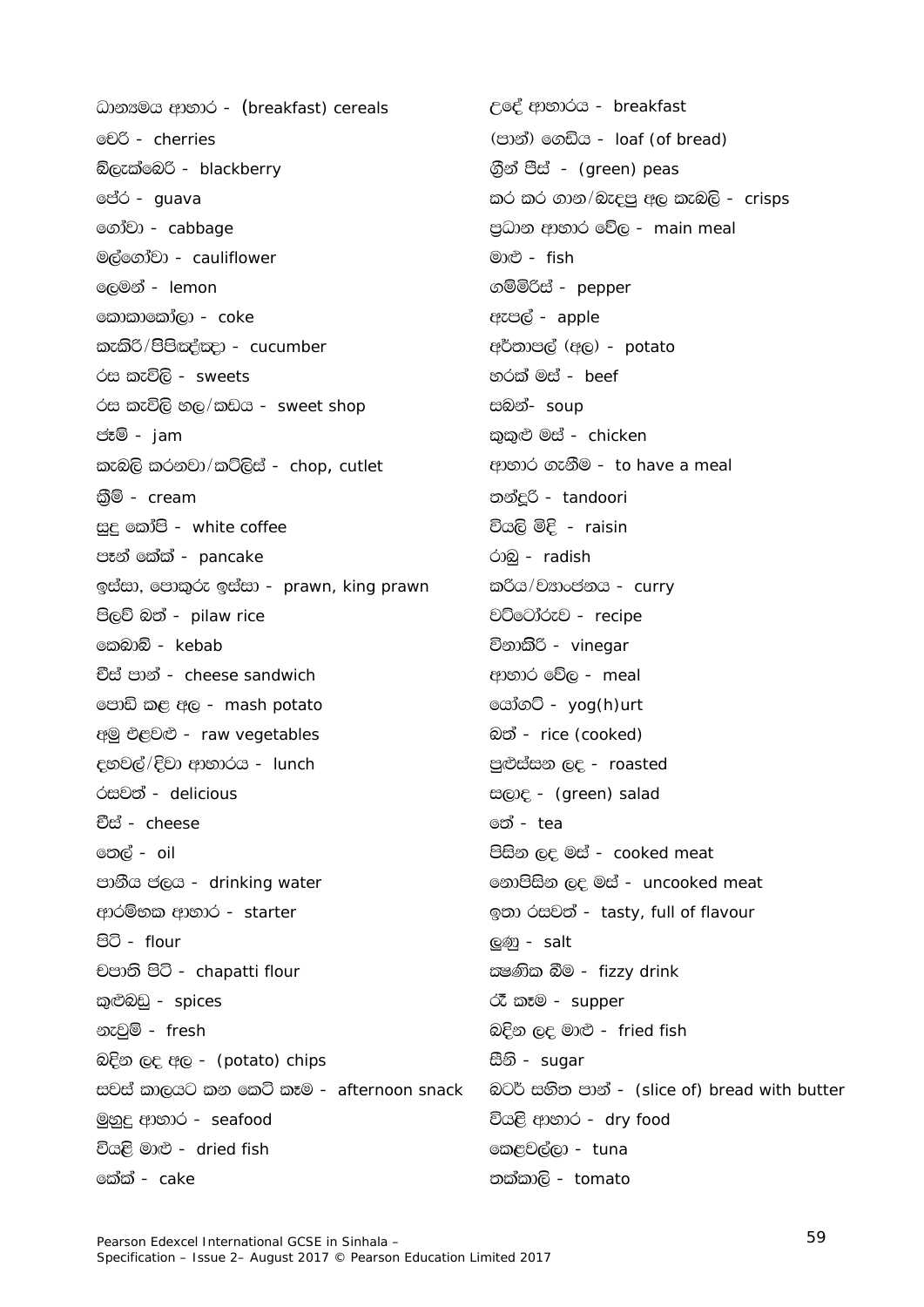සමෝසා - samosa අයිස් කීම් - ice cream රස බැලීම - to taste óco - taste ස්ටෝඩෙරි - strawberry දවසේ විශේෂ කෑම - special, dish of the day හෙල් සහ විනාකිරි තැවරුම - oil and vinegar dressing

පොත්ත - slice වනු මස් - veal නිර්මාංශ - vegetarian මස් - *meat* හොළ (ළා) බෝංචි - green beans (උණුසුම්) වොක්ලට් පානය - (hot) chocolate අතුරුපස - dessert, pudding, sweet course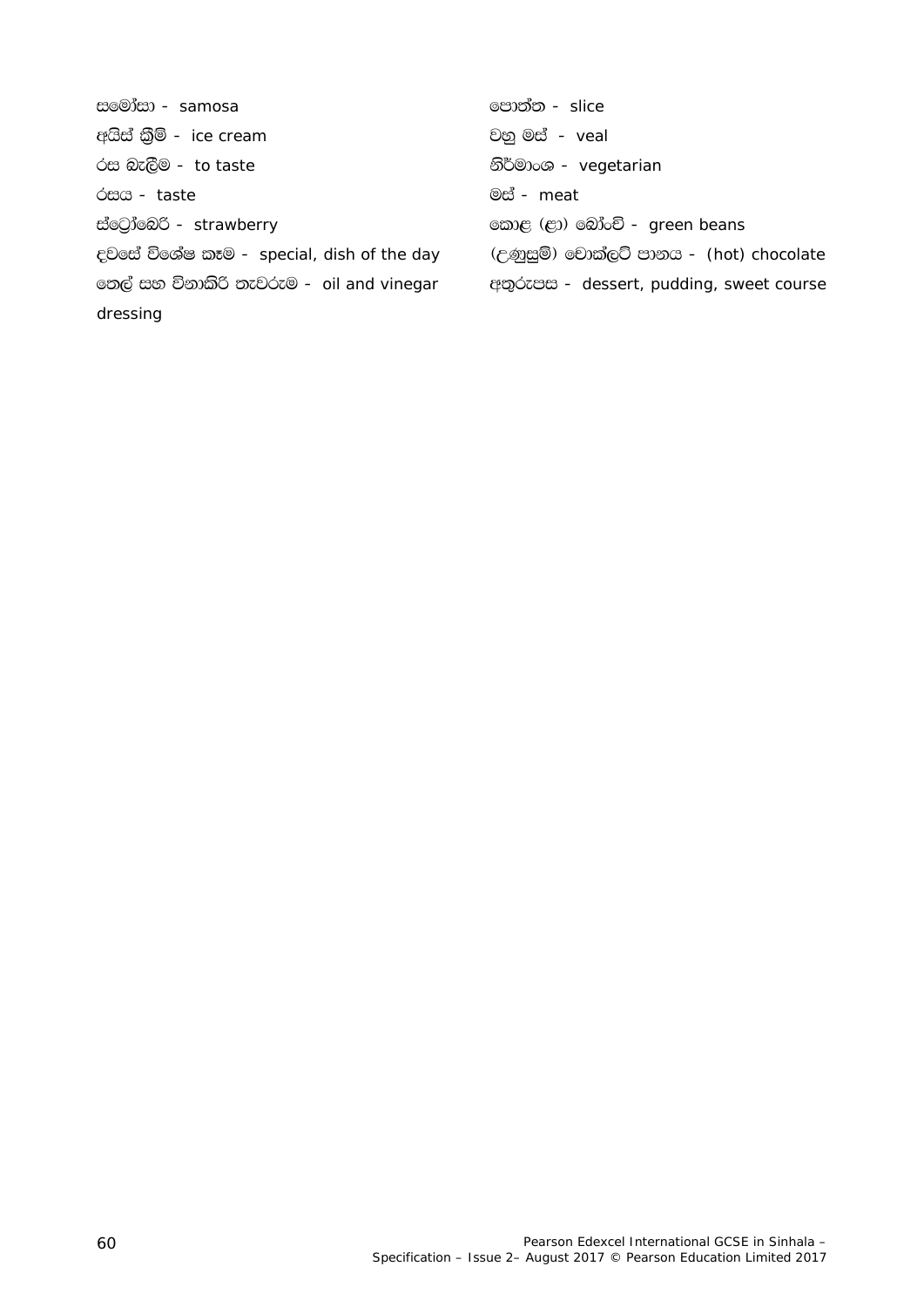### **Non-topic-specific vocabulary**

#### **Abbreviations/acronyms**

ආයුබෝවන්, හලෝ - *hello* එක්සත් ජාතීන් - *UN (United Nations)* wjika jif¾ úNd.h - *leaving exam* mdi, - *school* uy;añh - *Mrs* nx.,dfoaYh - *BD: Bangladesh* uy;d - *Mr* iqN ikaOHdjla - *good evening* fyg Tnj yuqfjñ\$uq - *see you tomorrow* iud fjkak - *I'm sorry* පසුව හමුවෙමු - *see you later* in it is a message of *Congratulations*  $\omega$ කාරුණිකව, ආදරයෙන් - *kind regards* ස්තුතියි - *thank you* සුභ ගමන් - *goodbye* කරුණාකර - *please* <u>උදවු කරන්න - *help!* is a second read to the mode manufacture in the second relation of the second relation of the second relation of  $\mathbb{R}^n$ </u> rdcH fkdjk wdh;k - *NGO Non Government Organizations*

නැවත ඉක්මනින් හමුවෙමු - *see you soon* ඒ ගැන සඳහන් කරන්න එපා - *Don't mention it* යහපත් දිනයක් ගත කරන්න *- have a nice day ...* ඔබව මුණ ගැසීම සතුටක් - *Pleased to meet you!* 

#### **Prepositions**

t<suyka - *outside* ta .ek - *about*  miqj - *after* olajd - *until/up to* bÈßmfiys - *in the foreground* b;d ÿßka - *far from* fmr - *before* w;ßka - *through*  isg - *from, by, of* w;r;=r - *during/for* <u>විරුද්ධව - *against* සඳහා – for</u> úreoaO - *opposite* <`.g - *near to* msgqmi - *behind* yer - *without*  isg - *since/from* yer - *except for* msgqmi - *behind* wkqj - *according to* we;=f<a - *in* u;\$Wv - *on (a subject)*

foig - *to, towards* yÈisfhaj;a - *in case of* <u>ඒ නිසා - *because of* by the by-cause of and the set of and the top of/upstairs</u> msgqmfiys - *in the background* w;r - *between (two objects)* සමග - *with*  $\infty$  *vith*  $\infty$  *between (several objects)* <u>ඉදිරිපස - *in front of* wicker with the second term and a credit and a second in the second of  $\theta$ </u>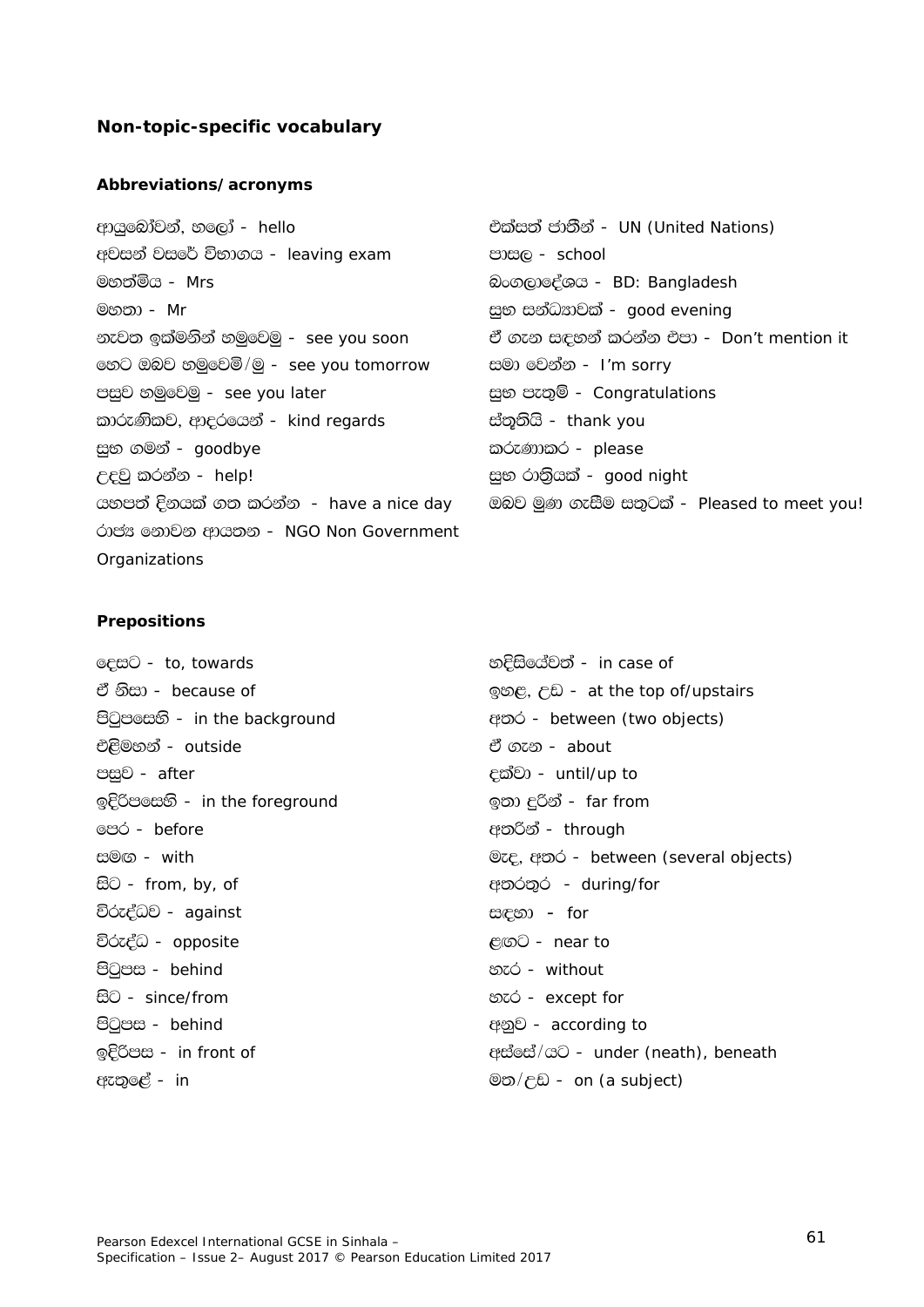# Adjectives

වර්තමාන දිනය - present day දරුණු/ භයානක - dreadful, awful පැරණි - old/former අනෙක් - other මෝඩ - *stupid/silly* කඩවසම්, ලස්සන - handsome, beautiful, fine සුන්දර/හොඳ - good හොඳ - *good* කෙටි - short, brief සෝෂාකාරී - noisy කැඩුණු - broken මනහර, විසිතුරු - charming විශිෂ්ට - great, terrific, nice සුවපහසු - comfortable සතුටු - happy කොට - short භයානක - dangerous හොඳ මුහුණුවරක් - in a good mood සිටගෙන - standing පිළිකුල් සහගත - disgusting අවසාන - *last* ccඩි කණගාටුව - very sorry ඉතා වටිනා - very valuable දරුණු - hard, harsh ඛ්යාශීලී/වේගවත් - dynamic කාර්යකමම - effective තරහ - angry එළිමහගේ - in the open air හෙම්බත් ව/වෙහෙසට පත් - exhausted දුර්වල - weak මහන්සි සහගත - tiring මහන<del>්ඩ</del>් - tired මඩාරු - false, not true පියතම - favorite අගල් දැමු - *locked* බැරැිරුම්/භයානක - formidable ශක්තිමත් - *strong* මහත - *fat* 

සැහැල්ල - light (weight) බර - heavy විශිෂ්ට, උත්තම - magnificent භාස<sub>3</sub>මය – funny නරක - *bad* වඩා හොඳ - better අපූරු, ආශ්චර්යමත් - marvellous සමාන, එකම - *same* කැත/අසුන්දර - ugly/not pleasant පරිණත/ඉදුණු - mature/ripe අවශ<sup>x</sup> - necessary අළුත්/නව - *new* විවිධ - *numerous* නව - *new* සමාන - similar විශිෂ්ට - *perfect* නරක - worse පිරුණ - full හදිසියේ - in a hurry <u> ඊළඟ, මීළඟ - next</u>  $CO - near$ තමාගේ/අයිතිය - own පිරිසිද - clean ස්තුතිවන්ත - grateful සะฟิร - real, true, genuine අපිරිසිදු - dirty ලුණු රසැති - savoury/salty තෘප්තිමත් - satisfied තරුණ - voung වැදගත්, බරපතළ - serious තනිව - *alone* නිශ්ශබ්දව - silent සහතිකෙන්ම, තහවුරෙන්ම - sure පුමාදු වී - *late* වේලාවට - punctual සාමකාමී - peaceful නියම - typical පුගෝජනවත් - useful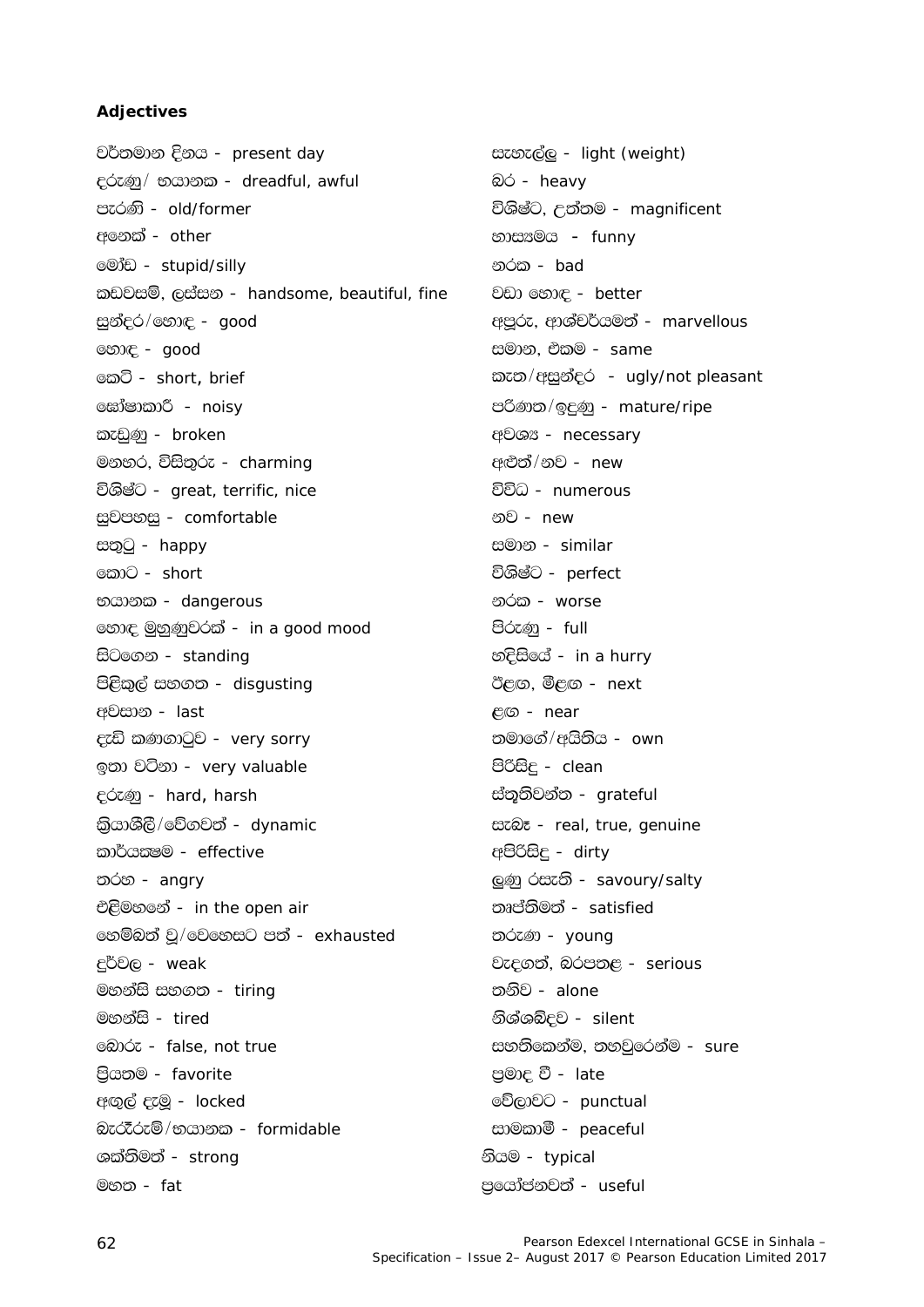| උස - <i>high</i>                   |
|------------------------------------|
| විශ්වාස කළ නොහැකි -  unbelievable  |
| උද්වේගකාරී - terrific, sensational |

### Verbs

පිළිගැනීම, අනුමත කිරීම - to accept පිළිගැනීම - to welcome එක්ව යෑම - to accompany මිල දී ගැනීම - *to buy* උපකාර/උදවු කිරීම - to help ආදරය කිරීම - to love යෑම - to go දැල්වීම, පත්තු කිරීම - to light, to switch on දියුණු වීම/කිරීම - to improve ඇමතුමක් දීම/ඇමතීම - to ring up, to call ඉගෙනීම - to learn නැවතීම - to stop පැමිණීම - to arrive බලා/රැදී සිටීම - to wait/expect පොළොවට පතිත වීම - to land ඇත්බීම - *to catch* ගැනීම - *to have* අවශ<sup>ය</sup> වීම - to need උවමනා වීම - to want to (යමක් කිරීමට) අදහස් කිරීම - to intend to සිද්ධ වීම - to take place බීම - to drink බම්මනවා - to sulk දහනය/පත්තු වීම - to burn හැංගීම - *to hide* මෙනස් කිරීම - to change, to alter ගායනා කිරීම - *to sing* ලසවීම - *to look for* තෝරා ගැනීම - *to choose* තිගැස්සීම - to shock ඉටු කිරීම - to click ඇණුවුම් කිරීම - to order

වලංගු - valid සුනු - *true* 

ඉහළට යෑම - to go up පෙන්වීම - *to show* මිය යෑම - *to die* පිහිනීම - to swim ඉපදීම - to be born පිරිසිදු කිරීම - to clean අමතක කිරීම - to forget විවෘත කිරීම - to open අවසර ගැනීම - to excuse කතා කිරීම - to speak, to talk පිටුත් වීම - *to leave* (කාලය) ගෙවීම, ගත කිරීම – *to spend* ගෙවීම - *to pay* සිනීම - *to think* පරාජය වීම - *to lose* අවසර දීම - to allow සපා කෑම - to bite සතුටු කිරීම - to please ඇඬීම, කෑ ගැසීම - to cry වර්ෂාව පතිත වීම - to rain කිමිදීම - *to dive* තැබීම - to put, to place පුග්නයක් ඇසීම - to ask a question තල්ලු කිරීම - *to push* කිරීමට හැකි - to be able to පුහුණු වීම - to practice කෑම/ආහාර ගැනීම - to take/to eat තෙරපීම - *to press* සූදානම් වීම - to prepare for තනියෙන් - *alone* නිහඬ - silent (දුම්රිය) මඟ හැරීම - to miss (train, etc.)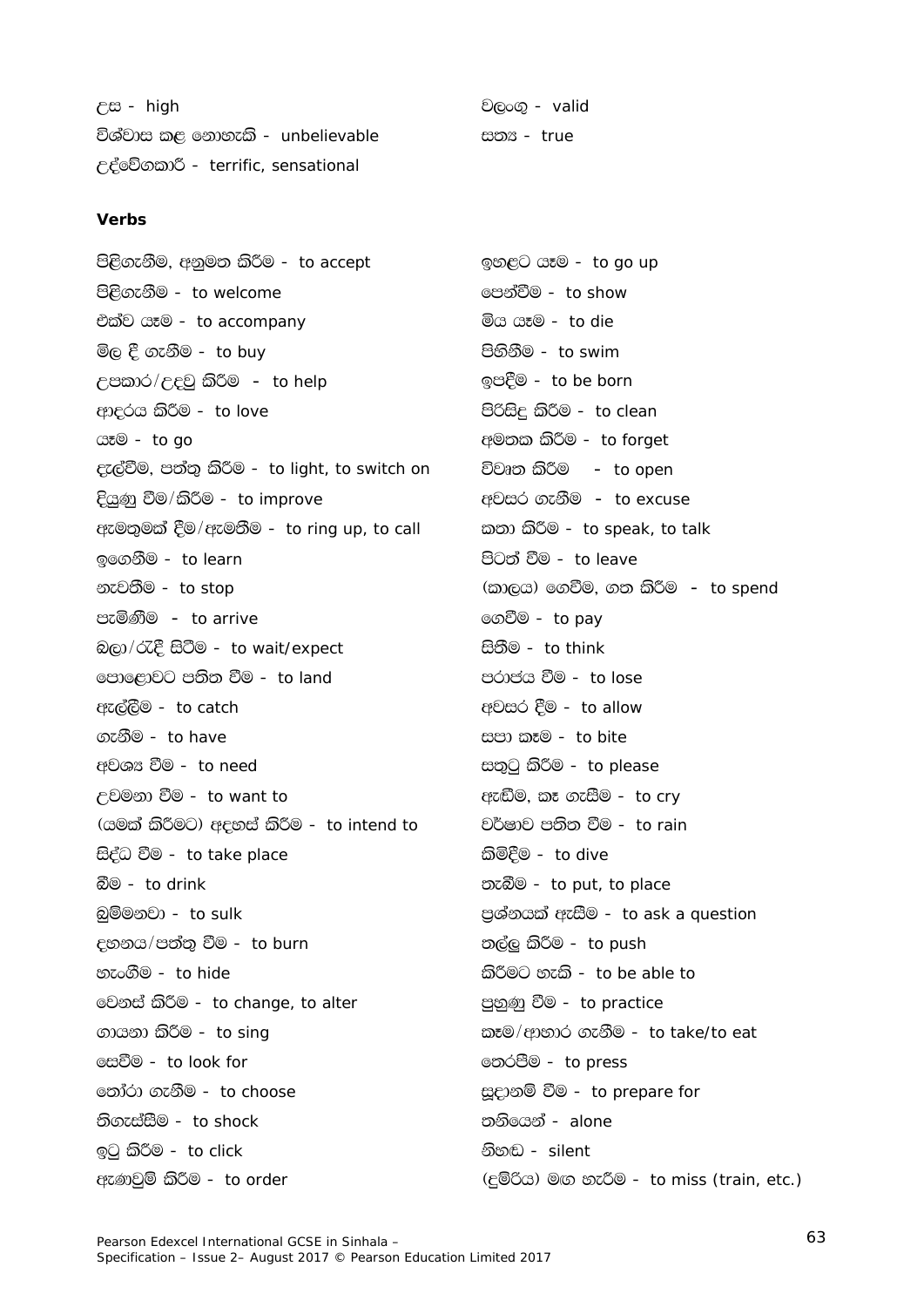ඇරඹීම - to begin/start ඉත්රුම් ගැනීම - to understand ගණන් කිරීම - to count/reckon (පෝරමයක්) පිරවීම - to fill in (a form, etc.) මගන යෑම/ ගැනීම- to drive/to take දැනගැනීම - to know (a person) අවවාද/උපදෙස් දීම - to advise නොකඩවා කර ගෙන යෑම - to continue පිටපත් කිරීම - to copy කැපීම - *to cut* මිල කිරීම/ පාඩු වීම - *to cost* දිවීම - *to run* විශ්වාස කිරීම - to believe/think නැටීම, නර්තන කිරීම - *to dance* තීරණ කිරීම - to decide ගුවන් ගත වීම - to take off (aeroplane) විස්තර කිරීම - to describe දහවල් ආහාර ගැනීම - to have lunch ඇසීම/ඉල්ලීම - to ask for පහඳට යෑම - to get down/get off අවශ<sup>x</sup> වීම - to want, to desire ඇඳීම, ඇදීම - to draw මෙවර කිරීම - to hate/detest විනාශ කිරීම - to destroy කීම, පැවසීම - to say තර්ක කිරීම - to argue දීම - to give ඉස්සර කිරීම - to overtake නිදා ගැනීම - *to sleep* හැසිරීම - to behave අවසාන කිරීම - to last නුවමාරු කිරීම - to exchange සාර්ථක වීම - to succeed/to be successful/to pass (exam) බදා ගැනීම - *to hug* ලිවීම - to write මැකීම - to erase ඉල්ලා ගැනීම - *to borrow* 

තහවුරු කිරීම - *sure* පුමාදු වීම - *late* පරීකමා කිරීම - to check පිහිණුම් සඳහා යෑම - to go swimming ලැබීම - to receive බැලීම - to watch (television etc.) දක් වීම - to regret, to be sorry ස්තුතිය කිරීම - to thank හමු වීම - *to meet* **az**<sup>©</sup> - to go in/ go home පිළිසකර කිරීම - to repair නැවත කිරීම - to repeat පිළිතුරු දීම - to reply මෙන් කර ගැනීම - to book (hotel, etc.) නුස්ම ගැනීම - to breathe සිටීම, නැවතී සිටීම - to stay සාරාංශ කිරීම - to summarise පිටුපස හැරීම - to turn round වමනය කිරීම, දැමීම - to vomit නැවුනු පැමිණීම - to return සිනාසීම - to laugh විනෝද වීම - to have fun නැවතීම - *to stop* වාඩි වීම - to sit down පැනීම - to jump උපස්ථ කිරීම - to back up දැන ගැනීම - to know මේරීම - to escape ඉක්මන් කිරීම - *to hurry up* කම්මැලි වීම - to be bored, to become bored උනන්දු වීම - to be interested in ඇහුම්කන් දීම - *to listen to* හිශ්ශබ්ද වීම - to be quiet, to stop making a noise ඇතුළු වීම - to log in/on ඉර අව්ව තැපීම - to tan, to sunbathe මාරු වීම - to cross පාලන කිරීම - to manage, to cope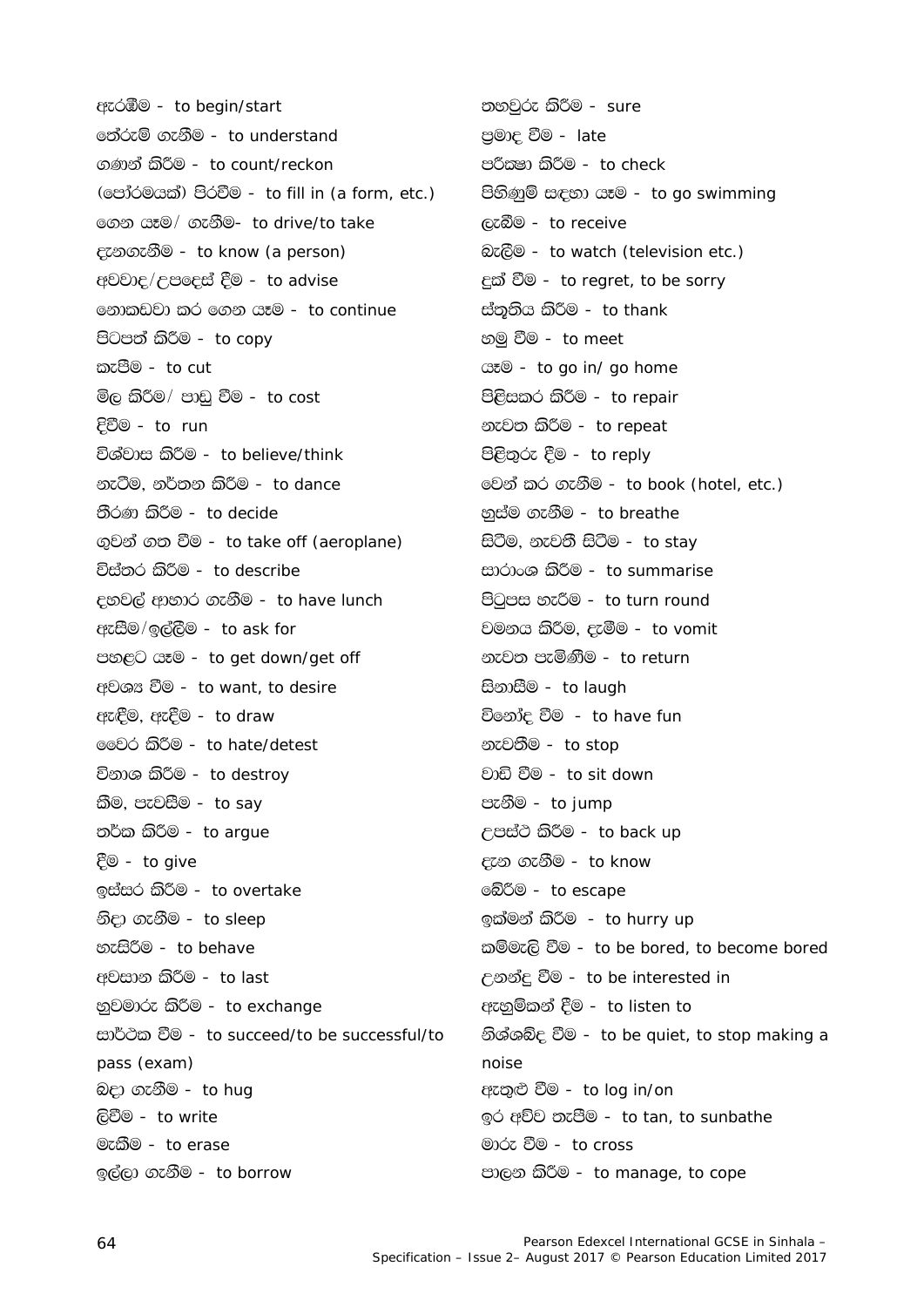පටිගත කිරීම - to record ඇසීම - to hear ඇතුළු වීම - to enter, to go in යැවීම - to send බලාපොරොත්තු වීම, විශ්වාස කිරීම - to hope මහත් වීම/බර වැඩි වීම - to put on weight සිටීම/වීම - *to be* පාඩම් කිරීම, ඉගෙනීම - to study මග හැරීම/වැළැක්වීම - to avoid විස්තර කිරීම - to explain සෑදීම - to make/do අවශ<sup>x</sup> වීම - to be necessary වැසීම - to close/shut සැමරීම - to celebrate අවසන් කිරීම - to finish උත්සාහ ගැනීම - to try සමුගැනීම - to leave වැඩ කිරීම/කියා කිරීම - to work, to function දම් පානය කිරීම - to smoke ජයගුහන කිරීම/දිනා ගැනීම - to win/earn තබා ගැනීම - to keep ගාල් කිරීම/නැවත්වීම (වාහන) - to park වැඩීම - to grow up නැගීම - to climb කීම/බැනීම - to tell off, to scold පීවත් වීම - *to live* අනුකරණය කිරීම - to imitate මුදුණු කිරීම - to print ආරාධනා කිරීම - to invite විසි කිරීම/ඉවත දැමීම - to throw කීඩා කිරීම - to play බලා ගැනීම - to look after/to take an interest  $in$ කියවීම - to read කුලියට දීම/ගැනීම - to rent/hire කෑම - to eat නාන්සි වීම - to lie (down) යෝග<sup>න</sup>/සුදසු වීම - *to deserve* දැමීම - to put හමු වීම - to visit

ඉක්මන් කිරීම - *to hurry* සැහැල්ල වීම - to relax කෝප වීම - to get angry නැගිටීම - *to get up* සිදුවීම - to happen මුතු තබා ගැනීම - to remember, to recall රැවුල කැපීම - to shave විවේක ගැනීම - to rest හමුවීම - to meet up අවදි වීම - to wake up දැනීම, හැඟීම - to feel භාවිත කිරීම - *to use* සුවඳ වීම/බැලීම - to smell පිහිටුවීම - to be (situated) මතු වීම - to appear බාගැනීම - to download/upload වැඩ කිරීම - to work වැටීම/අතහැරීම - to drop සීනුව නාද කිරීම - to ring එළියට යෑම - to go out දක් විඳීම - to suffer සිනාසීම - to smile අනුගමනය කිරීම - to follow මැකීම - to delete යතුරු ලියනය කිරීම - to type අල්ලා සිටීම- *to hold* ඇදීම - to pull වැටීම - to fall ඇල්ලීම - to touch හැරීම - to turn කැසීම - *to cough* සොයා ගැනීම - *to find* මැරීම/ඝාතන කිරීම - to kill භාවිත කිරීම - *to use* විකිණීම - *to sell* පැමිණීම - *to come* වක් කිරීම - *to pour* හිස් කිරීම - to empty බර අඩු වීම/සැහැල්ලු වීම - to lose weight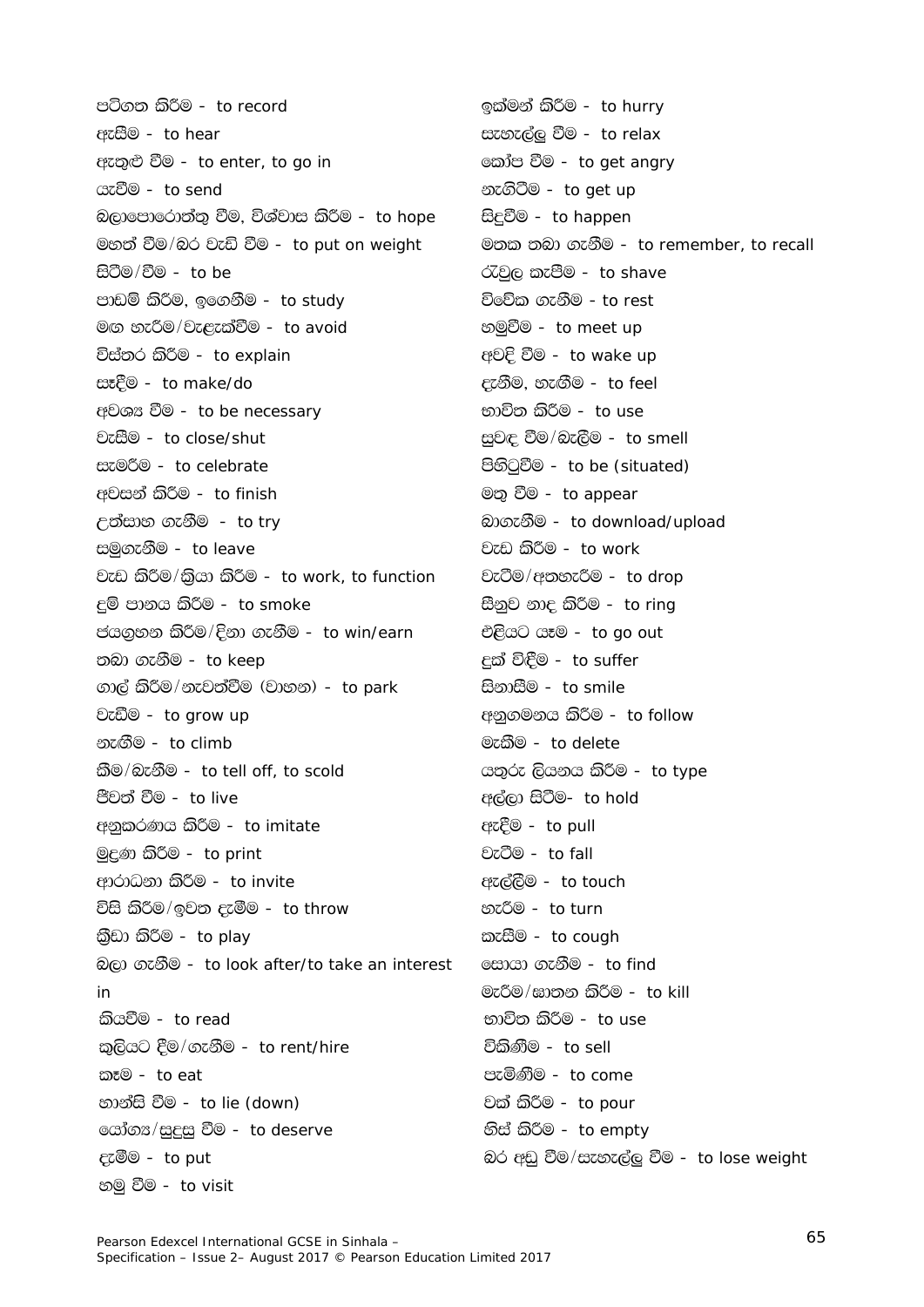බුවුස් කිරීම (අන්තර්ජාලයේ සැරි සැරීම) - to browse (web)

### Colours

æe - white නිල් - *blue* කළු - black නැඹිලි - orange දුඹුරු - *brown* රෝස - pink  $\mathfrak{S}$  - light තද - dark  $\circledcirc$  - red අළු - grey කොළ - green කහ - yellow දම් - violet/purple

### **Adverbs**

වර්තමානයේ - currently අතීතයේ - in the past කෙසේ වෙතත් - however දැනටමත් - already එළිමහන - outside තවම - still (continuation)/again එක්ව - together මෙහි - *here* එහි - (over) there මොහෝ කලකට - (for) a long time සාමාන<sup> -</sup> better සැමතැනම - everywhere විශේෂයෙන් - especially විගසම - *soon* 

ඇතැම් විට - perhaps තවත් - *more* අනෙක් අතට - rather එහෙත් - (and) yet ආසන්නතම - nearly සමහර විට - sometimes සැමවිටම - always/still (continuation) වහාම - immediately බොහෝ - *very* එසේම, ත්, ද - too ළගදීම - recently නිරතුරුව - often සැමට පෙර/මුලින් - above all නරකම - badlv

# Ouantities

| පුමාණවත් - <i>enough</i>       | කැබැල්ලක්/කොටසක් - a pieces of               |
|--------------------------------|----------------------------------------------|
| සියය, සීය - one hundred        | පාර්සලයක්, පැකෙට්ටුවක් - a packet, parcel of |
| සියයක් පමණ - about one hundred | සුළු පුමාණයක් - <i>a little</i>              |
| කළයක් - a pot of               | පෙත්තක් - <i>a slice of</i>                  |
| කිනිපයක් - <i>several</i>      | තුන් කාලක් - <i>a third of</i>               |
| කැලක් - one quarter of         | ටින් එකක් - <i>a tin of</i>                  |
| භාගයක් - <i>half</i>           | මෝතලයක් - a bottle of                        |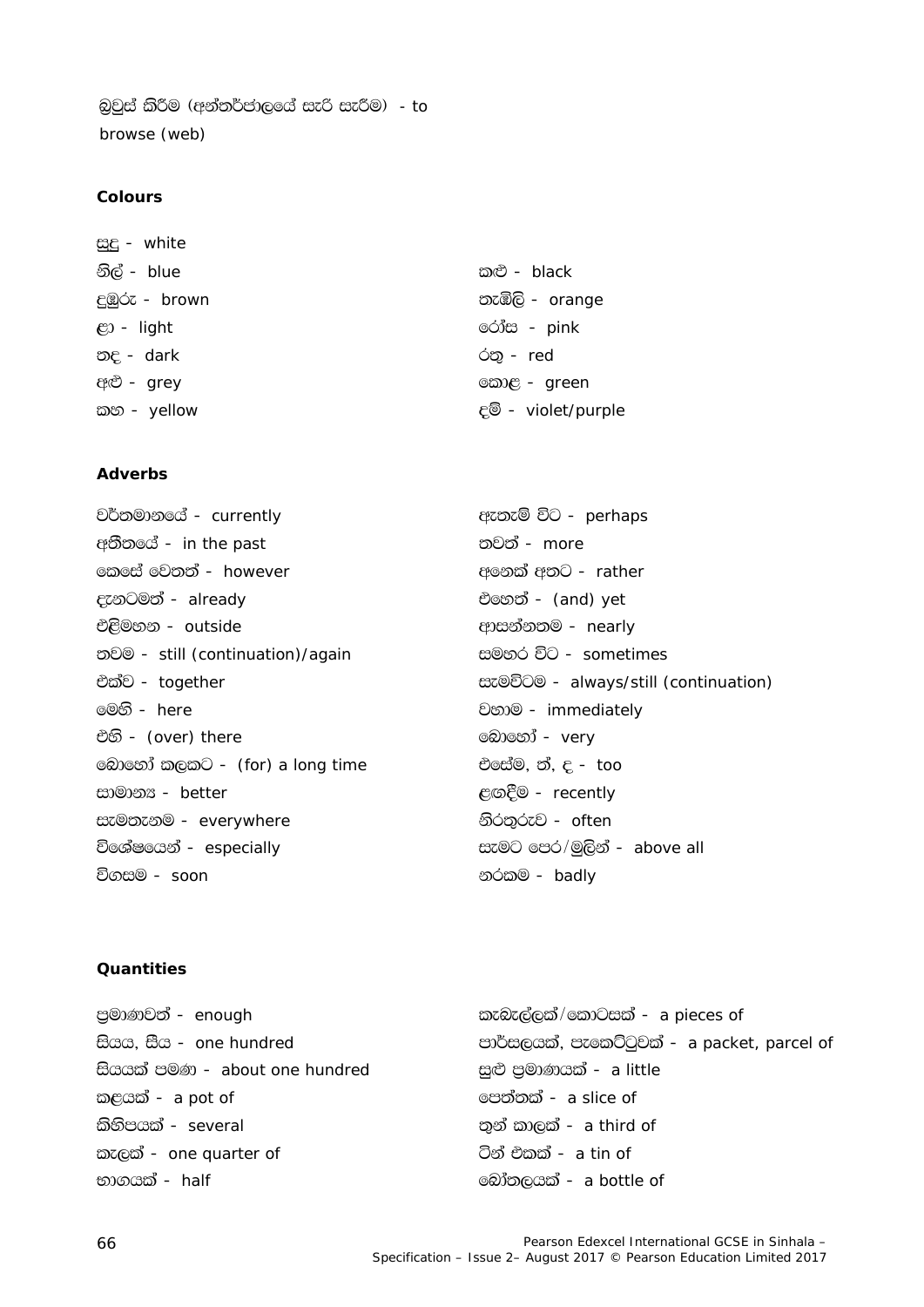| දහසක් - one thousand         | දහයක් පමණ - about ten of                |
|------------------------------|-----------------------------------------|
| දහසක් පමණ - about a thousand | <del>දසි</del> මක් - <i>a dozen of</i>  |
| ටිකක් - <i>some</i>          | මොහෝ පුමාණයක්, ගොඩක් - a great deal of, |
|                              | a lot of                                |
| කෝටි ගණන් - tens of millions |                                         |

Conjunctions

| ඒ වගේම - <i>also, too</i>       | ඒ නිසා - <i>therefore, so</i>   |
|---------------------------------|---------------------------------|
| ඉතින්, එකල, එවිට - <i>then</i>  | එහෙත්, නමුත් - <i>but</i>       |
| සහ - <i>and</i>                 | <u> කෝ - <i>or</i></u>          |
| මුලින්ම - <i>first (of all)</i> | ඊළගට, මීළගට, පසුව - <i>then</i> |

### **Time expressions**

හෙට හමුවෙමු - see you tomorrow ඊයේ - yesterday වේලාවට - on time දිනය - *day* වසර - year දහවල - afternoon, day දැන් - *now* ආරම්භයේදී - at the beginning උදෑසන - morning වසන්ත සෘතුවේදී - in (the) spring දහවල - midday අනිද්දා - the day after tomorrow මාසය - month ee - today මහිට - tomorrow රාතිය - night විගසම - shortly, soon තව(ත්) වසර පහකින් - in five years from now සුනිය - *week* සරත් සෘතුවේදී - in (the) autumn සවස - evening ගිුෂ්ම සෘතුවේදී - in (the) summer සැමවිට - always ශීත සෘතුවේදී - in (the) winter සැමදාම - every day කාලයෙන් කාලයට, කලින් කල - *from time to*  $time$ 

පසු දින - the following day මැදියම්/මධාපම රැය - midnight සුමාන/සති දෙකක් - a fortnight

#### Other general expressions

| වැරදි වීම - to be wrong                |
|----------------------------------------|
| සාමානඎගෙන් - usually                   |
| නැවත - once more, once again           |
| මට ඇති වෙලා - I had enough, I'm fed up |
| කමක් නැහැ/කාරියක් නැහැ - never mind/it |
| doesn't matter                         |
|                                        |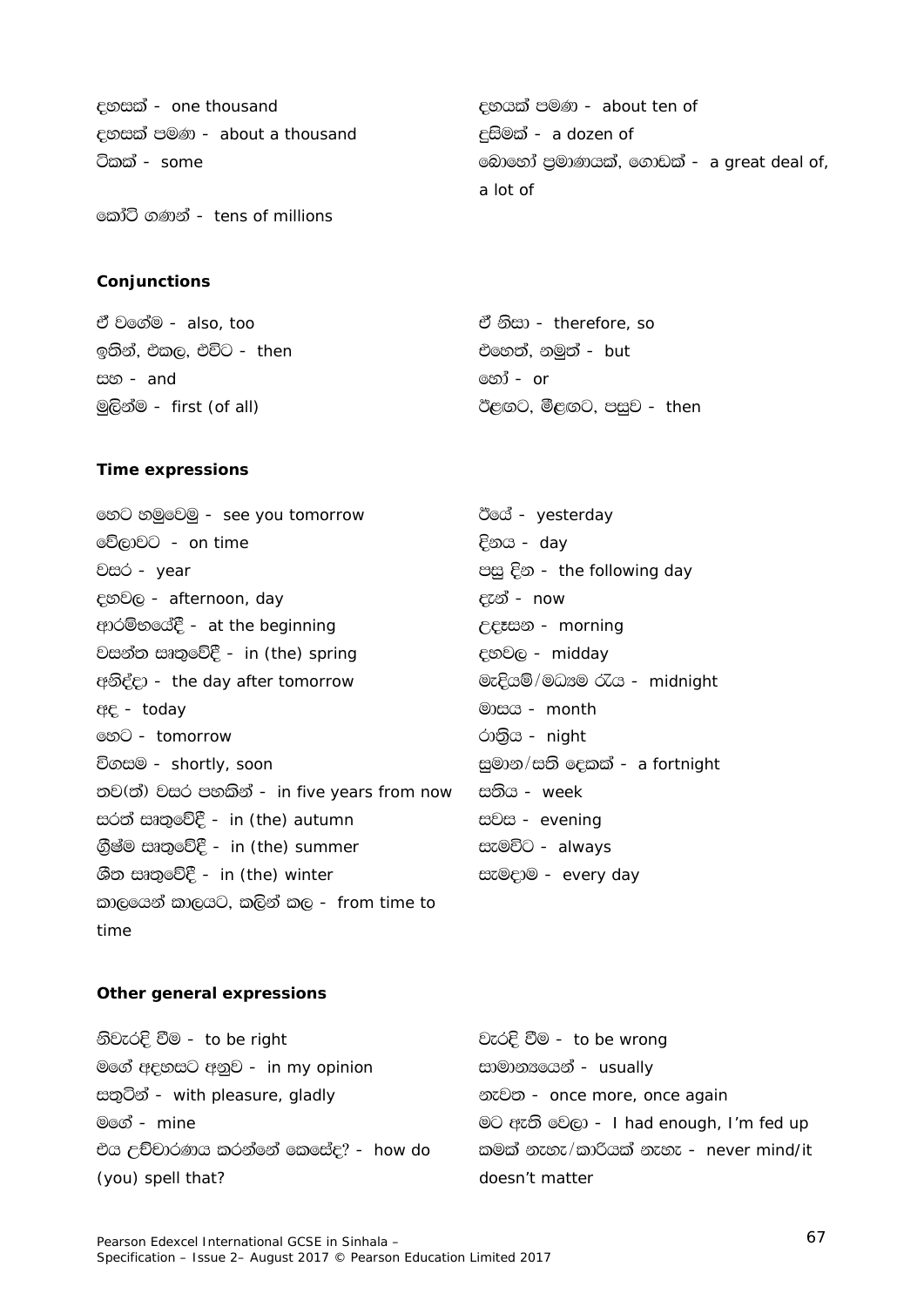ස්ථිරවම, නිසැකවම - of course වාසනාව - *aood luck* (යමක් මත) යැපෙයි, රඳා පවතියි - it depends මට කමක් නැහැ - I don't mind/I don't care ඔබට කොහොමද? - how are you එය මගේ සතුට - don't mention it/you're welcome (It's my happiness) වාසනා වේවා - *Good luck!* 

හරි සෝචනීයයි, අනේ පව් - what a pity මෙන්න - *here is* අන්න - there is සැමදේම හොඳට - so much the better සැමදේම නරකට - so much the worse කියා පිළිවෙලෙහි - to be in the process of  $(doinq)$ 

#### Other words

යමක්, දෙය - thing (ඊට/එයට/මීට) හේතුව - as, because එවැනි - as like ඇතස - idea කුමය - way (of doing) අවසානය - end කාලය/අවස්ථාව - time, occasion වර්ගය - type, sort ඉතින්, ඉතිං - *so (intensifier)* 

### Countries and continents

අපිකාව - Africa ශී ලංකාව - Sri Lanka ප්ර්මනිය - Germany උතුරු ඇමෙරිකාව - North America පාකිස්ථානය - Pakistan එංගලන්තය - England ආසියාව - *Asia* ඕස්ටේලියාව - Australia බංගලාදේශය - Bangladesh බෙල්පීයම - Belgium කැනඩාව - *Canada* චීනය - *China* කෝසිකාව - *Corsica* ඩෙන්මාර්කය - Denmark ස්කොට්ලන්තය - Scotland ස්පාඤ්ඤය - Spain ඔක්සත් ජනපදය - United States

සංබුහුව/ගුණුන - number නැත - no <u>ඔව් - yes</u> සැම දෙනාම - everyone, everybody නිදසුනක්, උදාහරණයක් ලෙස - for example යම් කෙනෙක් - *someone* යම් ලෙයක් - something මේතුව - reason ඒ නිසා - so, therefore

යුරෝපය - *Europe* පුංශය - France මහා බිතාන<sup>x</sup>ය - Great Britain ශිසිය - Greece ඉන්දියාව - *India* අයර්ලන්තය - Ireland ඉතාලිය - Italy ජපානය - *Japan* තුර්කිය - *Turkey* මනදර්ලන්තය - Netherlands වේල්ස් - *Wales* පෘතුගාලය - Portugal එක්සත් රාජධානිය - United Kinadom රුසියාව - Russia ස්වීඩනය - *Sweden* ස්විට්සර්ලන්තය - Switzerland මාලදිවයින - Maldives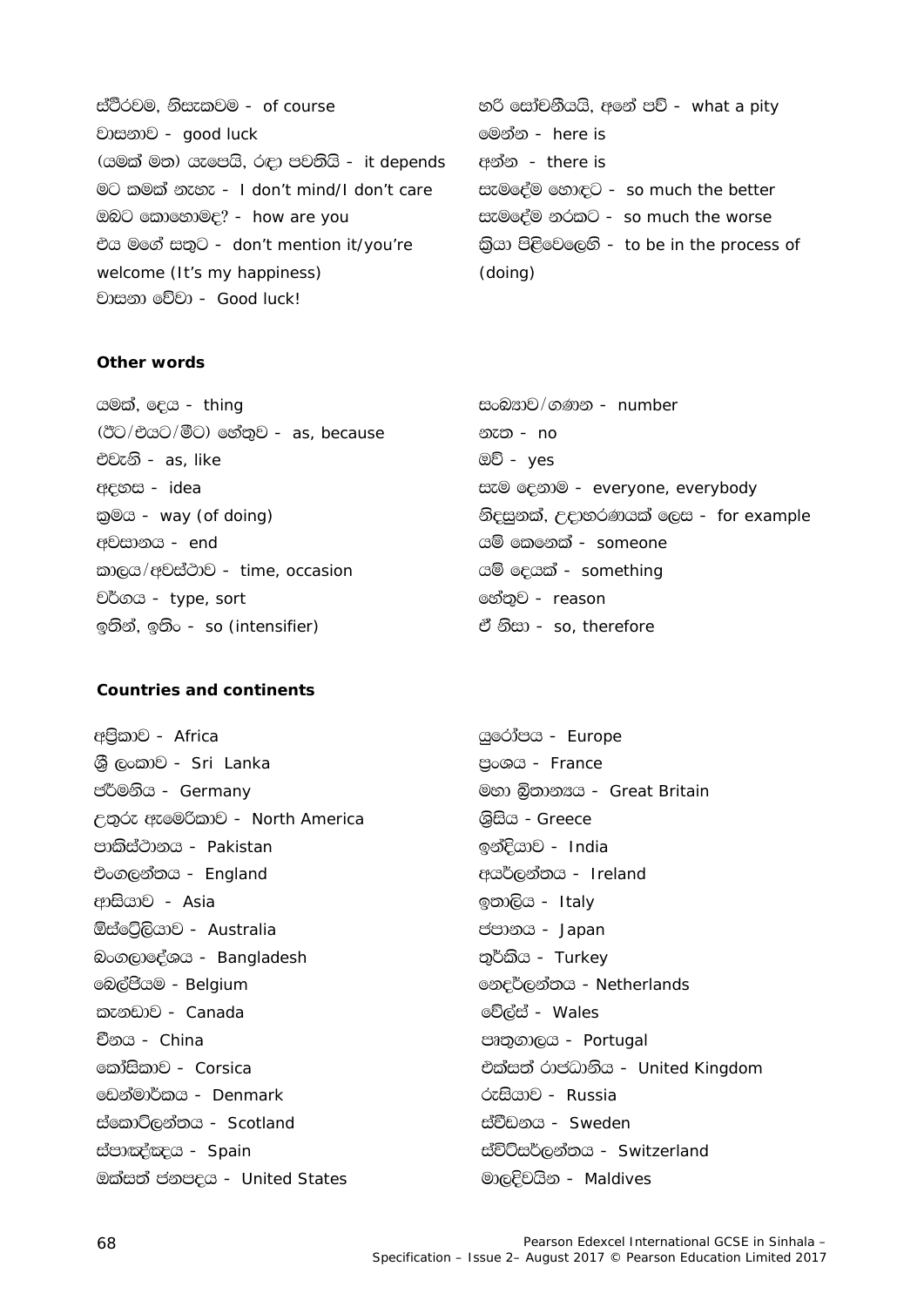<u>ඉ</u>රාකය - *Iraq* issues is the internal matrix <del>සි</del>රියාව - *Syria* <u>ඉ</u>න්දුනීසියාව - *Indonesia* 

## **Nationalities**

<u>ජර්මානු - *German* https://www.facebook.com/diversity/diversity/diversity/diversity/diversity/diversity/diversity/</u> ඇමෙරිකානු - *American* m කොටස් පාර්ෂා පාර්ෂා පාර්ෂා *French* <u>ඉංගීුසි - *English* for all examples the set of the set of the set of the set of the set of the set of the set of the set of the set of the set of the set of the set of the set of the set of the set of the set of the set</u> wdishdkq - *Asian* .S%l - *Greek* ´iafÜ%,shdkq - *Australian* bkaÈhdkq - *Indian* <mark>බංග</mark>ලාලෙදීශ - *Bangladeshi* අයුර්ලන්ත ජාතික - *Irish* fn,aðhdkq - *Belgian* b;d,shdkq - *Italian* lefkaähdkq - *Canadian* cmka - *Japanese* Ök - *Chinese* ,kafoais - *Dutch* පෘතුගීසි - *Portuguese* ස්වීඩන් ජාතික - *Swedish* fvkaud¾l - *Danish* iaúia cd;sl - *Swiss* ස්කොට් ජාතික - *Scottish* ශුි ලාංකික - *Sri Lankan* 

## **Areas and Mountains**

msÿre;,d., - *Piduruthalagala* kuqKql=, - *Nucklles*  $\infty$ රිගම - *Katharagama* .... - - - - ගාල්ල - *Galle* uykqjr - *Kandy* ud;r - *Matara* fld<U - *Colombo* yïnkaf;dg - *Hambanthota* tනුරාධපුරය - *Anuradhapura* ලංකාව - *Unawatuna* nÿ,a, - *Badulla* fmardfoKsh - *Peradeniya* භලාවන - *Chilaw* khang has been populated to a populate *p*වර එළිය - *Nuwara Eliya* YS% mdoh - *Adam's Peak* yegka - *Hatton* සීගිරිය - *Sigiriya* ... ... ... ... ... ගම්පහ - *Gampaha* කටුනායක - *Katunayake* 

අපිකානු - *African* ස්පාඤ්ඤ ජාතික - *Spanish* 

ó.uqj - *Negambo* ÿkays| we,a, - *Dunhida Water Fall*